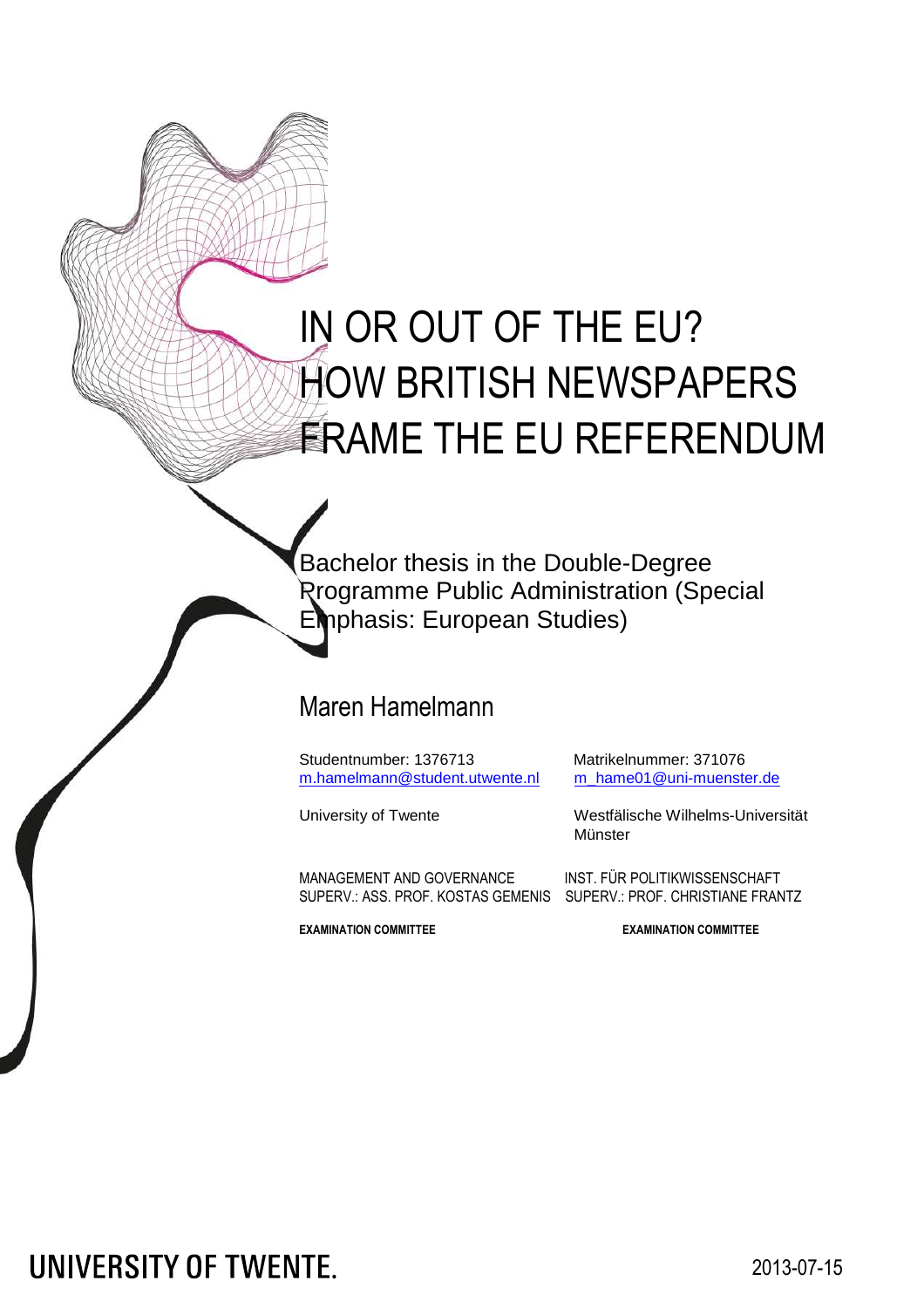# **Erklärung**

Ich versichere an Eides statt, dass ich die nachstehende Arbeit eigenständig und ohne fremde Hilfe angefertigt und mich anderer als der in der Arbeit angegebenen Hilfsmittel nicht bedient habe. Alle Stellen, die sinngemäß oder wörtlich aus Veröffentlichungen übernommen wurden, sind als solche kenntlich gemacht.

Name, Vorname: Hamelmann, Maren

Matrikelnummer: 371076

Ort/Datum: Münster/ 15.07.2013 Unterschrift:  $M_1$ , Hamela, ann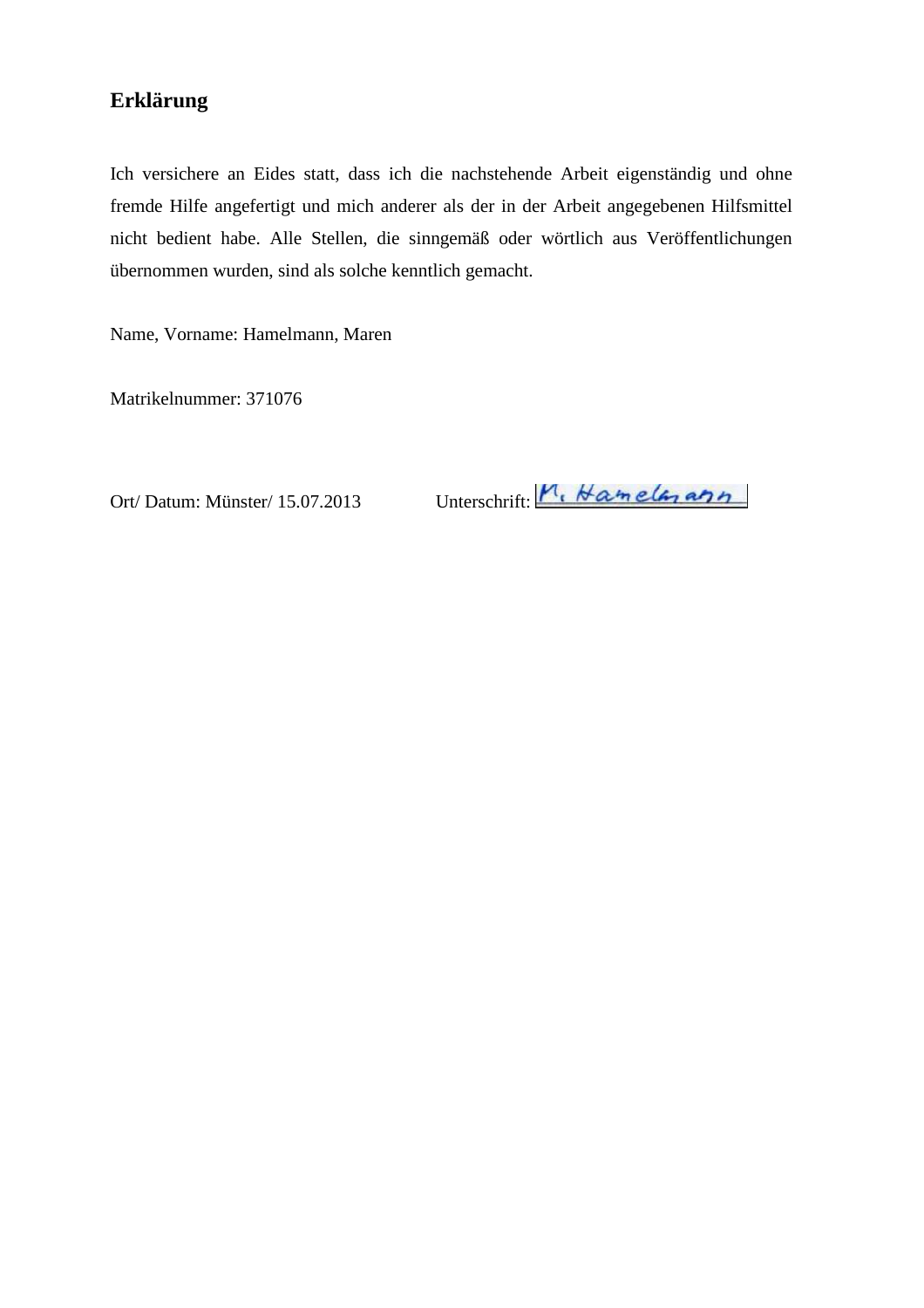# **Table of Contents**

|    | <b>Table of tables</b>     |                                                                                                                                   | 4              |
|----|----------------------------|-----------------------------------------------------------------------------------------------------------------------------------|----------------|
| 1. |                            | Introduction                                                                                                                      | 6              |
| 2. |                            | The British EU Referendum                                                                                                         | 7              |
| 3. |                            | <b>Framing Theory</b>                                                                                                             | 8              |
|    | 3.1.                       | <b>Defining Frames</b>                                                                                                            | 8              |
|    | 3.2.                       | Conceptual delineation                                                                                                            | 10             |
|    | 3.3.                       | Frames in EU politics                                                                                                             | 12             |
| 4. |                            | <b>Research design</b>                                                                                                            | 13             |
|    | 4.1.                       | Research Interest and Method                                                                                                      | 13             |
|    | 4.2.                       | Sampling                                                                                                                          | 15             |
|    | 4.3.                       | Operationalization and coding                                                                                                     | 16             |
| 5. | <b>Findings</b>            |                                                                                                                                   | 17             |
|    | 5.1.                       | Which frames do British newspapers use in covering the EU referendum?                                                             | 19             |
|    | 5.1.1.<br>5.1.2.<br>5.1.3. | Frequency of the frame usages<br>Associations between the frames<br>Overall analysis                                              | 19<br>20<br>23 |
|    | 5.2.                       | Are the arguments used by the individual newspapers supporting or opposing the British EU                                         |                |
|    | membership?                |                                                                                                                                   | 23             |
|    | 5.2.1.<br>5.2.2.           | Attitude of the newspapers towards British EU membership<br>Association between the attitude towards EU membership and the frames | 24<br>26       |
|    | 5.3.                       | Is a general direction discernible, and if so, is it supportive of or opposed to EU membership? 28                                |                |
|    | 5.3.1.<br>5.3.2.           | Accumulated analysis<br>Comparison                                                                                                | 28<br>28       |
| 6. |                            | Conclusion                                                                                                                        | 29             |
| 7. |                            | <b>Limitations and outlook</b>                                                                                                    | 31             |
| 8. |                            | <b>References</b>                                                                                                                 | 33             |
| 9. | <b>Appendix</b>            |                                                                                                                                   | 35             |
|    |                            | Appendix A: Article ID List                                                                                                       | 35             |
|    |                            | Appendix B: Coding forms                                                                                                          | 40             |
|    |                            | Appendix C: Krippendorff's alpha and 95% bootstrapped confidence intervals                                                        | 44             |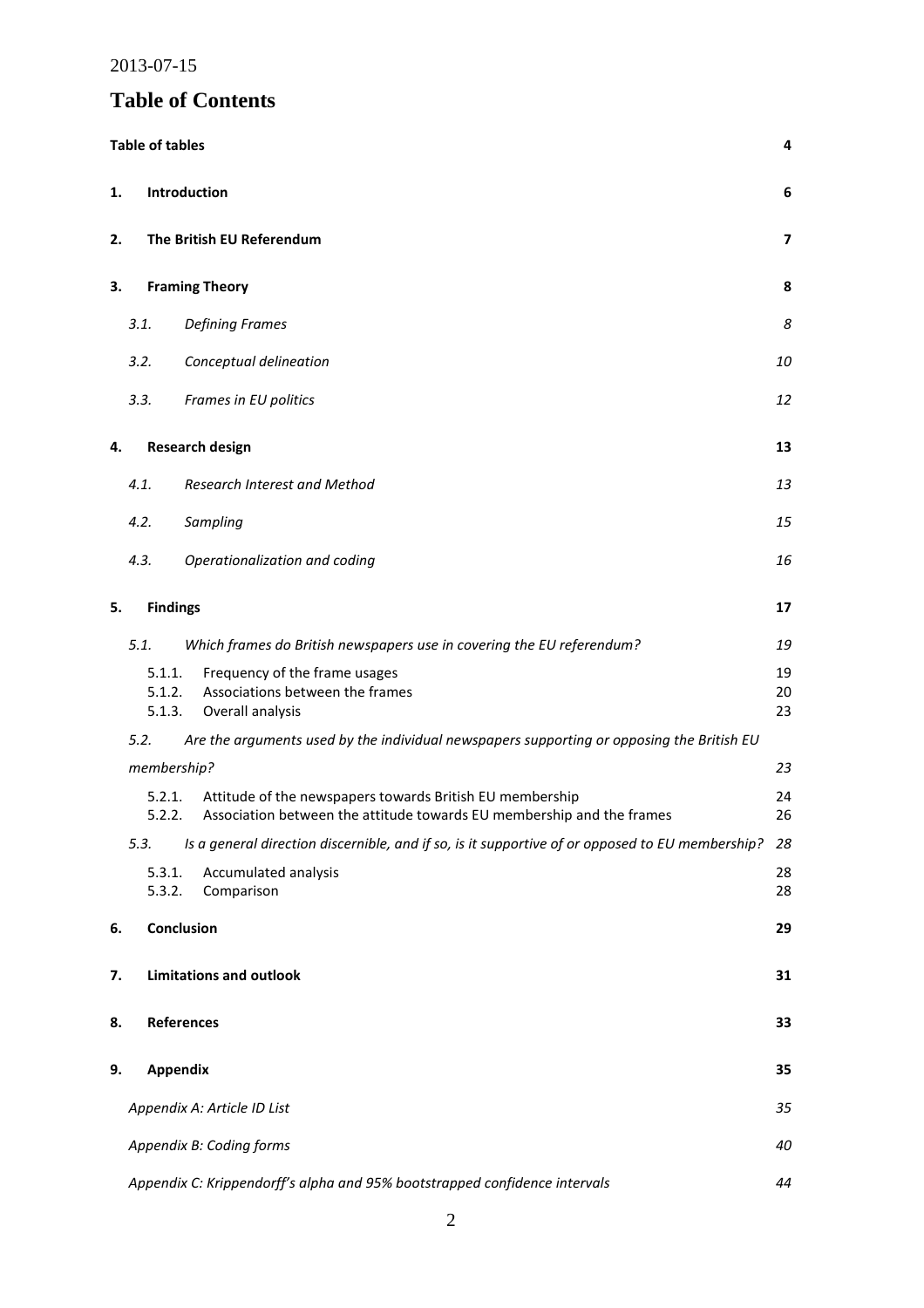*[Appendix D: Cross Tabulations 47](#page-47-0)*

[Cross tabulations chapter 5.1. 47](#page-47-1) [Cross tabulations chapter 5.2. 51](#page-51-0)

3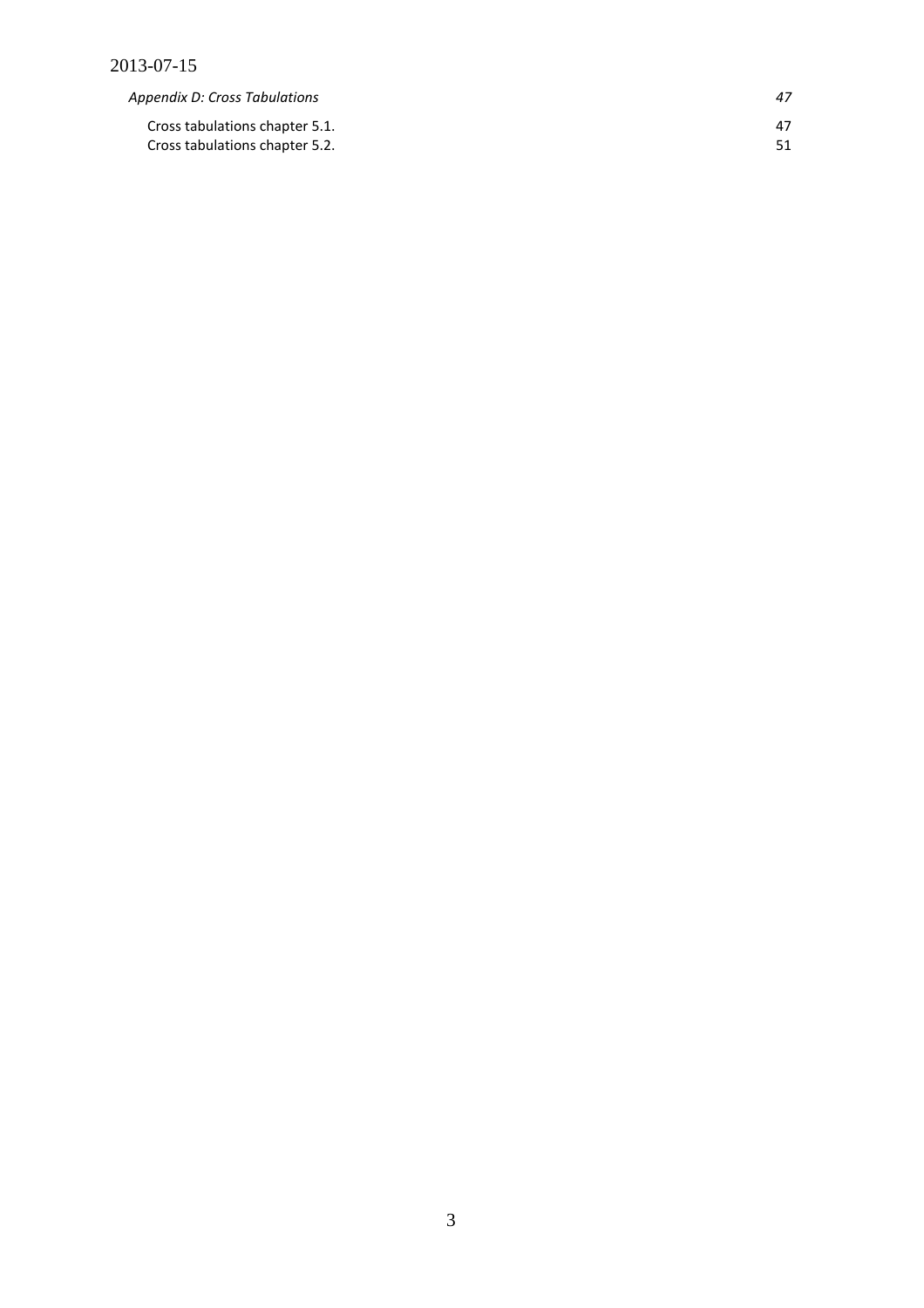# <span id="page-4-0"></span>**Table of tables**

| Table 3: Overview of the associations between the attitude towards British EU membership   |
|--------------------------------------------------------------------------------------------|
|                                                                                            |
| Table 4: Krippendorff's Alpha Reliability Estimate (Conflict Frame) 44                     |
| Table 5: Krippendorff's Alpha Reliability Estimate (Strategy Frame)  44                    |
| Table 6: Krippendorff's Alpha Reliability Estimate (Economic Consequences Frame) 45        |
| Table 7: Krippendorff's Alpha Reliability Estimate (Attribution of Responsibility Frame)45 |
| Table 8: Krippendorff's Alpha Reliability Estimate (Attitude towards British EU            |
|                                                                                            |
|                                                                                            |
|                                                                                            |
|                                                                                            |
|                                                                                            |
|                                                                                            |
|                                                                                            |
|                                                                                            |
| Table 16: Economic Consequences Frame * Attribution of Responsibility 48                   |
|                                                                                            |
|                                                                                            |
|                                                                                            |
|                                                                                            |
| Table 21: Economic Consequences Frame * Attribution of Responsibility Frame 49             |
|                                                                                            |
|                                                                                            |
|                                                                                            |
|                                                                                            |
|                                                                                            |
|                                                                                            |
|                                                                                            |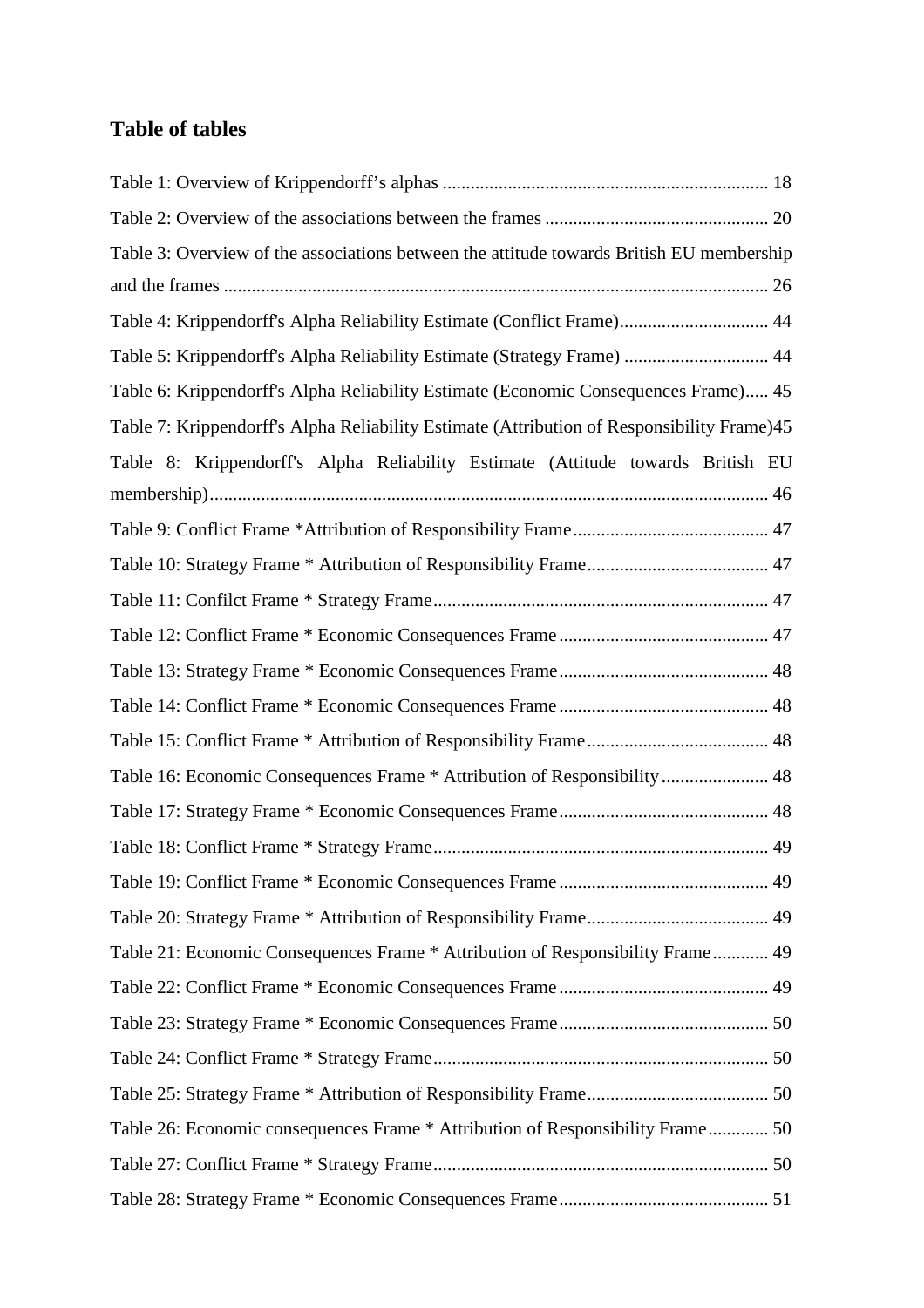| Table 30: Economic Consequences Frame * Attribution of Responsibility Frame 51          |
|-----------------------------------------------------------------------------------------|
| Table 31: Attitude towards British EU membership*Attribution of Responsibility Frame 51 |
| Table 32: Attitude towards British EU membership*Economic Consequences 51               |
|                                                                                         |
|                                                                                         |
| Table 35: Attitude towards British EU membership*Economic Consequences Frame 52         |
|                                                                                         |
|                                                                                         |
| Table 38: Attitude towards British EU membership*Economic Consequences Frame 53         |
|                                                                                         |
|                                                                                         |
| Table 41: Attitude towards British EU membership*Attribution of Responsibility Frame 53 |
|                                                                                         |
| Table 43: Attitude towards British EU membership*Attribution of Responsibility Frame 54 |
| Table 44: Attitude towards British EU membership*Economic Consequences Frame 54         |
|                                                                                         |
| Table 46: Attitude towards British EU membership*Attribution of Responsibility Frame 55 |
|                                                                                         |
| Table 48: Attitude towards British EU membership*Economic Consequences Frame 55         |
|                                                                                         |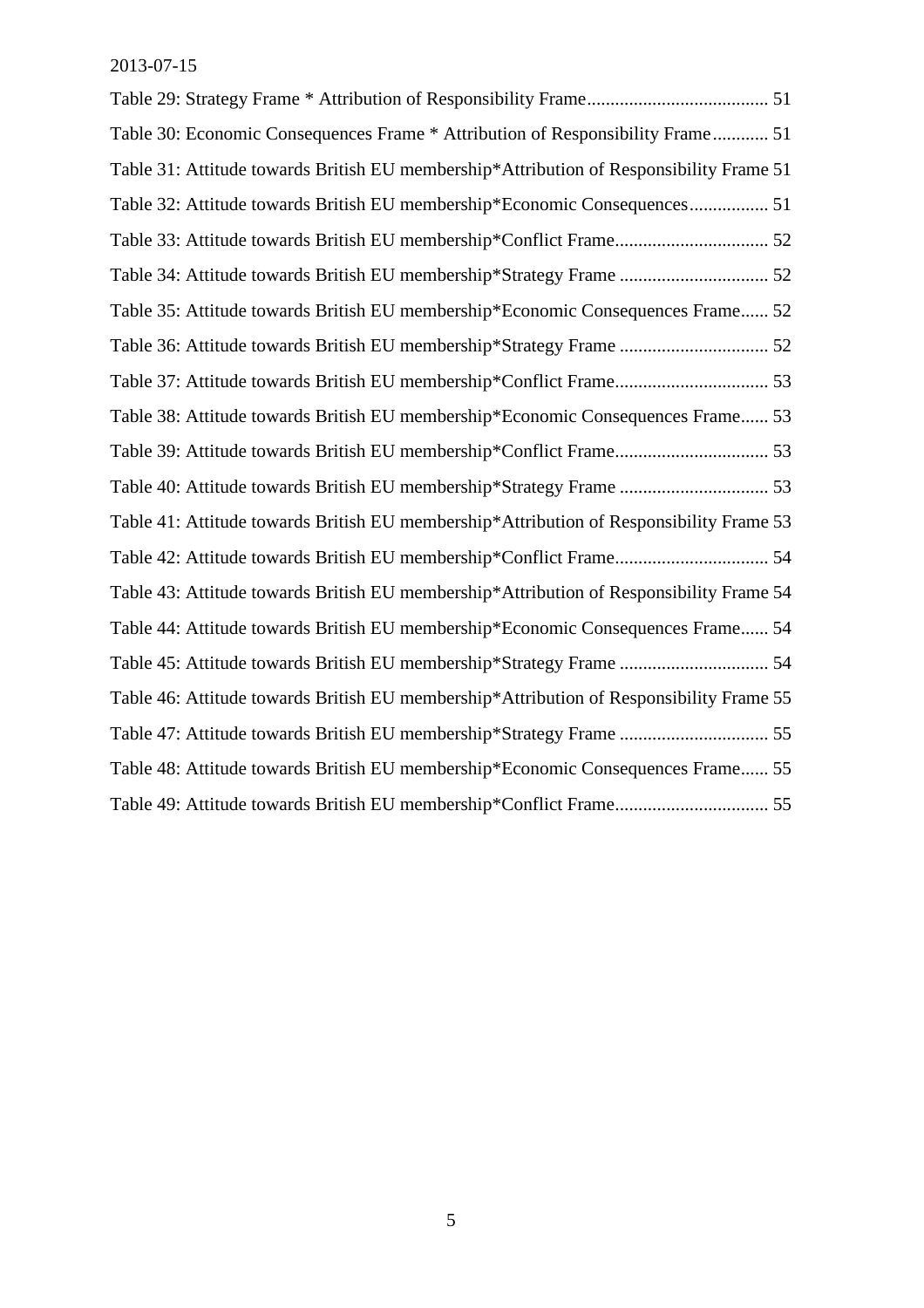# <span id="page-6-0"></span>**1. Introduction**

*"It is time for the British people to have their say. It is time to settle this European question in British politics. I say to the British people: this will be your decision."*

It was 8 o'clock in the morning, on January  $23<sup>rd</sup>$  2013, when the British Prime Minister David Cameron held his long-awaited speech on the European Union (EU) and promised a referendum about British EU membership to be held before 2017. The vast majority of the British people, however, were not able to be present at Bloomberg's to listen to the speech. Nevertheless, 82% were aware of it (Finkelstein, 2013) as they saw it on television, heard it on the radio, or read it in the newspapers.

Media play an important role in today's societies as intermediaries between the people and politics. This puts them into the position of influencing public perception about the mediated issues. Media research has found that media are not only able to influence *what* we perceive by selecting the issues which are being mediated, but also *how* we perceive those issues. They do so by framing news in specific contexts, highlighting certain aspects of an issue and downplaying others (Dahinden, 2006). Newspapers seem to show the greatest variation in media content, due to differences in readership, distribution areas and political alignment (Dalton, Beck and Huckfeldt, 1998).

In cases of referendums, where people have the opportunity to directly express their opinion on certain political topics, this position of media gains special political relevance. Opinion on a topic is shaped by one's perception of it, which in turn is influenced by media coverage.

This thesis aims at analyzing how British newspapers frame the EU referendum. Chapter [2](#page-7-0) provides a short overview over the referendum as it has been announced by David Cameron. Chapter [3](#page-8-0) elaborates on the concept of framing and provides the theoretical background of this thesis. After considerations about the methodological concept and the research design in chapter [4,](#page-13-0) chapter [5](#page-17-0) analyses which frames are used by British newspapers in covering the EU referendum and the attitude towards British EU mem[bership expressed by these articles. Chapter 6 draws conclusion based on the findings](#page-29-0) presented in the previous chapter. The thesis is completed by elaborations on the limitations of this study and an outlook on possible research following therefrom (chapter [7\).](#page-31-0)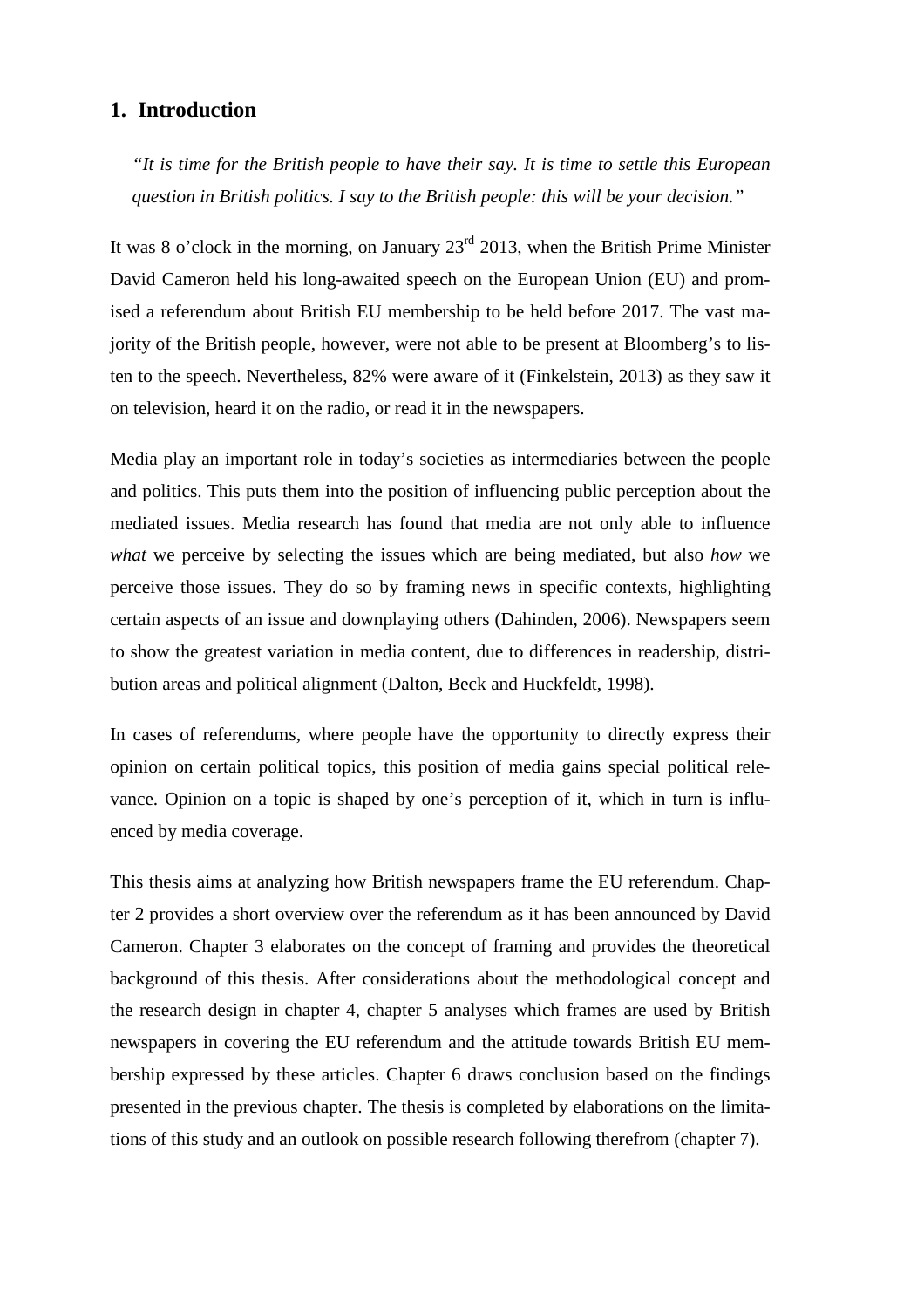# <span id="page-7-0"></span>**2. The British EU Referendum**

The United Kingdom (UK) is traditionally a country sceptical of European integration. The country did not engage in the talks that established European Coal and Steel Community (Bogdanor, 2012) and did not attempt to join the European Community (EC) before 1963. After the first attempt that was vetoed by France, it was not until 1973 that the UK finally joined the EC (Apa, 2005). Since then the British government negotiated several opt-outs from European Union (EU) treaties (Bogdanor, 2012).

Explanations of the British scepticism for Europe (Euroscepticism) can, on the one hand, be found in the bipolar party system (Gifford, 2008); on the other hand, in the UK's "character of an island nation" (Cameron, 2013; p. 2), a character which has always shaped her relationship with the EU.

However, British Euroscepticism is mostly expressed in public opinion polls but is not fully represented in political decision making (Bogdanor, 2012). In his speech on the EU on January 23rd 2013, the British Prime Minister David Cameron acknowledged that "public disillusionment with the EU is at an all-time high" (2013, p. 11) and that it was "time for the British people to have their say" (Cameron, 2013, p. 15). To involve the British people more in the way their country is run, he announced a referendum on British EU membership due to take place in the first half of the next parliamentary season, after renegotiations of the EU's settlement (Cameron, 2013).

There have already been several referendums on the EU in different member states. However, these referendums were mostly about accession or treaty ratifications (European No Campaign, 2004a). The accession referendums were mostly decided in favour of accession. Only Norway voted not to join the EC, respectively the EU in two referendums held in 1972 and 1994 (European No Campaign, 2004b/d). The only member state to leave the EC has been Greenland, following a referendum in 1982 (European No Campaign, 2004c).

The treaty ratification referendums have been less successful. In 1992 Denmark initially rejected the Maastricht Treaty, but accepted it in a referendum held in 1993 after renegotiations. In 2001, Ireland voted against the Nice Treaty, but again the Treaty has been ratified after renegotiations. In 2005, France and the Netherlands rejected the EU Constitution. The UK had planned to hold a referendum on the EU Constitution as well, but stalled it after the No votes in France and the Netherlands. The Lisbon Treaty, following the EU Consti-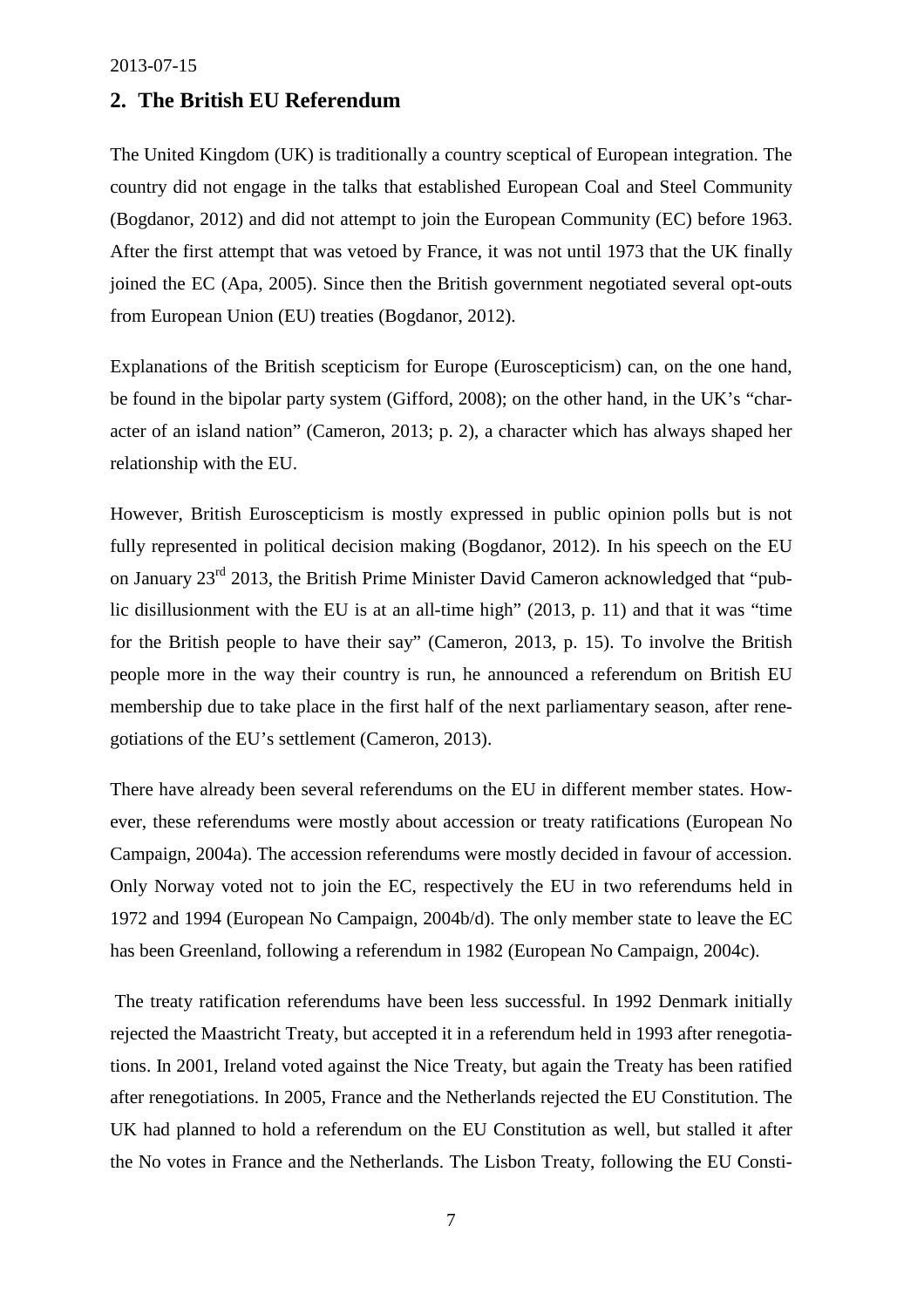tution, was initially rejected by Ireland in 2008. Again, it was ratified a year later in a second referendum (NSD, 2013).

In the UK, there has only been one referendum on European issues to date. After the UK had joined the EC in 1973 without holding a referendum, Prime Minister Harold Wilson decided in 1975 to hold a referendum – after renegotiations – on continued EC membership. The referendum question was phrased in a way equalling the EC with the Common market, thus stressing the economic aspect of the EC. In 1975, the British people voted to stay in the EC with a great majority of 67.2% (Balsom, 1996).

David Cameron's referendum announcement shows several similarities with this first EC referendum. He plans to hold the referendum after negotiating a new settlement with the EU. This new settlement should, in Cameron's eyes, be based on five principles, the first being competitiveness and a further expanded single market. Furthermore, Cameron envisions the EU as a flexible "network" (2013, p. 8) where all member states have the possibility to take steps towards further integration at their own individual speed. As principle no. 3 Cameron postulates in his speech that "power must be able to flow back to Member States" (2013, p. 10), i.e. competences conferred upon the EU should be reviewed and potentially returned to the member states. Alongside this, Cameron argues in favour of more democratic accountability and a stronger role for national parliaments in the EU decision making process. Cameron's fifth principle is "fairness" (2013, p. 11), by which he means that any new arrangements for the Eurozone must also be workable for countries not being member therein.

Cameron announced that the 2015 Conservative Manifesto "will ask for a mandate […] to negotiate a new settlement with our European partners in the next Parliament" (2013, p. 14) based on the principles outlined above. Subsequently, he plans to hold a referendum on British membership in this new EU settlement by 2017 (Cameron, 2013).

# <span id="page-8-0"></span>**3. Framing Theory**

# <span id="page-8-1"></span>**3.1. Defining Frames**

The concept of 'framing' is discussed in a variety of disciplines. However, the definitions differ significantly amongst them.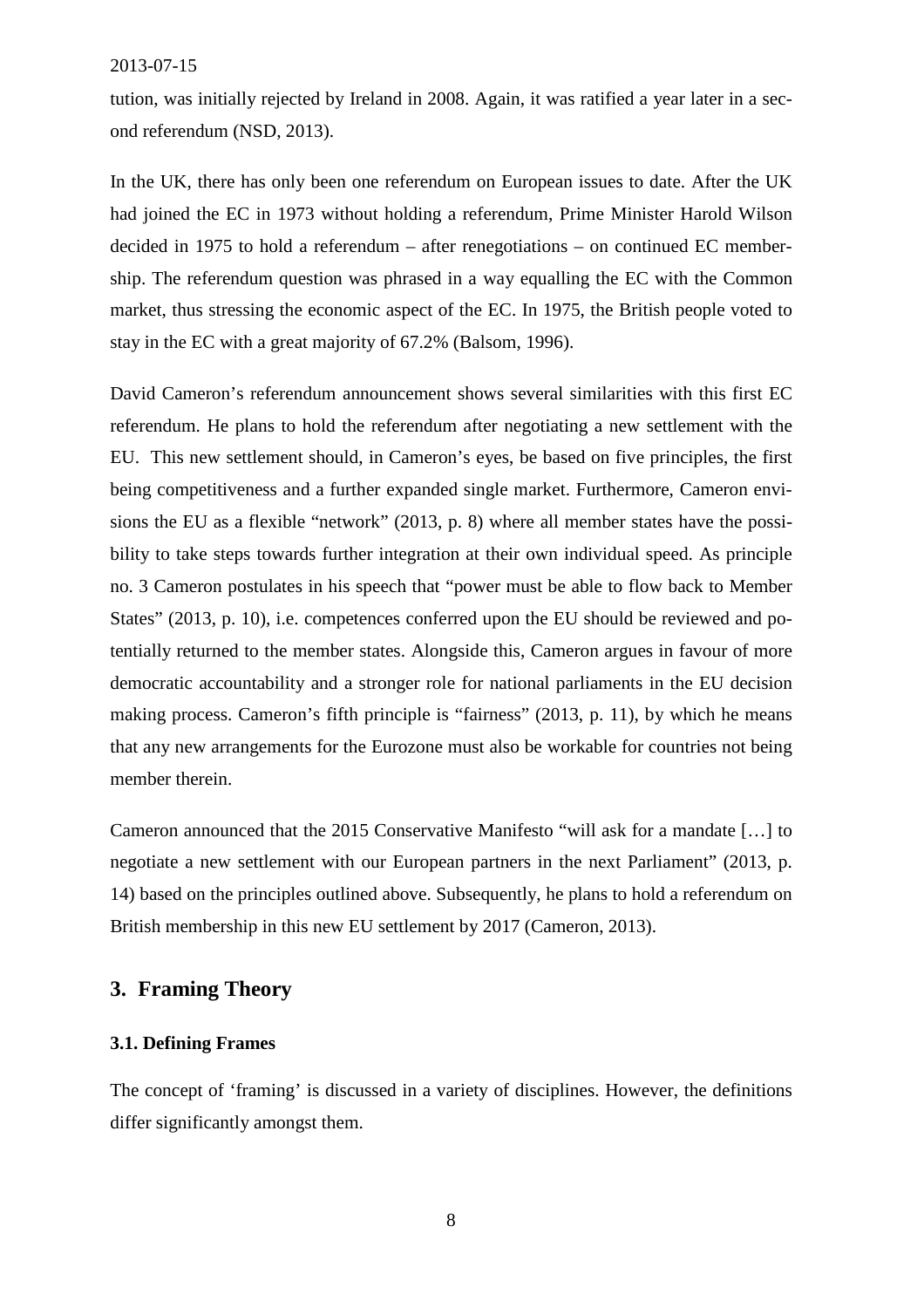One of the first definitions of frames was established in 1972 by the psychologist Gregory Bateson. In his view, frames are social contexts structuring the communication process and guiding comprehension of the message (Bonfadelli, 2002).

Goffman built on this definition of frames in his book *Frame Analysis,* published in 1974. He describes frames as "definitions of situations" (Goffman, 1974, p.10) which provide "the organisation of experience" (p. 13) and answer the essential question of "what is going on here?" (Dahinden, 2006, p. 38). As Goffman applied the concept of framing to individuals and "interpersonal communication" (Dahinden, 2006, p. 38) rather than mass media, this definition is of only limited use for the present thesis.

In the field of political sciences, frames were defined by Converse (1964) who used the term 'belief system'. Converse (1964, p.297; cited in Dahinden, 2006, p. 52) states:

"We define a belief system as a configuration of ideas and attitudes in which the elements are bound together by some form of constraint or functional interdependence"*.*

The problems such a fragmentation and disagreement about the concepts as well as the choice of wording pose to interdisciplinary understanding and cooperation in the analysis of framing have been acknowledged in a variety of publications (cf. Dahinden, 2006; Bonfadelli, 2002). In 1993, Robert Entman made an attempt to reduce the "scattered conceptualisation" (Entman, 1993, p. 51) in his publication *Framing: Toward clarification of a fractured paradigm*. Entman's aim was to "identify and make explicit common tendencies among the various uses of the terms and to suggest a more precise and universal understanding of them" (1993, p. 52). In his definition

*'to frame is to select some aspects of a perceived reality and make them more salient in a communicating text, in such a way as to promote a particular problem definition, causal interpretation, moral evaluation and/or treatment recommendation'* (Entman, 1993, p. 52).

This definition comprises two functions of framing. On the one hand, the *selection* of the information about a topic that is communicated through a text has in itself implications on public perception of that topic. On the other hand, the application of *salience* to selected information within an article means placing it on a more prominent position or putting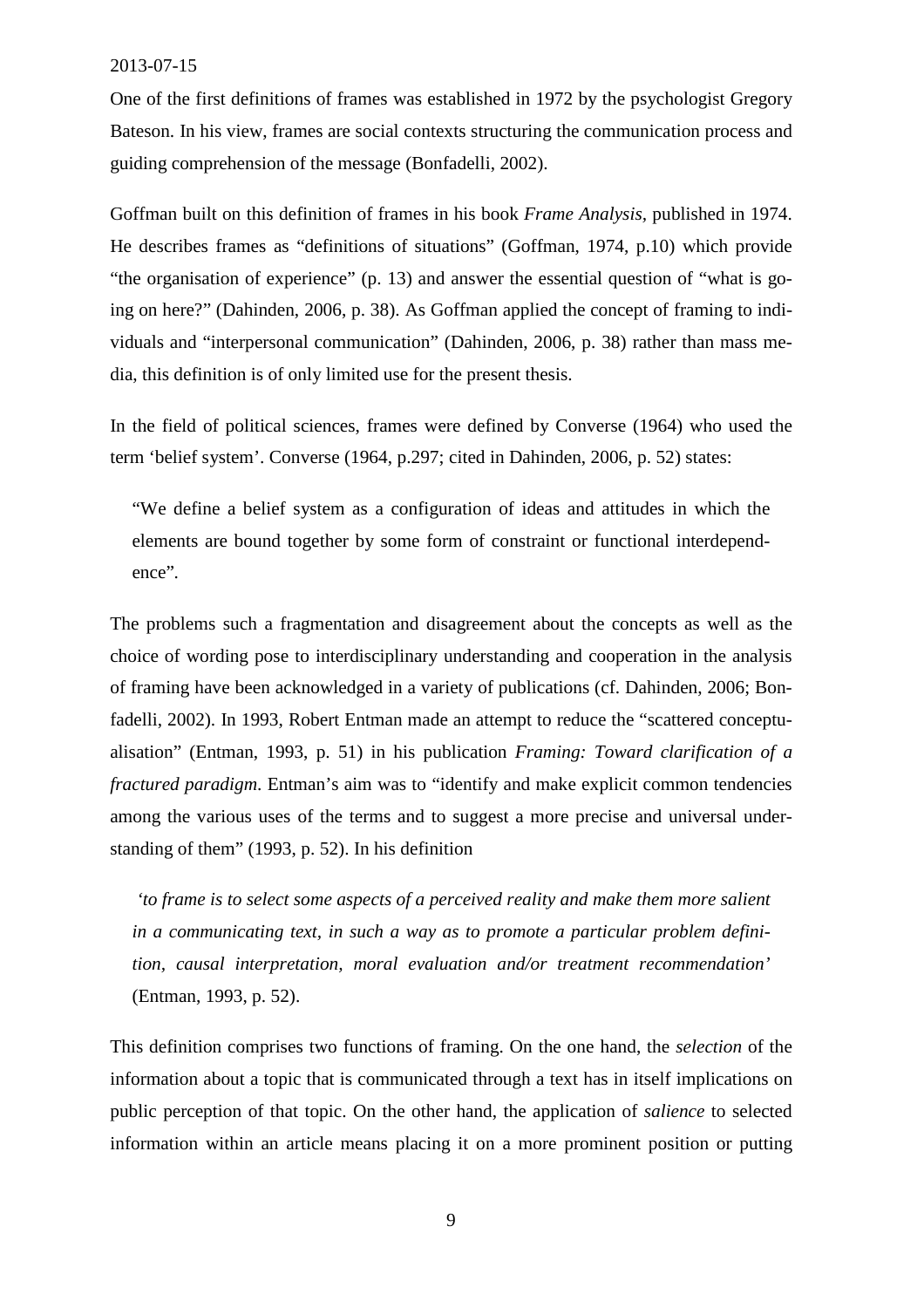more weight on a certain aspect, thus forming a hierarchy of reported information and leading public opinion towards the more salient aspects of a topic (Entman, 1993).

Problem definition, causal interpretation, moral evaluation and treatment recommendation are identified by Entman to be the aspects comprising a frame (1993). According to him, frames identify a problem, assign causal responsibility for that problem to certain "forces" (p. 52), make moral statements and suggest solutions to the problem together with assumptions on their possible effects (Entman, 1993).

Texts contain these aspects of a frame in form of "certain key-words, stock phrases, stereotyped images [and] sources of information" (Entman, 1993, p. 52) which are thematically linked to each other and thus mutually reinforcing.

Empirical research on media framing is similarly divided. Matthes and Kohring (2004) suggested an inductive approach on identifying media frames that builds upon Entman's (1993) definition. Their approach aims at identifying in a given text the aspects of frames outlined in this definition and analysing them via a hierarchical cluster analysis (Matthes and Kohring, 2004).

Price, Tewskbury and Powers (1997) chose a different approach. They evaluated the impact of media frames on public opinion by presenting four groups of participants with a newspaper article which they had prepared with four different openings and endings, while the main body was the same for all four groups. This indicates a slightly different understanding of frames, as they are seen as literally 'framing' articles – being included in the opening and closing sections – rather than being inherent in the whole body of text.

<span id="page-10-0"></span>Semetko and Valkenburg (2000), on the other hand, analysed the whole news stories included in their stories by answering 20 question designed to represent certain frames. This deductive approach was designed to detect those frames in news coverage of European politics (cf. chapter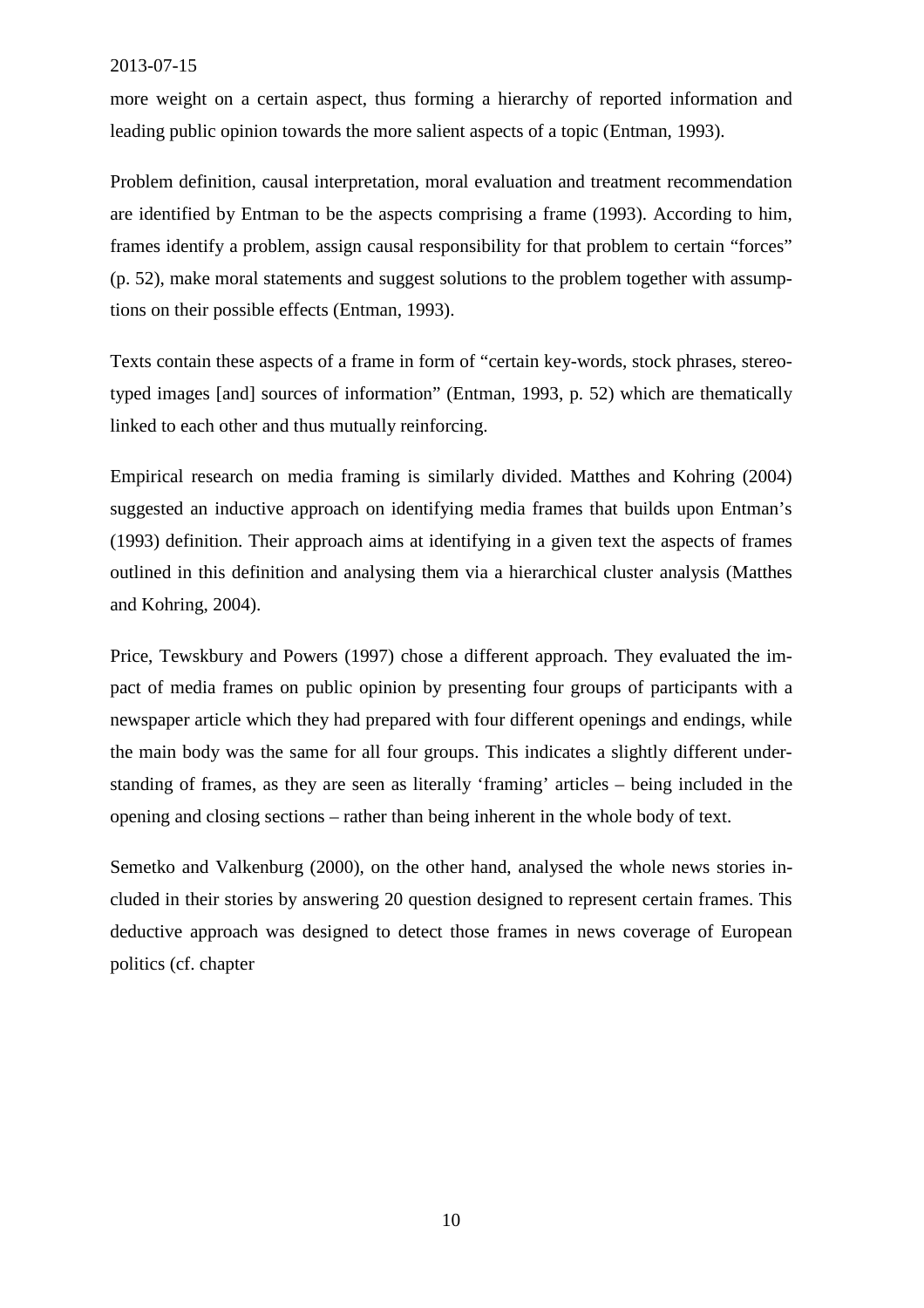Frames in EU politics).

# **3.2. Conceptual delineation**

Media research has formed several theories concerning media savvy on public opinion, some of which show conceptual similarities to the framing theory. It is, therefore, important to delineate those theories assessing their commonalities and differences, as well as possible interdependencies.

# *The Agenda-Setting Theory*

The agenda setting theory postulates that media do not depict an 'objective' reality but construe it by the selection of issues covered. Thus they influence the importance of certain issues in the public discourse (Bonfadelli and Friemel, 2011). By contrast, the framing theory focuses on the way specific aspects of an issue are depicted. Some authors see this as a logical follow-up of agenda setting and call it "second level agenda setting" (Dahinden, 2006). This approach, however, neglects the different origins and developments of the two theories (Leonarz, 2006).

Both theories share the assumption that the reception of the media content by the recipients is identical with the message intended by the media producers. Another similarity is the concentration on cognitive rather than attitudinal effects (Dahinden, 2006). Differences, however, lie in the central concepts (issues versus frames), as well as the temporal orientation. While the agenda setting theory focuses on short-term effects, the framing theory considers frames to be long-term patterns of interpretation which can be found across differing issues (Dahinden, 2006).

# *The Priming Theory*

<span id="page-11-0"></span>The priming theory originates in American electoral research. Its main assumption is that the concentration of media on certain topics of electoral campaigns leads recipients to evaluate candidates according to their performance in these matters (Leonarz, 2006). An explanation for this effect is the limited receptiveness of people being unable to remember all facts about a candidate and thus remember only the most accentuated ones (Bonfadelli and Friemel, 2011). Miller and Krosnick (1997, p. 271; cited in Leonarz, 2006, p. 83) emphasise the importance of media coverage during electoral campaigns, stating that "[i]f the media focuses on an issue that plays well for the president, his chances of re-election are much greater than if they pay attention to an issue on which he is perceived to have failed".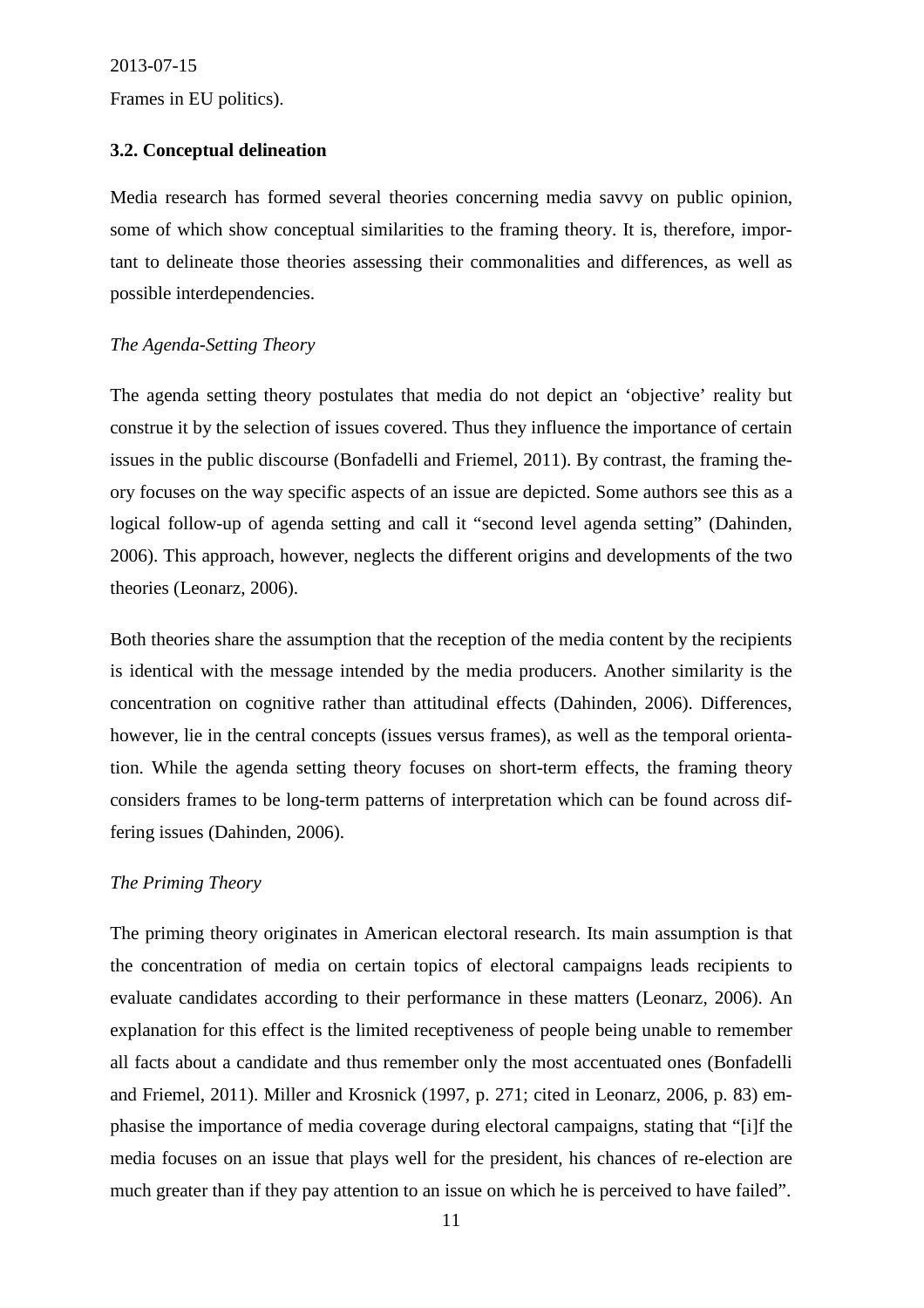<span id="page-12-0"></span>In contrast to framing theory, which can be applied to every news issue, the priming theory focuses predominantly on public actors like individual politicians or presidential candidates (Price, Tewskbury and Powers, 1997). Furthermore, priming does not only consider cognitive effects but also forms evaluation standards, thus having attitudinal effects (Bonfadelli and Friemel, 2011).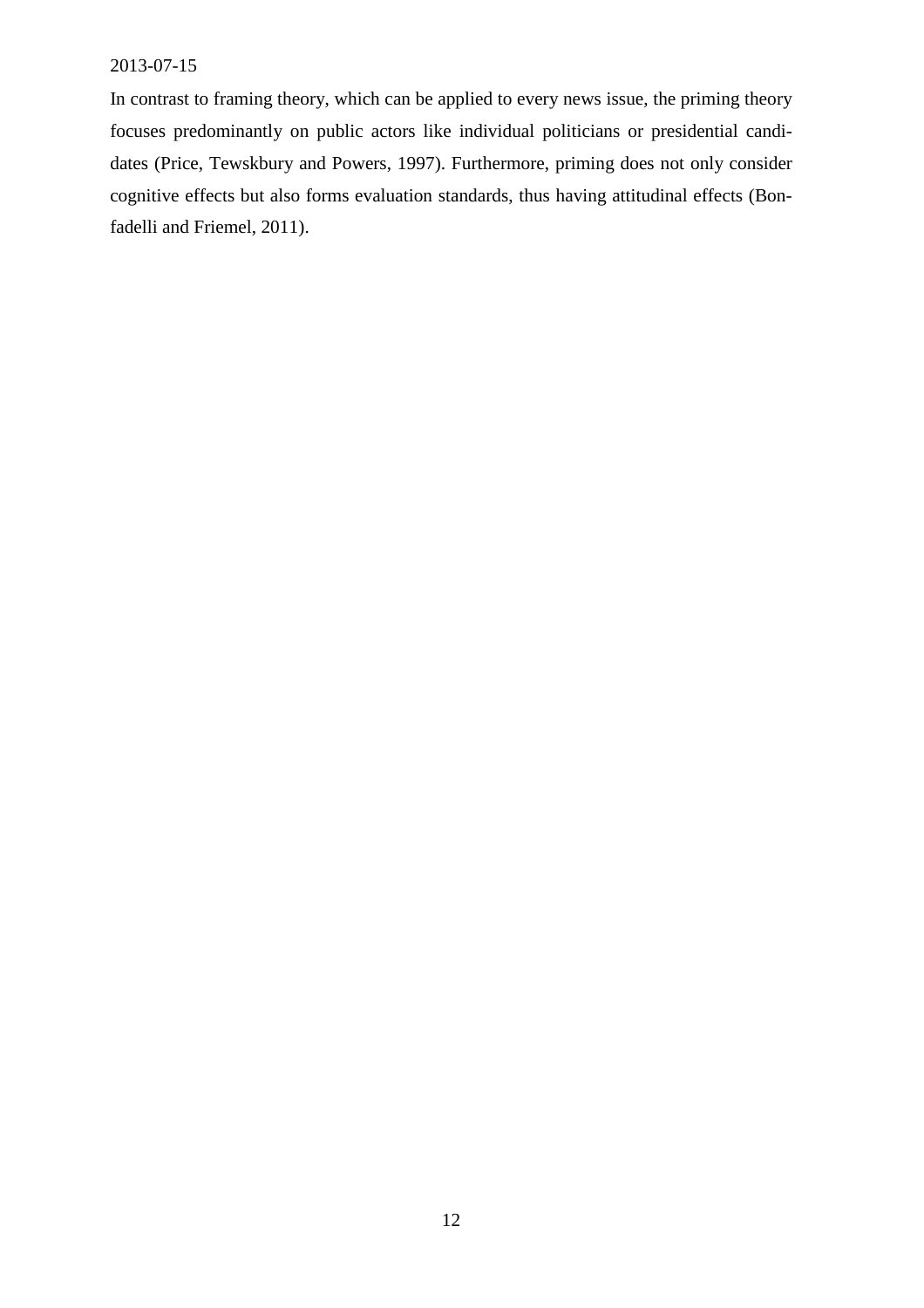# **3.3. Frames in EU politics**

Current research has identified several frames present in news coverage of EU politics. Semetko and Valkenburg (2000) analysed the use of five distinctive frames in Dutch news about the 1997 EU meeting in Amsterdam. The frames included in their analysis were "attribution of responsibility", "conflict", "human interest", "economic consequences" and "morality". The *attribution of responsibility* frame was seen as assigning responsibility for a problem or the solution thereof to a certain actor (institutions, groups or individuals). The *conflict* frame was defined as "emphasiz<sup>[ing]</sup> conflict between individuals, groups or institutions as a means of capturing audience interest" (p. 95), often involving a reduction of complex debates into a two-sided conflict. The *human interest* frame was identified as emotionalisation of a topic by focusing on individual stories or experiences. The *economic consequences* frame describes news coverage which predicts (or tries to predict) the economic consequences of an issue on different social groups and actors. The *morality* frame, finally, refers to such news stories that offer a moral evaluation of a problem and give recommendations about its solution (Semetko and Valkenburg, 2000). Semetko and Valkenburg (2000) found the *responsibility* and the *conflict* frames to be the most common frames in Dutch news coverage.

<span id="page-13-1"></span><span id="page-13-0"></span>Schuck et al. (2013) focused on frames frequently used in electoral campaign coverage and analysed in how far the usage of these frames was influenced by contextual or country specific conditions. The analysed frames were conflict, strategy, "horse-race" and metacoverage. The researchers described the *conflict* frame as "competition of different ideas" (Schuck et al., 2013, p. 10), not necessarily limited to two positions. The *strategy* frame was found present in news articles covering the "strategic behaviour of political actors" (p. 11). This frame puts more emphasis on the presentation of an issue by politicians than on the issue itself. The *"horse-race"* frame is labelled after the metaphor of political campaigns resembling horse-races, the finish line being the election victory. The presence of this frame can be seen in quotations of public opinion polls showing which candidate or party 'leads' in terms of public support. This frame is more salient in majority voting systems than in proportionate electoral systems. The last frame identified in this study is the *metacoverage* frame relating to the media reflecting on their own impact on electoral campaigns and public support of certain candidates. The two most frequent frames identified were the *strategy* frame and the *conflict* frames (Schuck et al., 2013).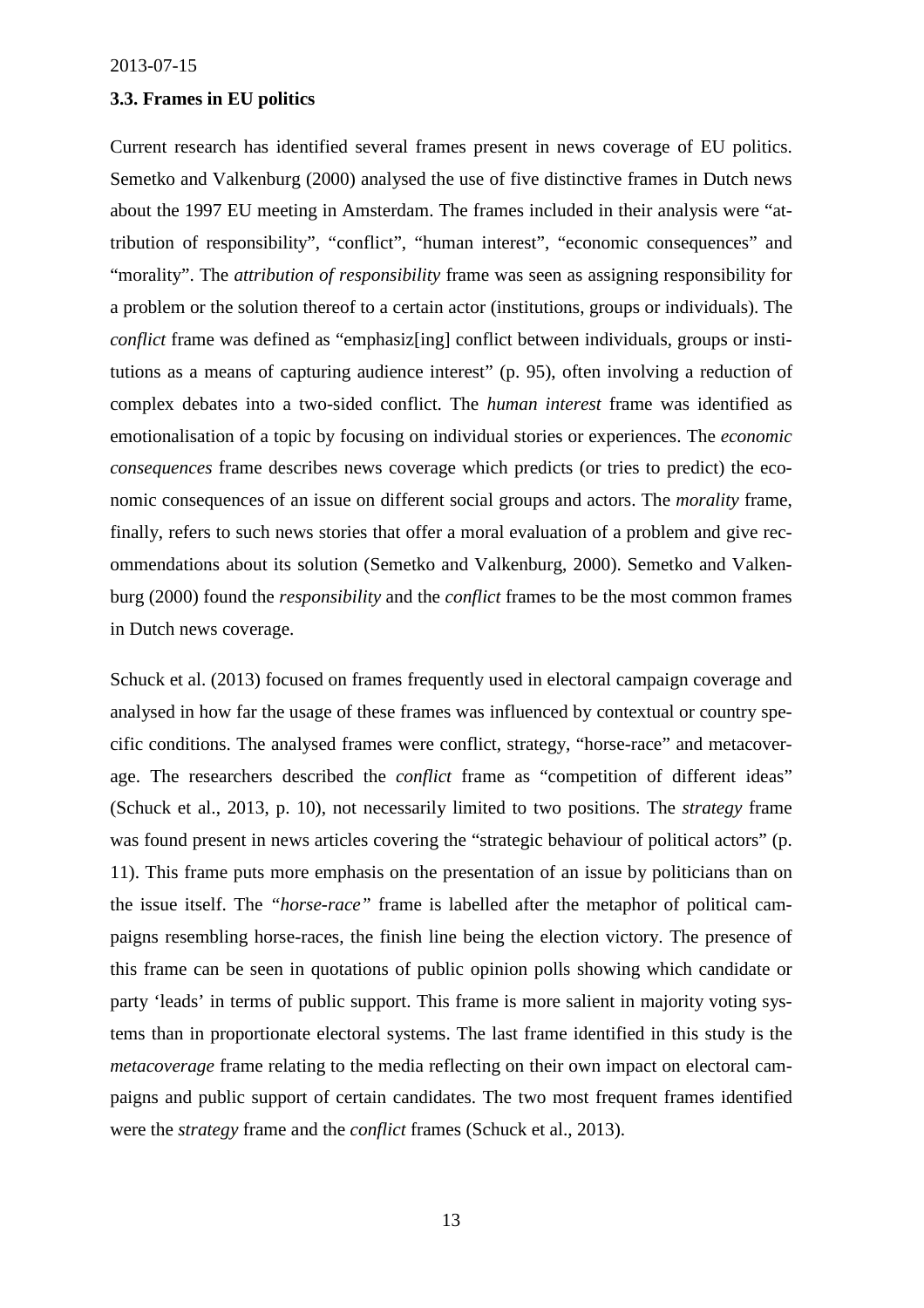The present study on the British EU referendum is to be seen as an intermediate of the studies drawn upon in this chapter. The referendum is neither an election in terms of nomination of representatives, nor is it directly about EU politics. However, it presents the people with a choice (staying in or leaving the EU) and the policies and politics of the EU play an important role in public debate. Therefore, a combination of the above mentioned frames seems to be worth a scientific evaluation.

The *conflict* frame has been identified by both studies as being frequently used in news coverage on the EU and is hence included in this analysis. The *strategy* frame refers to the [efforts of eurosceptics and europhiles alike to influence public opinion. Furthermore, the](#page-11-0) *economic consequences* frame is expected to be of great importance, since Cameron described the single market as being the most important feature of the EU (Cameron, 2013). [Apart from the economic consequences, the EU referendum will have significant political](#page-14-0) and social consequences for the UK, bothinter[nally](#page-16-0) and externally. On his announcement of the referendum, David Cameron called it "an important choice […] about or country's destiny" (2013, p. 15). It is hence interesting to analyse to whom the media assign responsibility for these consequences, as well as for any problems related to the EU referendum. Therefore, the *attribution of responsibility* frame is included in the analysis.

At first glance it seems feasible to also include the *horse-race* frame, as the referendum will be stated in a manner where options are mutually [excluding. However, the ref](#page-11-0)erendum will not take place before 2015 and depends upon the re-election of the conservative party in the next general elections. Therefore, current public opinion polls are unlikely to have much predicting power.

# **4. Research design**

# **4.1. Research Interest and Method**

The research interest guiding this study is twofold: firstly, the identification of frames British newspapers used in covering the EU referendum and, secondly, the evaluation of arguments employed by these newspapers as supporting or opposing British EU membership. The latter interest can be divided in the assessment of individual newspapers and the aggregation of these findings to discern a general direction in the British newspaper landscape. From these considerations three research questions arise:

<span id="page-14-0"></span>1. Which frames do British newspapers use in covering the EU referendum?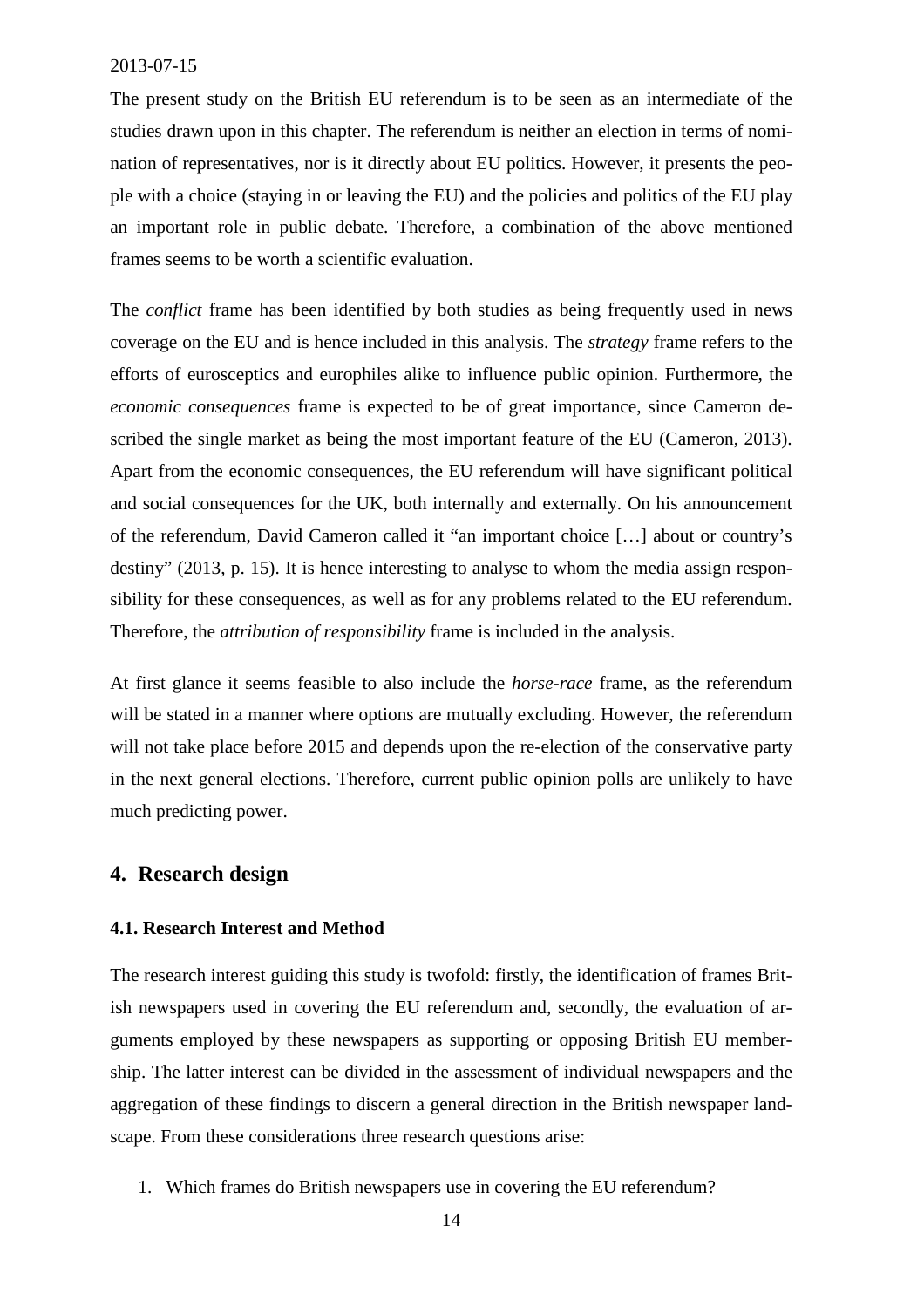- <span id="page-15-0"></span>2. Are the arguments used by the individual newspapers supporting or opposing the British EU membership?
- 3. Is a general directiond[is](#page-15-1)cernible, and if so, is it supportive of or opposed to EU membership?

To answer these questions, a content analysis is employed. Krippendorff defines content analysis as "a research technique for making replicable and valid inferences from texts (or other meaningful matter) to the contents of their use" (2004, p. 18). In a first step, frames likely to be found in British EU referendum coverage are derived from literature about news frames in EU politics (cf.: chapter 0). These frames are operationalized on the basis of this literature. After the selection of British newspapers included into the analysis, the articles of these newspapers are sampled according to their relevance for answering the research questions (cf.: chapter 0.). The sampled articles are then coded in accordance with the coding scheme developed in chapter 4.3.

In order to assure reliability, a random subsample of the selected articles was coded by two independent coders and inter-coder reliability was assessed using Krippendorff's alpha.

<span id="page-15-1"></span>To answer the first research question, a deductive approach is chosen. Therefore, frames that are frequently linked to European politics are derived from literature (Semetko and Valkenburg, 2000; Schucket al., 2013) (cf. chapter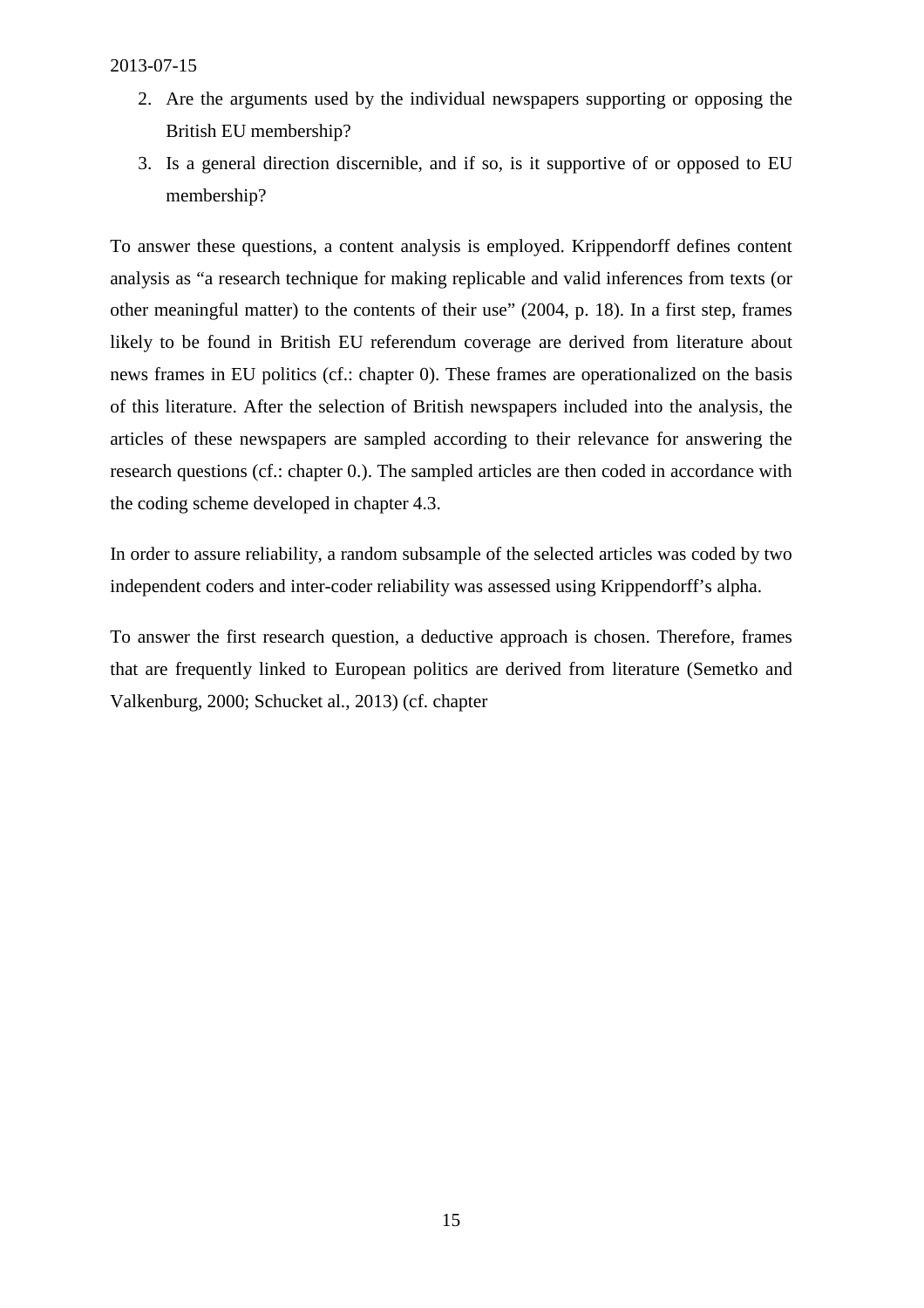<span id="page-16-0"></span>Frames in EU politics). Subsequently, the occurrence of these frames in the sampled newspaper articles is analysed using the conceptualisation suggested by the literature chosen. Although by concentrating on frames already identified possibly new frames cannot be assessed, this approach is more effective and less time-consuming than an inductive approach (Leonarz, 2006) and is, thus, adequate to this thesis.

The second research question is to be answered by coding the articles of the individual newspapers as supporting or opposing EU membership of the UK. My methodological considerations are derived from Dalton, Beck and Huckfeldt (1998). Dalton et al. evaluated the favourability or lack of favourability of US newspapers towards the candidates during the 1992 presidential election campaigns.

The third research question is answered by accumulating the findings on the individual newspapers into an overall analysis.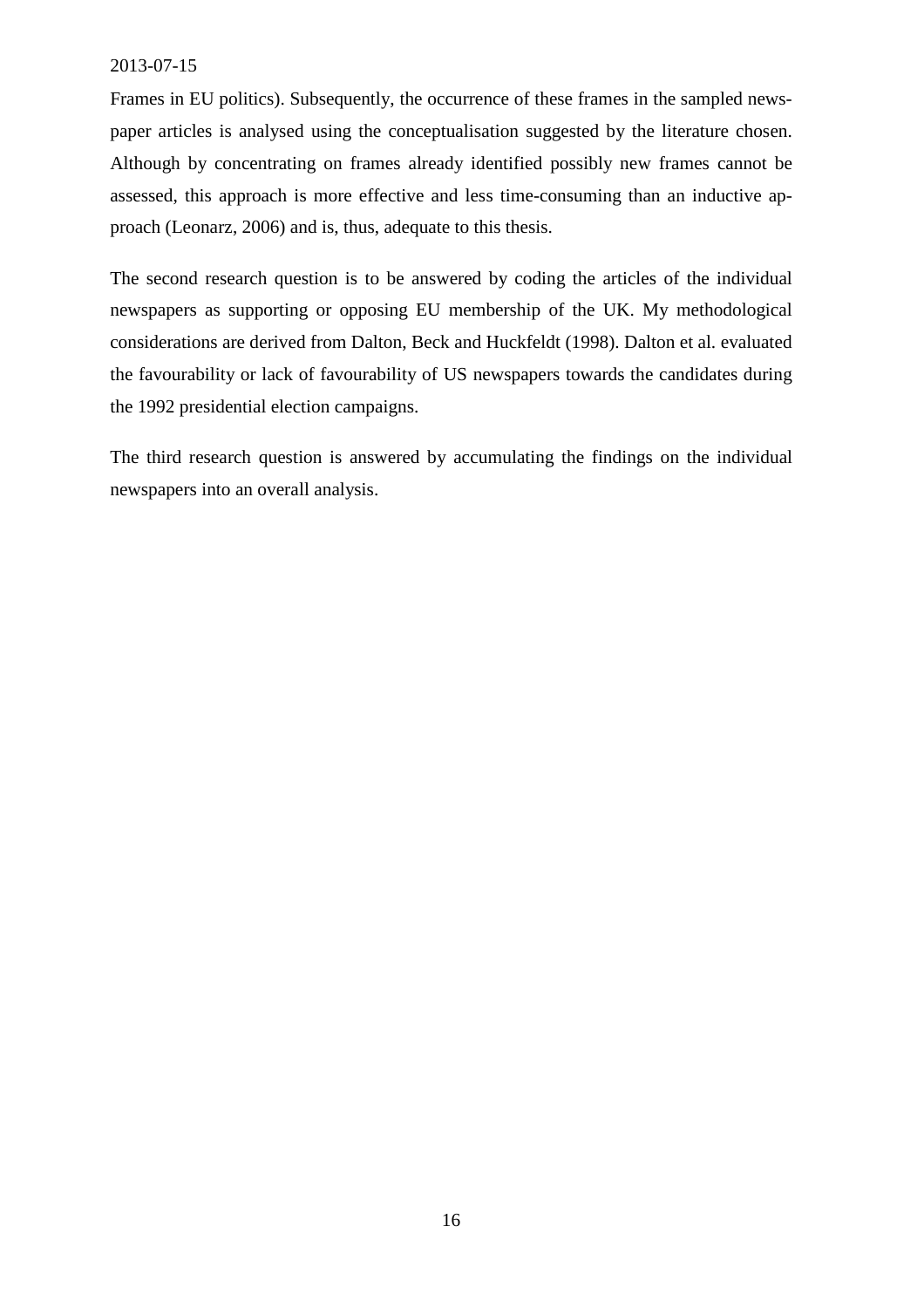# **4.2. Sampling**

To cover the majority of newspaper readers in the UK, five high circulating newspapers are included into the analysis: $<sup>1</sup>$ </sup>

- *- The Sun* is a conservative daily tabloid With an estimated circulation of 2,281,990 it is deemed the most wide-spread newspaper in the UK
- *The Daily Telegraph* is a conservative daily quality newspaper with a circulation of 541,036
- *- The Times* is a conservative quality newspaper which many people regard as the best British quality newspaper. Its circulation figure in February 2013 was 393,814
- *- The Guardian* is a left-liberal daily quality newspaper with a circulation of 193,586
- *- The Independent* is a liberal daily quality newspaper with a circulation figure of 75,125

This newspaper selection covers both tabloids and quality newspapers, and takes into account the entire political spectrum of the UK.

My research covers articles published in these five newspapers on the EU referendum between January  $23^{\text{rd}}$ , 2013 and February  $5^{\text{th}}$ , 2013. As my research interest focuses on the coverage by these newspapers, "Letters to the editor", and, thus, readers' opinions, are not included in the sample.

<span id="page-17-0"></span>The articles are sampled using the relevance sampling technique (Krippendorff, 2004). In a first step online databases of the relevant newspapers are searched using the key words 'EU' and 'referendum'. In a first reading, the so retrieved articles are then analysed in accordance with their relevance for answering the research question. Only those articles relevant for the research are included in the sample. The total number of articles thus sampled is 108 (n=108). From these, 21 articles were published in the Sun, 22 articles in the *Daily Telegraph*, 21 articles originate from the *Times*, 25 articles from the *Guardian* and 19 articles from the *Independent*.

As the articles are deliberately sampled for their relevance to the specific research questions of this study, generalizability is limited to the units, e.g. the EU referendum coverage of all British newspapers, and the settings, e.g. other cases where EU member states offer referendums about their EU membership. However, the analysed frames are derived from

<sup>&</sup>lt;sup>1</sup> The descriptions of the newspapers and circulation figures (February 2013) are taken from Eurotopics (2013a-e) and *The Guardian* (2013).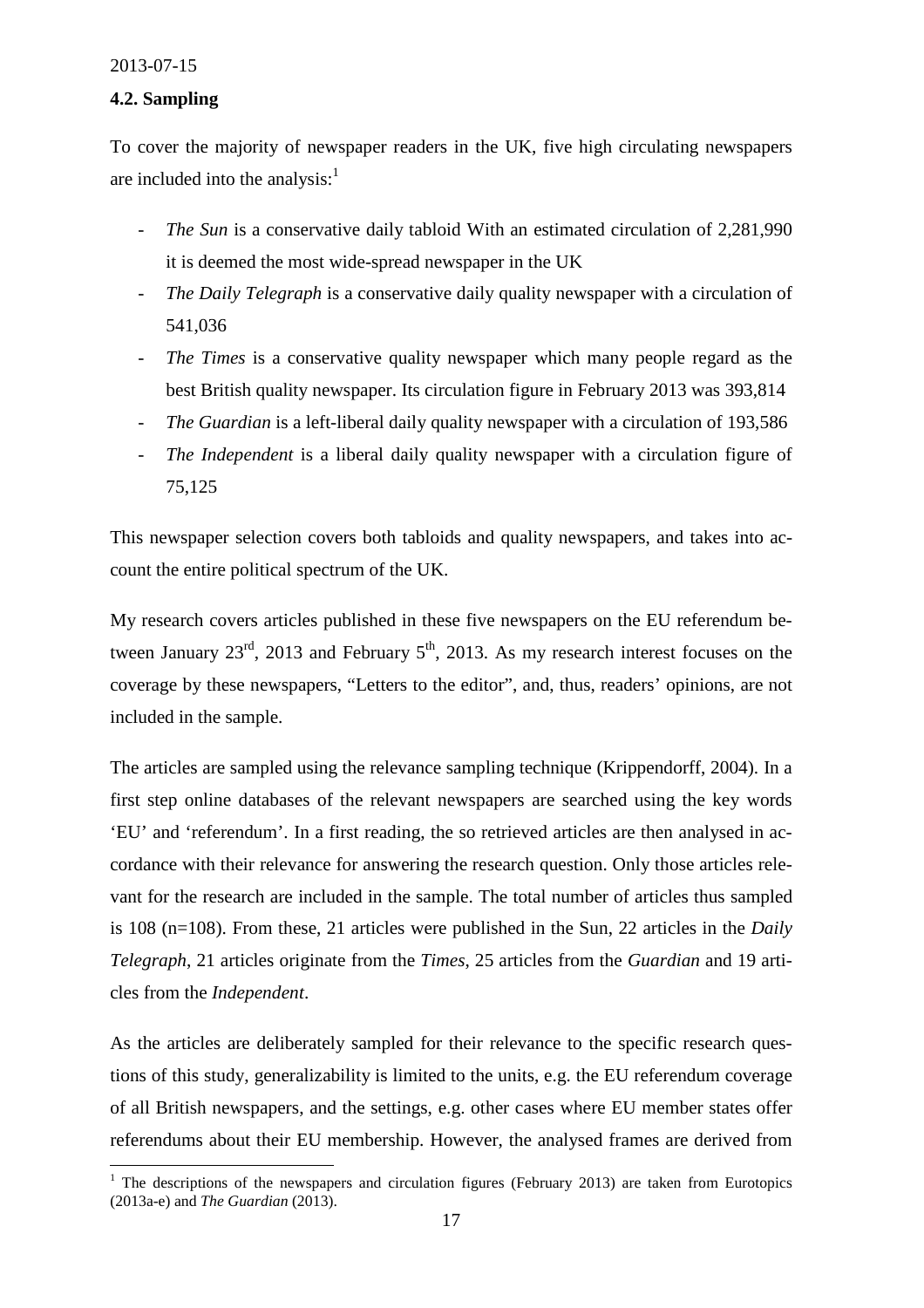literature about other EU policies. Therefore research additionally suggests generalizability over the outcomes, e.g. the presence of these frames in news articles about the EU.

# **4.3. Operationalization and coding**

The coding scheme builds upon the operationalization of the included frames introduced by the research this study is based on. In their studies on framing of EU politics and EU parliamentary election Semetko and Valkenburg and Schuck et al. already distinguished indicators for the frames used in their respective studies and showed their adequacy in measuring the frames (Semetko and Valkenburg, 2000; Schucket al., 2013). These indicators have been rephrased to reflect the specific focus of this thesis.

The coding units are the articles. For each article the frames are coded as 1=present or 0=absent. A single article may contain more than one frame.

[On the basis of Schuck et al. \(2013\), the conflict frame is defined as p](http://www.afhayes.com/spss-sas-and-mplus-macros-and-code.html)resent in an article, if the article

- *-* shows two or more sides of the EU referendum,
- *-* directly mentions a conflict or disagreement between two or more actors about the EU referendum, or
- *-* features [a persona](#page-47-0)l attack or accusation of actors against each other.

<span id="page-18-0"></span>The strategy frame is defined as present in an article, if it

- *-* covers an actor's presentation or style,
- *-* evaluates an actor's actions as being strategic to obtain that actor's objectives concerning the EU referendum, or
- *-* uses "metaphors from the language of games, sport, and or war" (Schuck et al., 2013, p. 15).

On the basis of Semetko and Valkenburg (2000), the economic interest frame is seen as present, if an article

- *-* elaborates on the cost or expenses involved in the EU referendum,
- *-* makes presumptions about the degree of financial gains or losses related to the EU referendum, or
- *-* mentions economic consequences of possible referendum outcomes.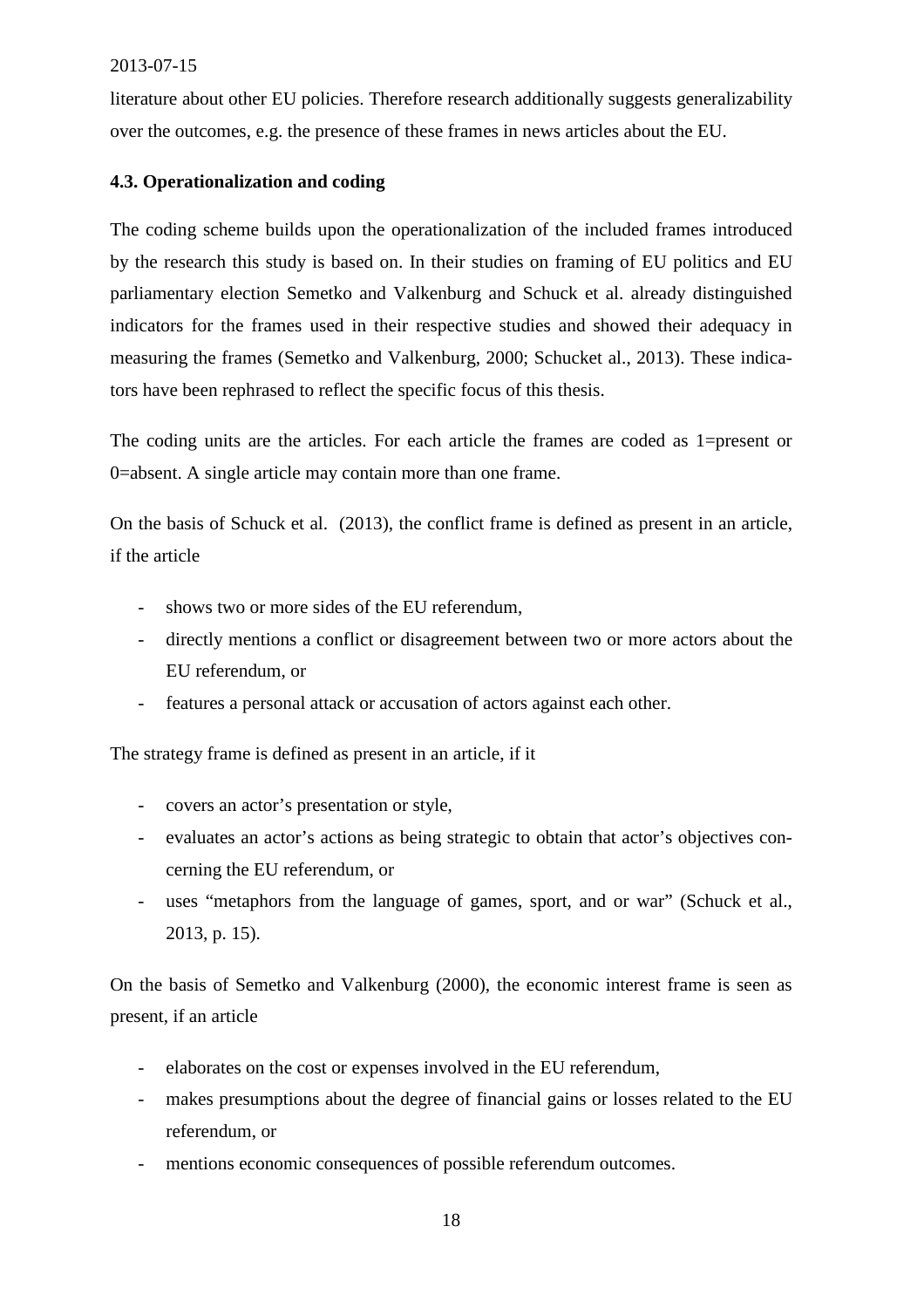The attribution of responsibility frame is defined as being present, if the article

- *-* mentions a problem related to the EU referendum requiring a solution and
- *-* identifies an actor as being responsible for the problem, or
- *-* expects an actor to have the ability to solve the problem (Semetko, Valkenburg, 2000).

<span id="page-19-0"></span>The attitude towards British EU membership is coded as 1=supporting, 0=balanced, - 1=opposing and 9=indifferent. There are explicit and implicit ways of showing support or opposition, such as quotes of arguments by influential actors or stating aspects of an issue in a favourable or unfavourable light. Accordingly, articles are defined as

- *-* supporting the British EU membership, if they
	- directly or indirectly quote an argument supporting EU membership,
	- *-* provide own arguments supporting EU membership, or
	- *-* offer a positive evaluation of the EU and/or hitherto EU membership.
- *-* balanced, if they offer both positive and negative arguments concerning British EU membership
- <span id="page-19-1"></span>*-* opposing British EU membership, if they
	- *-* directly or indirectly quote an argument opposing EU membership,
	- *-* provide own arguments opposing EU membership, or
	- *-* offer a negative evaluation of the EU and/or hitherto EU membership.
- *-* Indifferent, if they do not convey any arguments about British EU membership.

# **5. Findings**

The objective of this study is to identify frames used by British daily newspapers in regard to the announced EU referendum, as well as to analyse, whether these newspapers are supporting or opposing the British EU membership, thereby indirectly recommending a specific referendum outcome.

The coding process showed that many articles do not solely cover the EU referendum but rather combine the referendum coverage with other issues of national importance, such as the general economic development. To be able to answer the research questions accurately, these other issues were left aside when coding the articles. For the second research question, articles not covering advantages or disadvantages of EU membership and not conveying any attitude towards EU membership were coded as 'indifferent', as the concentration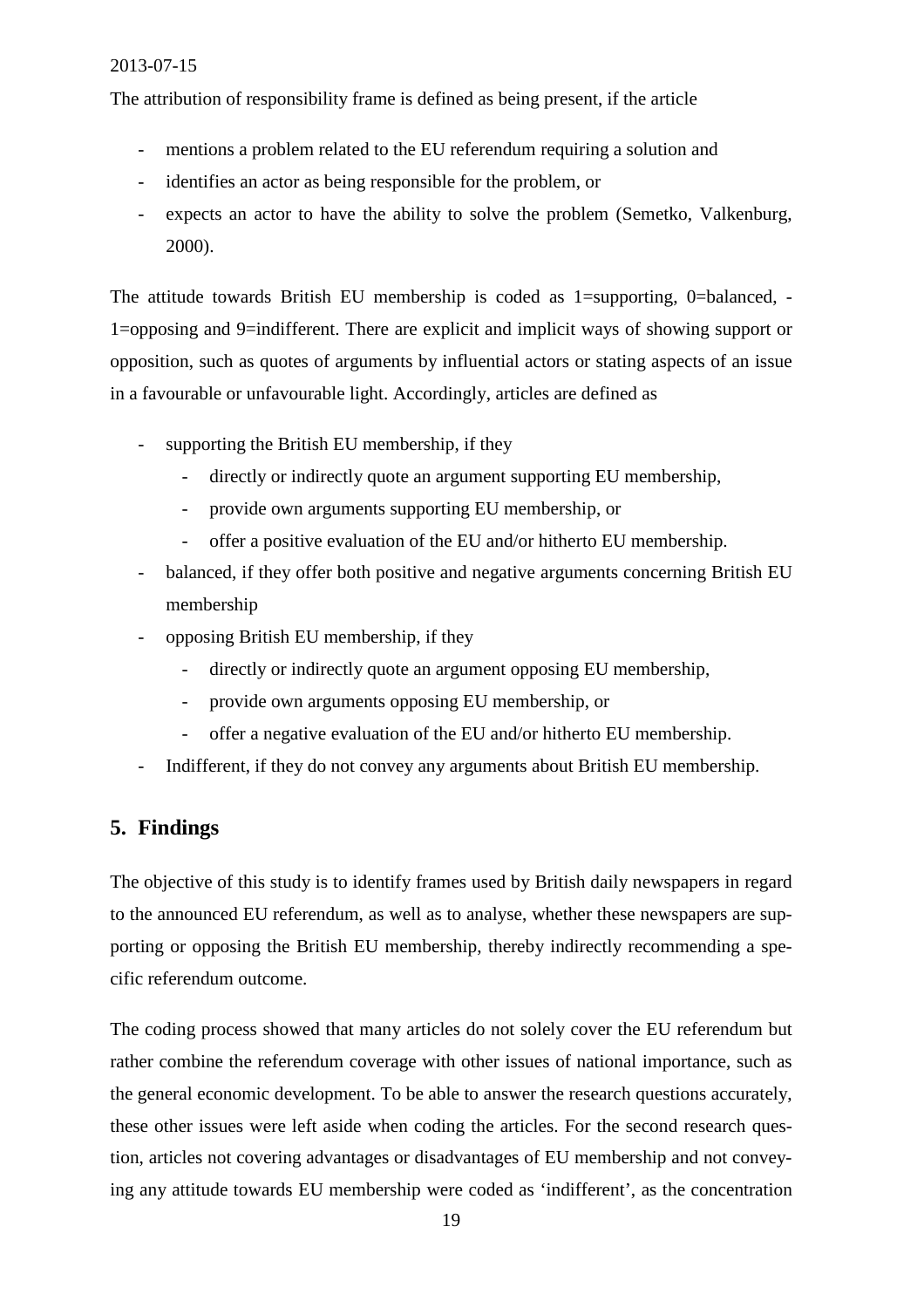on purely national impacts of the referendum announcement may also have an empirical significance.

Since the data in content analyses is usually collected by human coders assigning values to the analysed texts, it is generally open to interpretation. In order to be able to derive authoritative conclusions from these data, their trustworthiness has to be determined. One way of reaching that goal is to assess the reproducibility of the data, which means that different coders code the text in similar ways independently of each other. This reproducibility is also called inter-coder reliability (Hayes and Krippendorff, 2007). Krippendorff's alpha has been recommended by Hayes and Krippendorff (2007) as standard reliability measurement, since it "generalizes across scales of measurement; can be used with any number of observers, with or without missing data; and it satisfies all of the important criteria for a good measure of reliability" (Hayes and Krippendorff, 2007, p. 78). Furthermore it can be easily calculated by a free macro for SPSS that can be downloaded at http://www.afhayes.com/spss-sas-and-mplus-macros-and-code.html.

To assess inter-coder reliability, a randomly sampled subsample of ten of the 108 articles was coded by two independent coders. In analysing the inter-coder reliability of the frames, the nominal Krippendorff's alpha has been computed. In analysing inter-coder reliability of the attitude towards British EU membership, the ordinal Krippendorff's alpha was computed. **Fehler! Verweisquelle konnte nicht gefunden werden.** presents an overview of the respective Krippendorff's alphas.<sup>2</sup>

<span id="page-20-0"></span>

| <b>Frame</b>                           | Krippendorff's alpha                              |
|----------------------------------------|---------------------------------------------------|
| <b>Conflict Frame</b>                  | 0.548 (nominal)                                   |
| <b>Strategy Frame</b>                  | 0.240 (nominal)                                   |
| Economic Consequences Frame            | 0.791 (nominal)                                   |
| Attribution of Responsibility Frame    | 0.374 (nominal)                                   |
| Attitude towards British EU membership | 0.496 (nominal with missing values as a dis-      |
|                                        | crete category, 1 if ordinal with missing values) |

**Table 1: Overview of Krippendorff's alphas**

<span id="page-20-1"></span>While this shows a modest degree of reliability for the conflict frame and the economic consequences frame, as well as for the attitude towards EU membership, reliability for the strategy frame and the attribution of responsibility frame is quite low. Low reliability poses the problem of non- reproducibility of data and, therefore, a limited verifiability of the analysis. However, restating the coding instructions in a more restrictive way in order to

 $2^2$  For the exact tables of Krippendorff's alpha and the 95% bootstrapped confidence intervals see Appendix C: Krippendorff's alpha and 95% bootstrapped confidence intervals.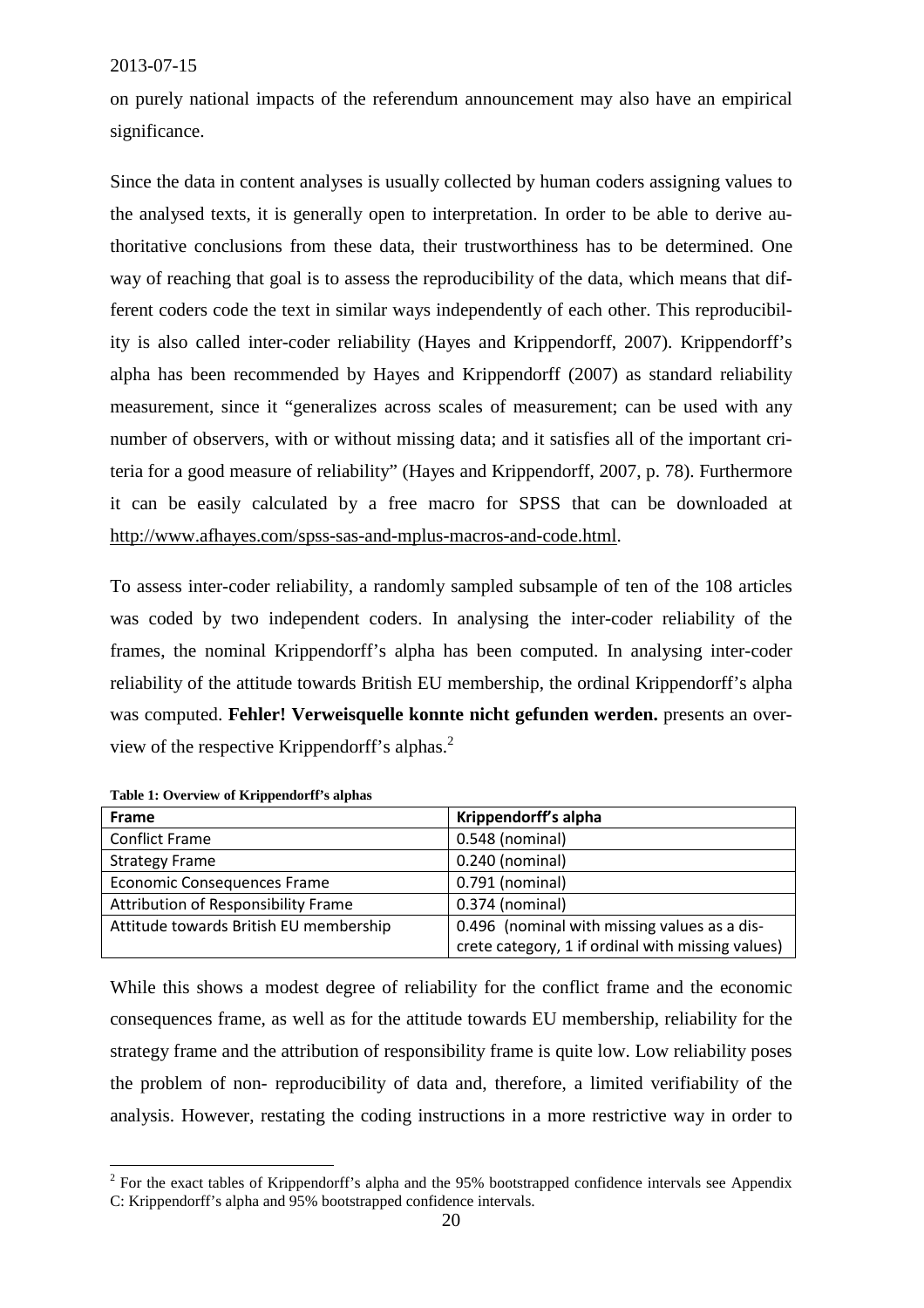enhance reliability would risk constraining the freedom of interpretation of these frames, thus limiting the richness of analysis (Krippendorff, 2004). Other measures to enhance the reliability of these frames, such as coder training or coding by more coders, would go beyond the scope of a bachelor's thesis. Therefore, the analysis is conducted including the two fames, keeping in mind the low degree of reliability and the problems arising therefrom.

# **5.1. Which frames do British newspapers use in covering the EU referendum?**

To answer the first research question, the frequency in which the different frames were used in the individual newspapers was assessed. Moreover, correlation between the frames was analysed to show possible links between the usages of these frames. Since the frames are measured as binary variables, Cramér's V is chosen as association coefficient. Cramér's V is based on the chi square test, but it is easier to interpret in terms of strength of an association, since it has a definite maximum of 1 (Kühnel and Krebs, 2010). Furthermore, Fisher's exact test is conducted to better assess the significance of found associations. Fisher's exact test is used in 2x2 tables with expected cell frequencies lower than five, as the chi square test is less reliable with such small numbers of observations (Bower, n.d.).

# *5.1.1. Frequency of the frame usages*

The frame most frequently used in the *Sun* was the attribution of responsibility frame, which was found in 71.4% of the analysed articles. The conflict frame was present in 66.7% of the articles, while the strategy frame and the economic consequences frame were used in 28.6% and 14.3% of the articles, respectively.

This shows a special awareness of the question of responsibility for problems related with the referendum and suggests a concentration on the national implications of the referendum and its announcements, as well as political debate. The strategy of political actors and possible economic consequences of the referendum are of less importance.

The *Daily Telegraph* most frequently used the conflict frame (68.2%). The strategy frame was present in 45.5% of the articles and the economic consequences frame in 36.4% of the articles. The attribution of responsibility frame was only used in 31.8% of the articles in the Daily Telegraph.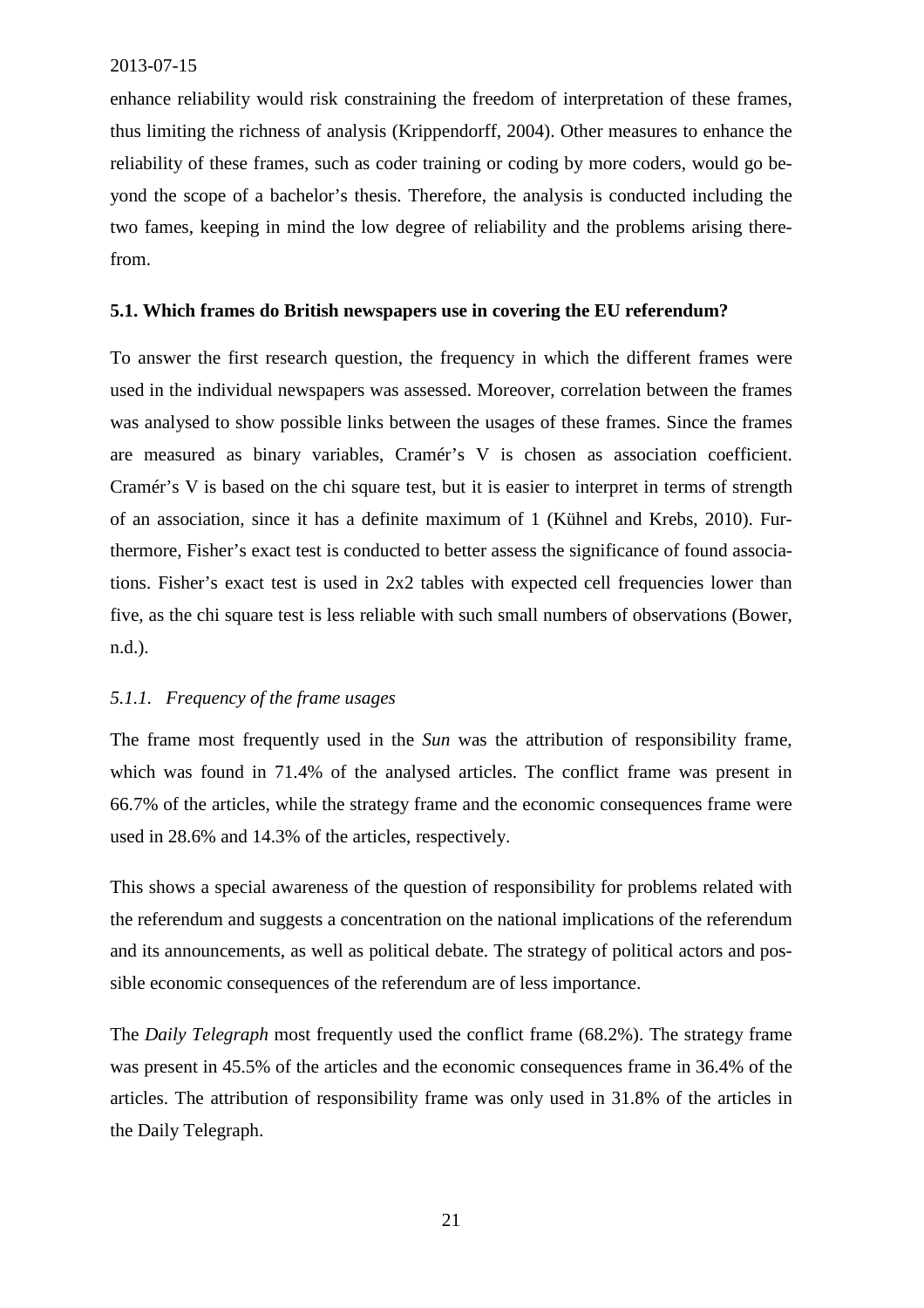This points to a focus on political debate and the style of the political actors. Economy also plays an important role in the referendum coverage of the *Daily Telegraph*, while attribution of responsibility for referendum problems is not prominently placed in the coverage.

In the referendum coverage of the *Times*, the conflict frame is present in 71.4% of the analysed articles. It is followed by the strategy frame and the attribution of responsibility frame, both used in 47.6% of the articles. The frequency of the economic consequences frame is 33.3%.

As in the *Daily Telegraph*, political debate plays a major role in the referendum coverage of the *Times*. The strategy of political actors and attribution of responsibility for problems of the referendum are also important, whereby the economic consequences seem to be of less interest.

The *Guardian* also used the conflict frame most frequently (76%). 56% of the articles contained the strategy frame and 48% the attribution of responsibility frame. The economic consequences frame was found in 36% of the articles.

The *Independent* employed both the conflict and the strategy frame in 68.4% of the articles relevant to this study. The attribution of responsibility frame can be found in 47.4% of the articles, whereas the economic consequences frame is present in 36.8%.

This newspaper's coverage shows a greater weight being put on the strategy and style of political actors than the other analysed newspapers. However, the weighing of the other frames stays relatively constant.

# *5.1.2. Associations between the frames*

An overview of the associations between the frames is presented in **Fehler! Verweisquelle konnte nicht gefunden werden.**. The 2x2 tables can be found in Appendix D: Cross Tabulations.

| <b>Newspaper</b> | <b>Frame</b>                | Cramér's V   | Fisher exact test |
|------------------|-----------------------------|--------------|-------------------|
|                  |                             |              | (two-tailed)      |
|                  |                             |              |                   |
| The Sun          | <b>Conflict by Strategy</b> | 0.224(0.306) | (0.354)           |
|                  | Conflict by Economy         | 0.289(0.186) | (0.521)           |
|                  | Conflict by Responsibility  | 0.447(0.040) | (0.061)           |
|                  | <b>Strategy by Economy</b>  | 0.043(0.844) | (1.0)             |

|  |  |  | Table 2: Overview of the associations between the frames |
|--|--|--|----------------------------------------------------------|
|--|--|--|----------------------------------------------------------|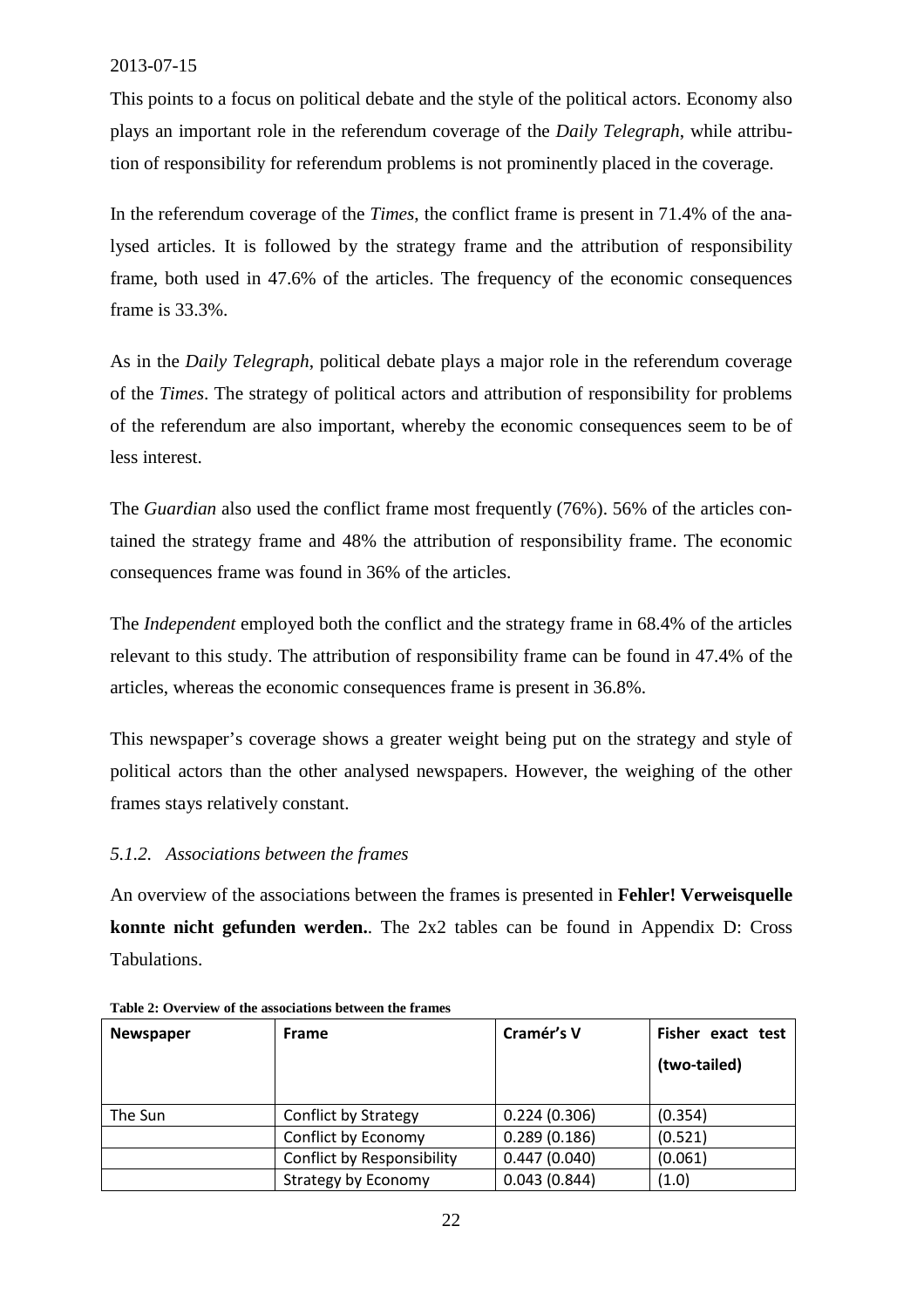<span id="page-23-0"></span>

|                     | <b>Strategy by Responsibility</b> | 0.400(0.067)         | (0.123) |
|---------------------|-----------------------------------|----------------------|---------|
|                     | Economy by Responsibility         | 0.043(0.844)         | (1.0)   |
| The Daily Telegraph | Conflict by Strategy              | 0.036(0.867)         | (1.0)   |
|                     | Conflict by Economy               | 0.498(0.020)         | (0.052) |
|                     | Conflict by Responsibility        | 0.371(0.081)         | (0.145) |
|                     | <b>Strategy by Economy</b>        | 0.500(0.019)         | (0.031) |
|                     | <b>Strategy by Responsibility</b> | 0.036(0.867)         | (1.0)   |
|                     | Economy by Responsibility         | 0.295(0.166)         | (0.343) |
| The Times           | Conflict by Strategy              | 0.241(0.269)         | (0.361) |
|                     | Conflict by Economy               | 0.224(0.306)         | (0.613) |
|                     | Conflict by Responsibility        | 0.030(0.890)         | (1.0)   |
|                     | <b>Strategy by Economy</b>        | 0.472(0.031)         | (0.063) |
|                     | <b>Strategy by Responsibility</b> | 0.145(0.505)         | (0.670) |
|                     | Economy by Responsibility         | 0.135(0.537)         | (0.659) |
| The Guardian        | Conflict by Strategy              | 0.257(0.199)         | (0.350) |
|                     | Conflict by Economy               | $0.749$ (< $0.001$ ) | (0.001) |
|                     | <b>Conflict by Responsibility</b> | 0.022(0.910)         | (1.0)   |
|                     | Strategy by Economy               | 0.342(0.087)         | (0.115) |
|                     | <b>Strategy by Responsibility</b> | 0.116(0.561)         | (0.695) |
|                     | Economy by Responsibility         | 0.113(0.571)         | (0.688) |
| The Independent     | Conflict by Strategy              | 0.218(0.342)         | (0.605) |
|                     | Conflict by Economy               | 0.049(0.829)         | (1.0)   |
|                     | Conflict by Responsibility        | 0.036(0.876)         | (1.0)   |
|                     | Strategy by Economy               | 0.655(0.004)         | (0.010) |
|                     | <b>Strategy by Responsibility</b> | 0.263(0.252)         | (0.350) |
|                     | Economy by Responsibility         | 0.150(0.515)         | (0.650) |

**Note: Entries in parentheses are p values**

The analysis of the *Sun*'s referendum coverage shows that the conflict frame and attribution of responsibility frame were more often used together in one article than separately. The conflict frame and the strategy frame were only rarely used together. The strategy frame was only used in articles also containing the attribution of responsibility frame, while the attribution of responsibility frame was more often used separate from the strategy frame. The economic consequences frame is only used in articles also containing the conflict frame. However, the conflict frame is more often used in articles not containing the economic consequences frame. Only the association between the conflict frame and the attribution of responsibility frame shows some significance under Fisher's exact test.

<span id="page-23-1"></span>What is remarkable on the referendum coverage of the *Daily Telegraph* is that the association between the two most commonly used frames, namely the conflict frame and the strategy frame, is very weak. Descriptions of conflicts or debates about the referendum seem not to be linked to discussions about the presentation, style or objectives of the political actors. The strategy frame and the economic consequences frame, as well as the conflict frame and the economic consequences frame, and the conflict frame and the attribution of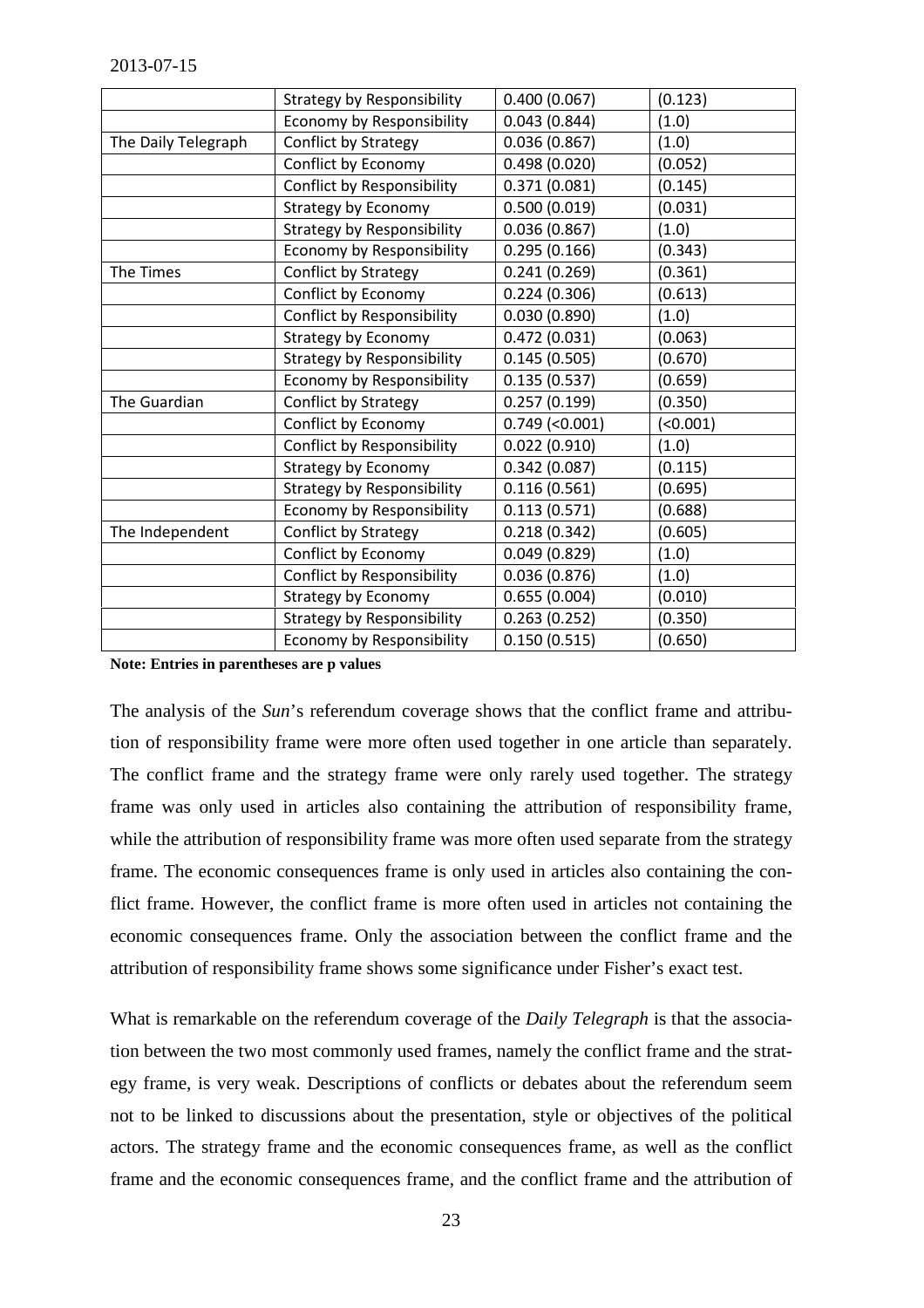responsibility frame are mostly used separately of each other. Articles covering the attribution of responsibility frame are only slightly more likely to also cover the economic consequences frame. Fisher's exact test shows a significance of the association between the conflict frame and the economic consequences frame, as well as between the strategy frame and the economic consequences frame.

<span id="page-24-0"></span>In the *Times*, the strategy frame and the economic consequences frame, as well as the strategy frame and the attribution of responsibility frame, are more often used in separate articles. While the strategy frame is more often used in combination with the conflict frame, the conflict frame is more often used on its own. This can be explained by the greater occurrence of the conflict frame in the articles. The same is true for the conflict frame and the economic consequences frame. Furthermore, the attribution of responsibility frame is more often used separately of the economic consequences frame, whereas the economic consequences frame is more often used in combination with the attribution of responsibility frame. Again, this discrepancy can be explained by the greater usage of the attribution of responsibility frame. The association between the strategy frame and the economic consequences frame is found to be significant.

The *Guardian's* EU referendum coverage indicates that the conflict frame and the economic interest frame are nearly mutually excluding. Most articles cover either political conflict or debate or the economic consequences of the referendum. The strategy frame and the economic consequences frame are also more often used separately from each other. The strategy frame and he conflict frame are mainly used together. Articles covering political debate are also likely to cover the style or strategy of the involved actors. The strategy frame is slightly more often used without the attribution of responsibility frame than in combination with it, while the economic consequences frame is more often used in combination with the attribution of responsibility frame. However, the attribution of responsibility frame is more often used separately from the economic consequences frame. There is a very strong significance of the association between the conflict frame and the economic consequences frame.

In the *Independent*'s referendum coverage, the conflict frame and the strategy frame are most often used in combination, which reinforces the finding that they are used in the same percentage of articles. The strategy frame and the economic consequences frame are nearly mutually exclusive. While the strategy frame is more often used in articles not covering the attribution of responsibility frame, the attribution of responsibility frame is more often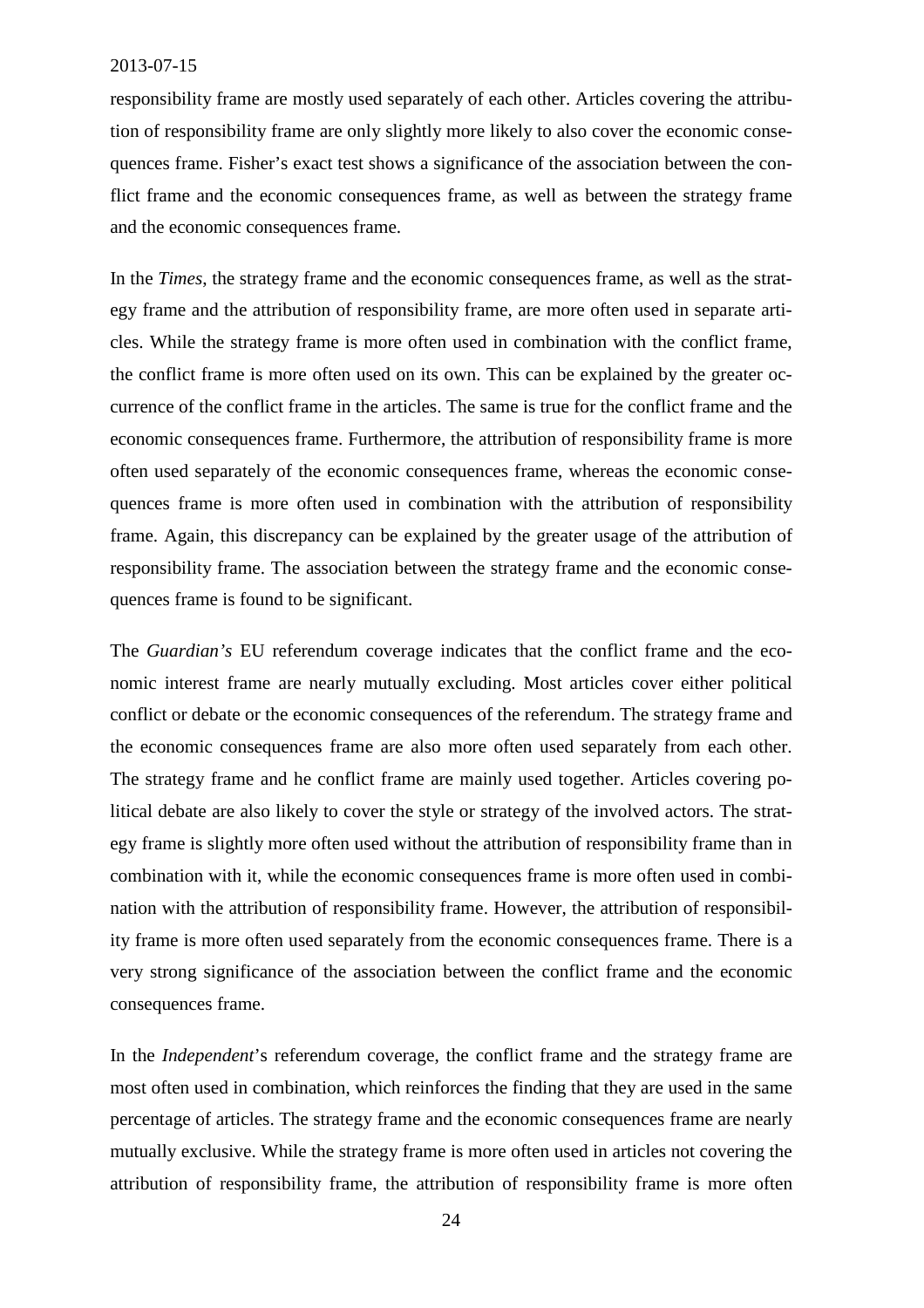used in combination with the strategy frame. The economic consequences frame is more often used in combination with the attribution of responsibility frame. However, the opposite is true for the attribution of responsibility frame. Association between the strategy frame and the economic consequences frame is significant.

# *5.1.3. Overall analysis*

Taking into account the findings for all newspapers analysed, one can say that the conflict frame is most frequently used in British newspaper coverage of the EU referendum, followed by the strategy and the attribution of responsibility frame. In every individual newspaper the economic consequences frame was the least frequently used. This partly reflects the findings by Semetko and Valkenburg (2000) and Schuck et al. (2013), who found the conflict frame to be among those most frequently used in EU political coverage. However, in their studies the attribution of responsibility frame (Semetko, Valkenburg, 2000) and the strategy frame (Schuck et al., 2013) were found to be even more present. This deviance can be explained by the conflict-laden atmosphere on EU matters specific to the UK. The prevalence of the attribution of responsibility frame in the *Sun*'s referendum coverage is, however, likewise contradicting the findings of Semetko and Valkenburg (2000), who found this frame to be more present in quality news coverage. The low presence of the economic consequences frame seems to be surprising, given the strong priority allocated to the single market as the most important feature of the EU by David Cameron (2013).

One of the striking aspects of the association between the frames is that between the economic consequences frame and the attribution of responsibility frame. This association is affirmed by findings of all individual newspapers except the *Sun*, where it is very weak. Findings show that in British newspapers responsibility is mainly assigned to economic consequences or problems, rather than political ones. Another association found in every individual newspaper is a negative correlation between the strategy frame and the economic interest frame. These two frames appear to be rarely used within the same articles. The same is true for the conflict frame and the economic consequences frame.

Fisher's exact test revealed that most of the significant associations contain the economic consequences frame with either the conflict frame or the strategy frame.

# **5.2. Are the arguments used by the individual newspapers supporting or opposing the British EU membership?**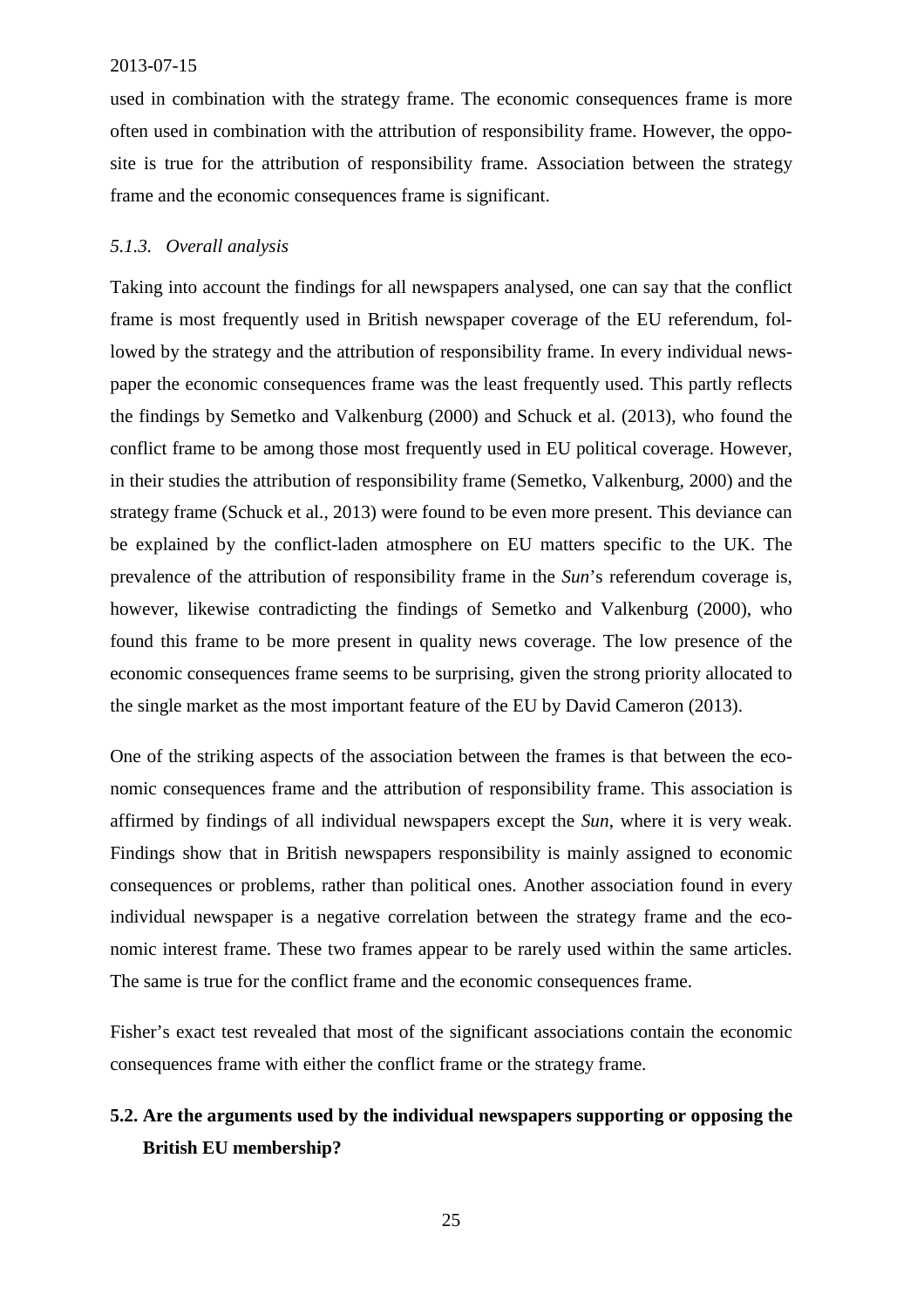The second research question is answered by analysing the articles of the individual newspapers for their evaluative content on British EU membership or the EU as such. Therefore, the percentages of supporting, balanced, opposing or indifferent arguments employed in the articles are compared. As articles indifferent to EU membership do not allow inferences about a newspaper's preferences concerning the referendum, the statistical mean is calculated in a second step without those values. A positive mean represents a mostly positive evaluation, whereas a negative mean indicates a rather Eurosceptic attitude. Finally, association between the frames identified above and the attitude towards EU membership is assessed. Again, Cramér's V is chosen as association coefficient.

# *5.2.1. Attitude of the newspapers towards British EU membership*

<span id="page-26-0"></span>A large majority of 47.6% of the articles published in the *Sun* was indifferent about British EU membership. This indicates that a possible referendum outcome was deemed less important than domestic political consequences following the announcement of the referen[dum. Su](#page-47-0)pporting and opposing arguments amount to 23.8% each, whereas only 4.8% of the articles were balanced.

<span id="page-26-1"></span>Overall, the *Sun*['s referendum coverage wa](#page-47-0)s perfectly balanced. This balance is expressed by a statistical mean of 0.0. However, this balance did not arise from the single articles being balanced in their covering, but from the evenly distribution of supporting and opposing articles. This suggests that the newspaper does not have a distinct attitude towards the EU. On the other hand, the great number of articles not covering the benefits or disadvantages of EU membership at all hints at a rather low importance attached to that issue, whereas domestic issues arising from the referendum announcement – such as a party's chances in the general election, politicians' and people's support for the referendum as such or the likelihood of the referendum happening – received greater attention. The results also show a clear partition between Europhiles and Eurosceptics, with only a few articles providing arguments for both attitudes towards Europe.

The *Daily Telegraph* shows a quite different distribution in its referendum coverage. 36.4% of the analysed articles supported EU membership. 31.8% expressed a balanced view on EU membership and merely 18.2% were indifferent towards that issue. A minority of 13.6% of the articles opposed a continued EU membership.

The *Daily Telegraph* attaches greater importance to the question of EU membership than to domestic problems related to the referendum. Simultaneously, the partition between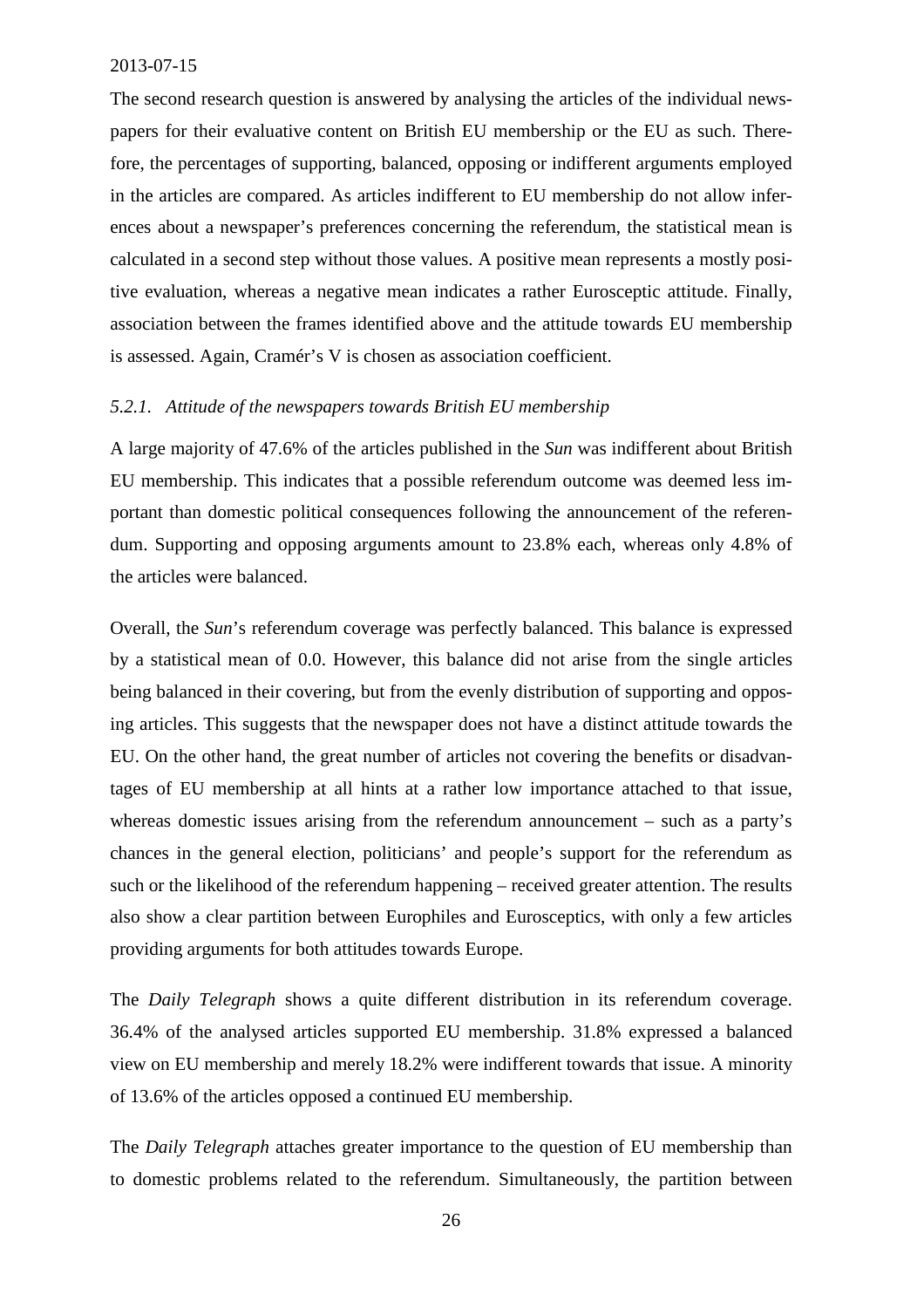Eurosceptics and Europhiles is less pronounced than in the *Sun*'s referendum coverage. A statistical mean of 0.278 highlights the supportive attitude towards EU membership already conveyed in the distribution of arguments above. The fact that nearly a third of the articles are taking a balanced position, however, hints at a more reflective and critical approach towards this issue.

Strikingly, not a single article of the *Times* included in this analysis was found to be directly opposing British EU membership. This is surprising, as *eurotopics.net*, a website of the Federal agency for Civic Education ("Bundeszentrale für politische Bildung") covering the news coverage of major newspapers of the European member states, characterises it as being sceptical towards European integration (eurotopics, 2013c). However, 42.9% of the articles analysed supported a continued British EU membership. 28.6% expressed a balanced view, while another 28.6% were indifferent towards this question.

With a statistical mean of 0.6 the *Times* shows to be considerably more euro-friendly than the *Daily Telegraph* or the *Sun*. However, the percentage of balanced coverage of EU membership is smaller than that of the *Daily Telegraph*, and negative views are only expressed where they are counterweighted by positive arguments. The *Times*' referendum coverage, therefore, appears to be quite biased towards staying in the EU. Moreover, the percentage of indifferent articles suggest a considerable attention being paid to domestic issues concerning the referendum announcement, although the question of a possible referendum outcome can be seen as more important.

The *Guardian* supported EU membership in 44% of the analysed articles. 32% of the articles were indifferent towards EU membership. While 20% of the articles were written in a balanced manner, only 4% were found to be opposing EU membership.

The *Guardian* shows an even greater degree of support towards continued EU membership than the *Times*. This support is slightly countered by a small amount of eurosceptic coverage, though there is still a pro-European bias discernible. Accordingly, the statistical mean is 0.588, which is lower than that of the Times, but still distinctly euro-friendly. Balanced coverage amounts to only half of the articles explicitly supporting EU membership, pointing towards a less reflective approach than found in the *Daily Telegraph* coverage. Almost a third of the articles were indifferent towards a continued EU membership. This suggests that the Guardian is aware of domestic issues concerning the referendum. Yet, benefits of the EU membership receive a greater attention.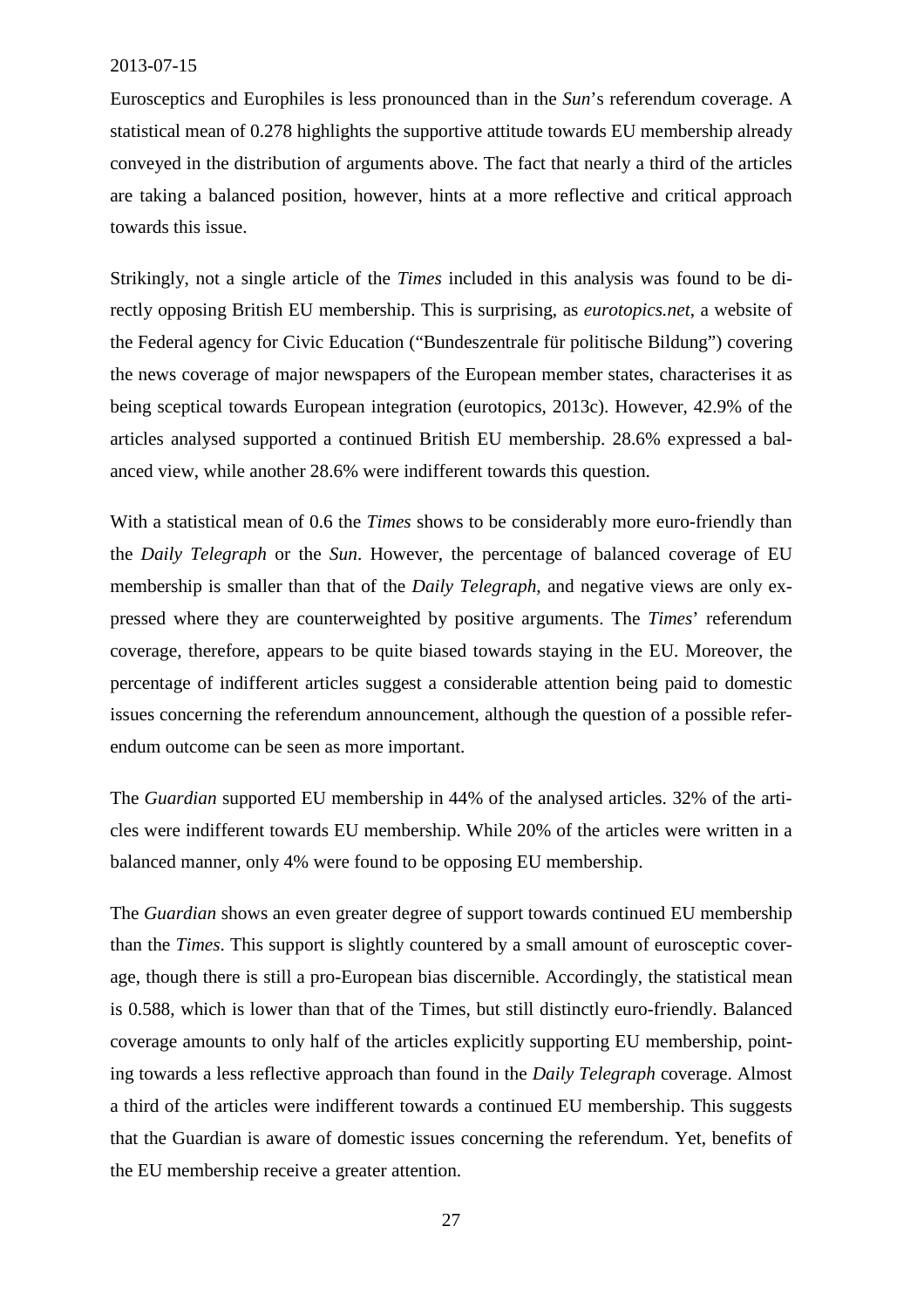Of all the analysed newspapers, the Independent shows the greatest bias towards supporting EU membership. More than half of the articles (52.6%) explicitly argued in favour of staying in the EU, while a minority of 10.5% opposed that stance. Only 5.3% of the articles expressed a balanced view on the issue by providing both supporting and opposing arguments. 31.6% of the articles expressed no view towards EU membership.

<span id="page-28-0"></span>As in the *Guardian*, nearly a third of the articles concentrated on domestic issues regarding the referendum. From the remaining articles, however, an overwhelming majority supported a continued membership, the statistical mean is 0.615. Negative views were expressed solely in subjective statements, while a balanced view was hardly expressed at all. Whereas the other newspapers to a varying degree presented arguments for both positions, although clearly favouring a certain referendum outcome, the Independent did not communicate substantive arguments opposing EU membership and does not seem to reflect on this topic.

# <span id="page-28-1"></span>*5.2.2. Association between the attitude towards EU membership and the frames*

**Fehler! Verweisquelle konnte nicht gefunden werden.** contains an overview of the associations found between the attitude towards EU membership and the frames used by the individual newspapers (). The 2x2 tables can be found in Appendix D: Cross Tabulations.

<span id="page-28-2"></span>

| Newspaper           | Frame                       | Cramér's V   |
|---------------------|-----------------------------|--------------|
|                     |                             |              |
| The Sun             | Attitude by Conflict        | 0.671(0.084) |
|                     | Attitude by Strategy        | 0.516(0.231) |
|                     | Attitude by Economy         | 0.715(0.060) |
|                     | Attitude by Responsibility  | 0.828(0.023) |
| The Daily Telegraph | Attitude by Conflict        | 0.318(0.402) |
|                     | Attitude by Strategy        | 0.356(0.319) |
|                     | Attitude by Economy         | 0.363(0.306) |
|                     | Attitude by Responsibility  | 0.066(0.961) |
| The Times           | Attitude by Conflict        | 0.320(0.215) |
|                     | <b>Attitude by Strategy</b> | 0.289(0.264) |
|                     | Attitude by Economy         | 0.327(0.205) |
|                     | Attitude by Responsibility  | 0.218(0.398) |
| The Guardian        | Attitude by Conflict        | 0.394(0.267) |
|                     | <b>Attitude by Strategy</b> | 0.301(0.464) |
|                     | Attitude by Economy         | 0.340(0.374) |
|                     | Attitude by Responsibility  | 0.379(0.296) |
| The Independent     | Attitude by Conflict        | 0.240(0.688) |
|                     | Attitude by Strategy        | 0.320(0.514) |
|                     | Attitude by Economy         | 0.267(0.629) |
|                     | Attitude by Responsibility  | 0.469(0.239) |

| Table 3: Overview of the associations between the attitude towards British EU membership and the frames |  |  |
|---------------------------------------------------------------------------------------------------------|--|--|
|---------------------------------------------------------------------------------------------------------|--|--|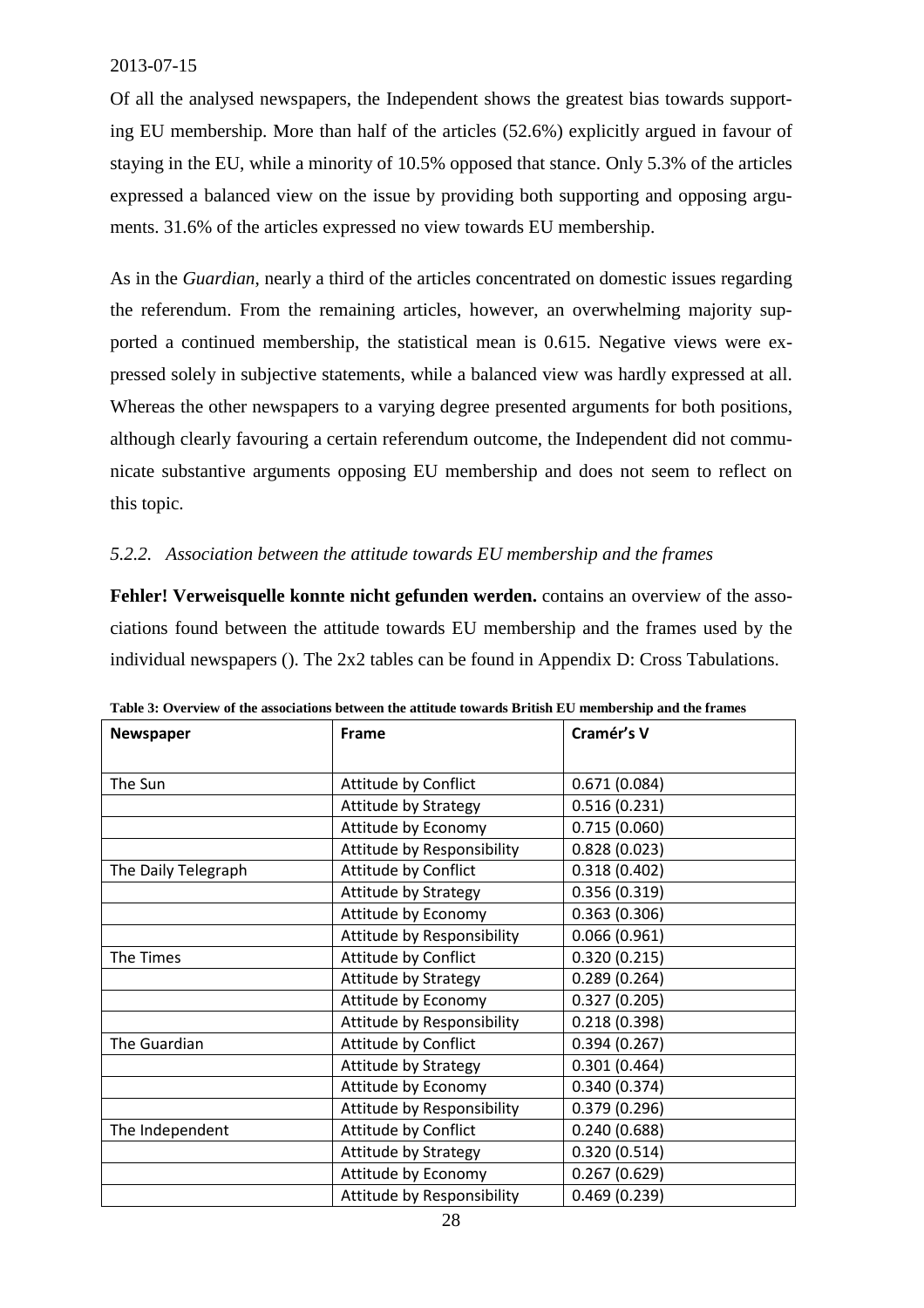Note: Entries in parentheses are p values

In the *Sun*'s referendum coverage, the attribution of responsibility was mainly present in articles opposing EU membership, while it was absent in those supporting it. The economic consequences frame was only present in articles balanced or supporting EU membership. However, the number of articles containing the economic consequences frame was so small, that this finding might not be reliable. Also the conflict frame has been used more frequently in articles supporting EU membership. Moreover, a higher frequency in the usage of the strategy frame in articles opposing EU membershipcan [be detected.](#page-23-0)

The *Daily Telegraph* used the economic consequences frame and the conflict frame more often in articles supporting EU membership than in those opposing it. The strategy frame has most frequently been used in balanced articles. However, it was found to be absent in most articles supporting EU membership.

<span id="page-29-0"></span>Analysis of the *Time*'s referendum coverage indicates that the economic consequences frame, as well as the strategy frame, has been slightly more often used in articles expressing a balanced view on EU membership. The conflict frame has been more frequently used in articles supporting EU membership. Furthermore, the usage of the attribution of responsibility frame was evenly distributed between balanced and supporting articles. It was, however, more often absent in supporting articles.

In the *Guardian*, the conflict frame has again been mainly used in articles supporting EU membership. Cross tabulation shows the attribution of responsibility frame being absent in the majority of supporting articles, while being present in nearly all balanced articles and the one article being opposed towards British EU membership. This could lead towards a tendency towards opposition of EU membership. However, half of the articles containing the attribution of responsibility frame were supporting EU membership, which suggests the previous mentioned tendency to be at least partly due to the small percentage of articles containing this frame. Findings for the economic consequences frame are very similar to those for the attribution of responsibility frame. Furthermore, the strategy frame has been mostly used in articles supporting EU membership.

The attribution of responsibility frame was found to be present in a majority of the *Independent*'s articles supporting EU membership. However, it was also found in both articles opposing EU membership, which renders the evaluation of this frame ambiguous. The strategy frame and the conflict frame were mainly found in articles supporting EU mem-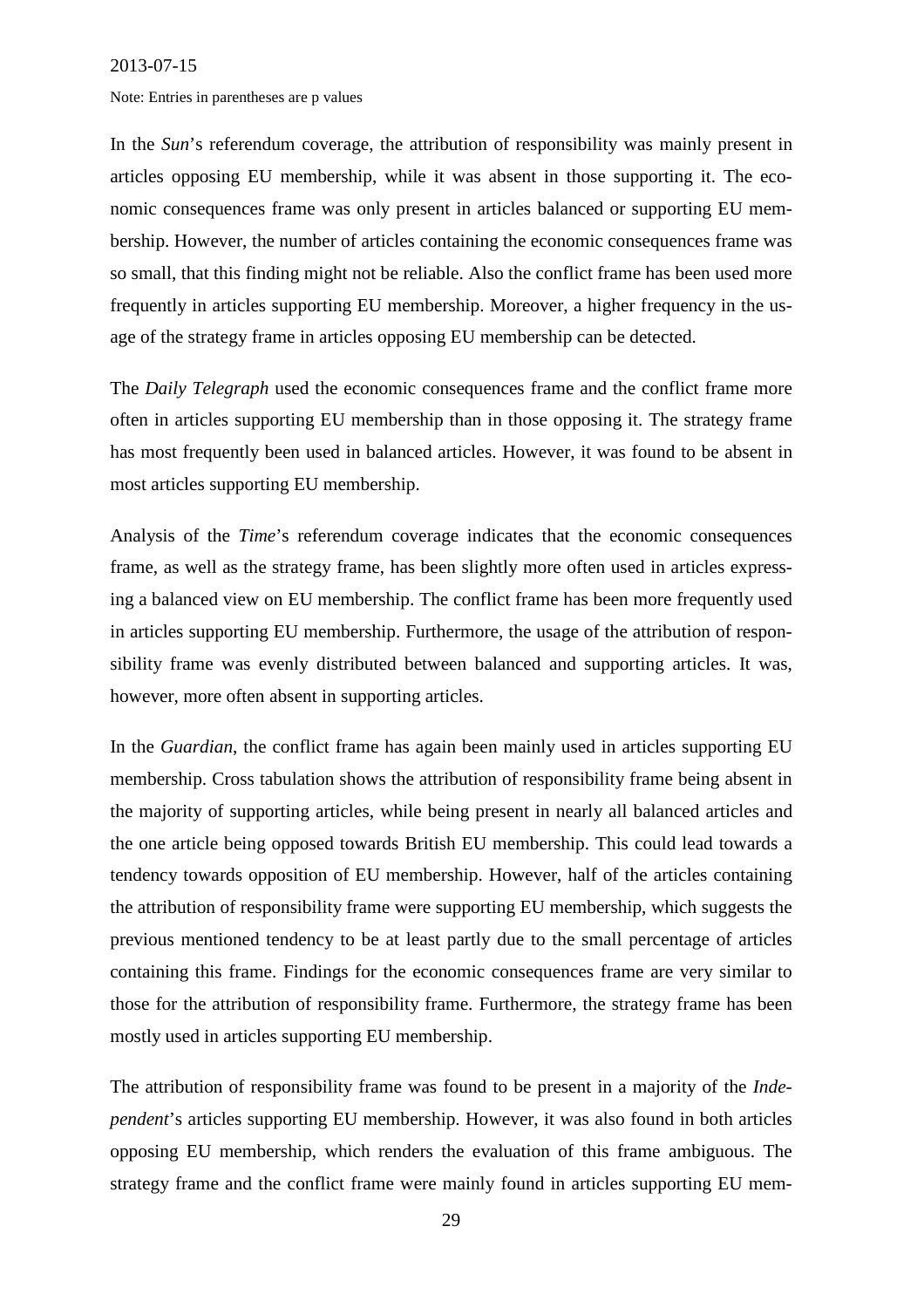bership. The economic consequences frame was very evenly distributed within the analysed articles. Therefore, a characterisation of this frame as being more supporting or more opposing EU membership is not possible.

# **5.3. Is a general direction discernible, and if so, is it supportive of or opposed to EU membership?**

To answer this question, data from the individual newspapers was accumulated into a single data set. On this data set the same analysis is applied as was on the individual data sets, analysing the percentages of supporting, balanced, opposing and indifferent articles and assessing the statistical mean, not taking into account the indifferent articles. Afterwards, the findings on the individual newspapers are compared to the accumulated findings to detect any significant deviances.

# *5.3.1. Accumulated analysis*

A majority of 39.8% of all analysed articles supported the British EU membership. 31.5% of the articles were indifferent towards this question and focused on domestic issues in relationship with the EU referendum. 18.5% expressed a balanced view, while a mere 10.2% opposed EU membership.

Overall, support of British EU membership appears to be a common trend with British newspapers. The statistical mean of the accumulated data is 0.432. Simultaneously, findings hint at a great importance of domestic issues with no direct links to EU membership. The referendum as such – and the announcement thereof – is seen as eminent news of its own, not necessarily leading to a discussion of its possible outcomes. Arguments opposing EU membership are most commonly introduced in balanced articles, where they are contrasted with arguments supporting it. Only a minority of the articles forthrightly opposes British EU membership and suggest exit.

# *5.3.2. Comparison*

A comparison of the statistical means of the individual newspapers with that of the accumulated data hints at a division of the newspapers into two distinctive groups: one group, whose mean exceeds that of the accumulated data – including the *Guardian*, the *Times* and the *Independent* – and one, whose mean lies below that of the accumulated data - including the *Daily Telegraph* and the *Sun*.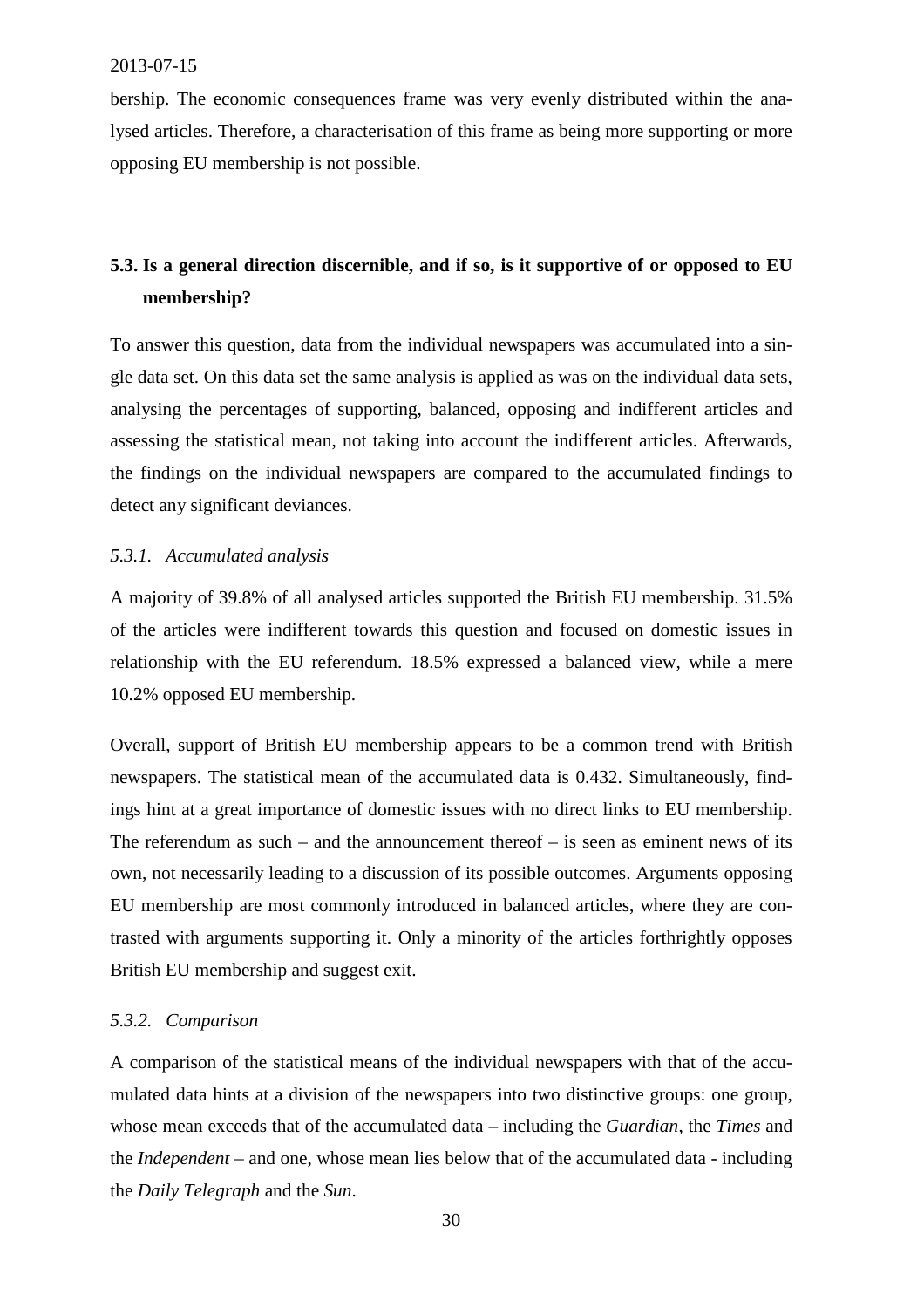This seems to indicate a distinction between liberal and conservative newspapers. However, the highly euro-friendly attitude of the *Times*, which is a conservative newspaper, contradicts this assumption.

<span id="page-31-0"></span>A more promising approach is to draw a distinction between the newspapers that support EU membership – the *Independent*, the *Times*, the *Guardian* and the *Daily Telegraph* – and the *Sun*, which has a rather ambiguous stand in that issue. This, in fact, proves to be a distinction between quality and tabloid newspapers. The peculiarity of the *Sun* has already been identified in the analysis of the first research question (see Overall analysis) where it was found to be the newspaper to use the attribution of responsibility frame most frequently. A distinction between the *Sun* and the other newspapers analysed, therefore, seems legitimate.

# **6. Conclusion**

This research focused on the frames used by British newspapers in their coverage of the EU referendum announced by David Cameron on January  $23<sup>rd</sup>$  2013. After a short introduction to the background of the referendum announcement, the framing theory was illustrated and delineated from related theories in media research. Recent studies on framing in media coverage of EU politics and the European parliamentary election in 2009 were assessed to derive identified frames valuable to the study at hand. Articles of five British major daily newspapers were sampled for their relevance to answer the research questions and coded for the presence or absence of the included frames, as well as for containing arguments supporting or opposing British EU membership.

Analysis showed that all of the frames that have been derived from literature were used by the newspapers in their referendum coverage. The most frequently used frame was the conflict frame, followed by the strategy frame. The attribution of responsibility frame was also employed by many articles, while the economic consequences frame was found to be the frame least frequently used in referendum coverage. These findings were observed to be largely consistent with the results of the studies used as basis for the determination of the analysed frames. The greater prevalence of the conflict frame has been explained by country-specific attitude towards the EU. In assessing the associations between the frames those between the economic consequences frame and the attribution of responsibility frame, as well as between the strategy frame and the economic interest frame and the conflict frame and the economic consequences frame have been identified as most striking.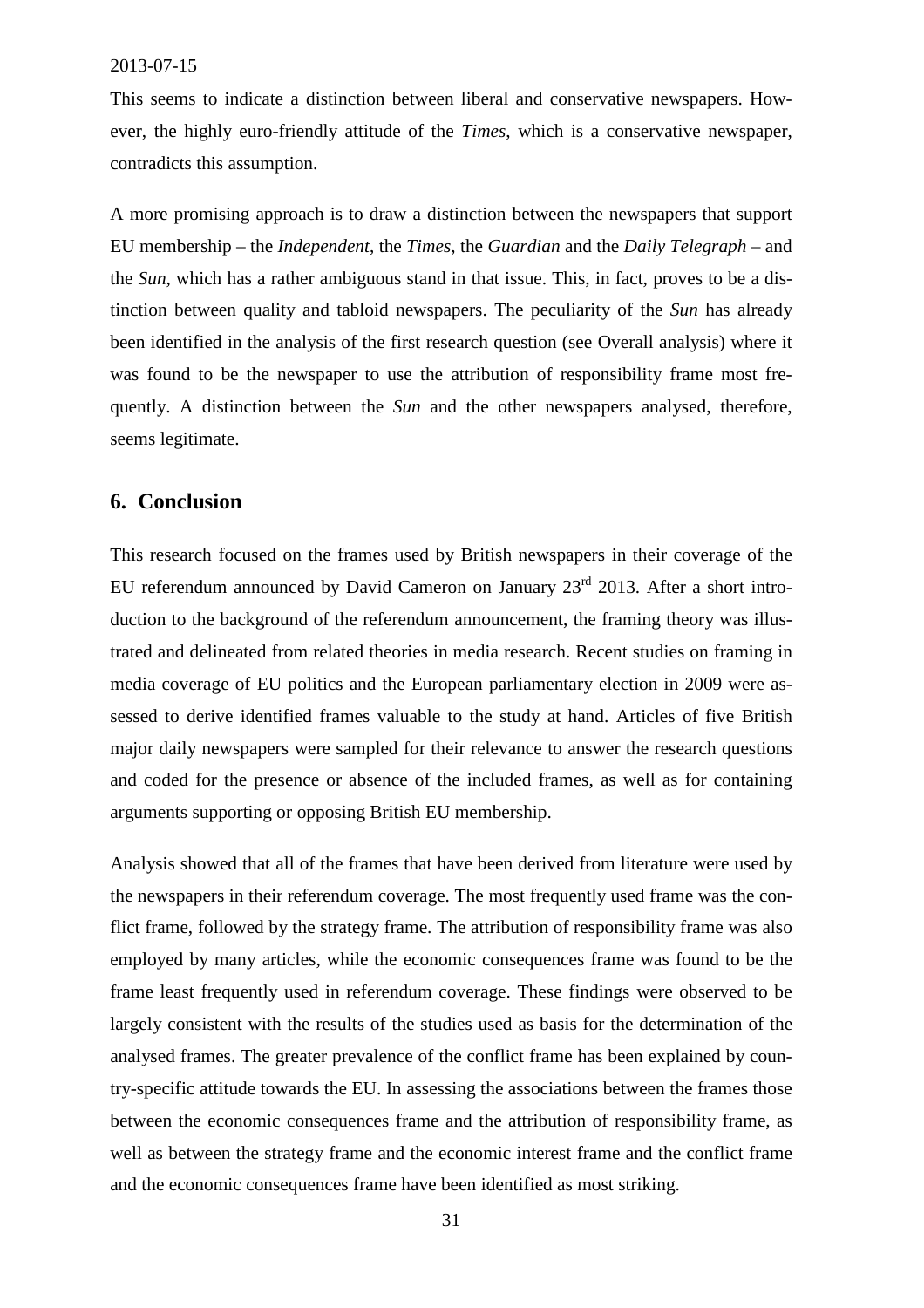Furthermore, the newspapers were found to be largely supporting British EU membership. Articles expressing a balanced view or opposing EU membership were found to be employed to a varying degree by the different newspapers. One of the most striking findings was that the *Times* did not publish any article forthrightly opposing EU membership. Moreover, domestic issues related to the referendum announcement appeared to receive great attention, as every newspaper published a series of articles indifferent to the referendum outcome.

The *Sun* occupied a special stance in the group of analysed newspapers. Firstly, it was the only newspaper using the attribution of responsibility frame more often than any other frame including the conflict frame. Secondly, a majority of her articles were found to be indifferent towards EU membership. This proved a focus on domestic referendum implications which is greater than that of the other analysed newspapers. Furthermore, the *Sun*'s referendum coverage showed a strong partition between supporters of and opponents to British EU membership, as supporting and opposing articles were equally frequent, with only a few articles expressing a balanced view. This peculiarity of the *Sun* has been assigned to her being the only tabloid newspaper in the analysed sample.

In evaluating the associations between the frames and the attitude towards British EU membership expressed in the articles using the frames it is striking that the conflict frame was associated with support for British EU membership in all analysed newspaper. The other frames were not so strongly linked to one attitude, but there is still a direction discernible for most of them. The economic consequences fame was associated more with a positive view on the EU membership than a negative one, whereas the attribution of responsibility frame was more linked to articles opposing EU membership. Only the Strategy frame was evenly used in articles supporting and opposing EU membership.

The newspapers' probability of effectively influencing public perception of the EU referendum depends on several conditions. One of them is the distribution of the newspaper, the circulation figure being the most reliable measure. In this term the *Sun* would have the greatest impact, as its circulation figure outnumbers that of all other analysed newspapers counted together. However, circulation figures allow no inferences about the actual readership of a newspaper and are, therefore, inappropriate as sole measurement of newspaper influence. Researchers found the composition of messages published by a newspaper as also having an effect on its persuasive powers. They argue that uniform messages are more persuasive than differentiated ones, as they provide readers with fewer arguments to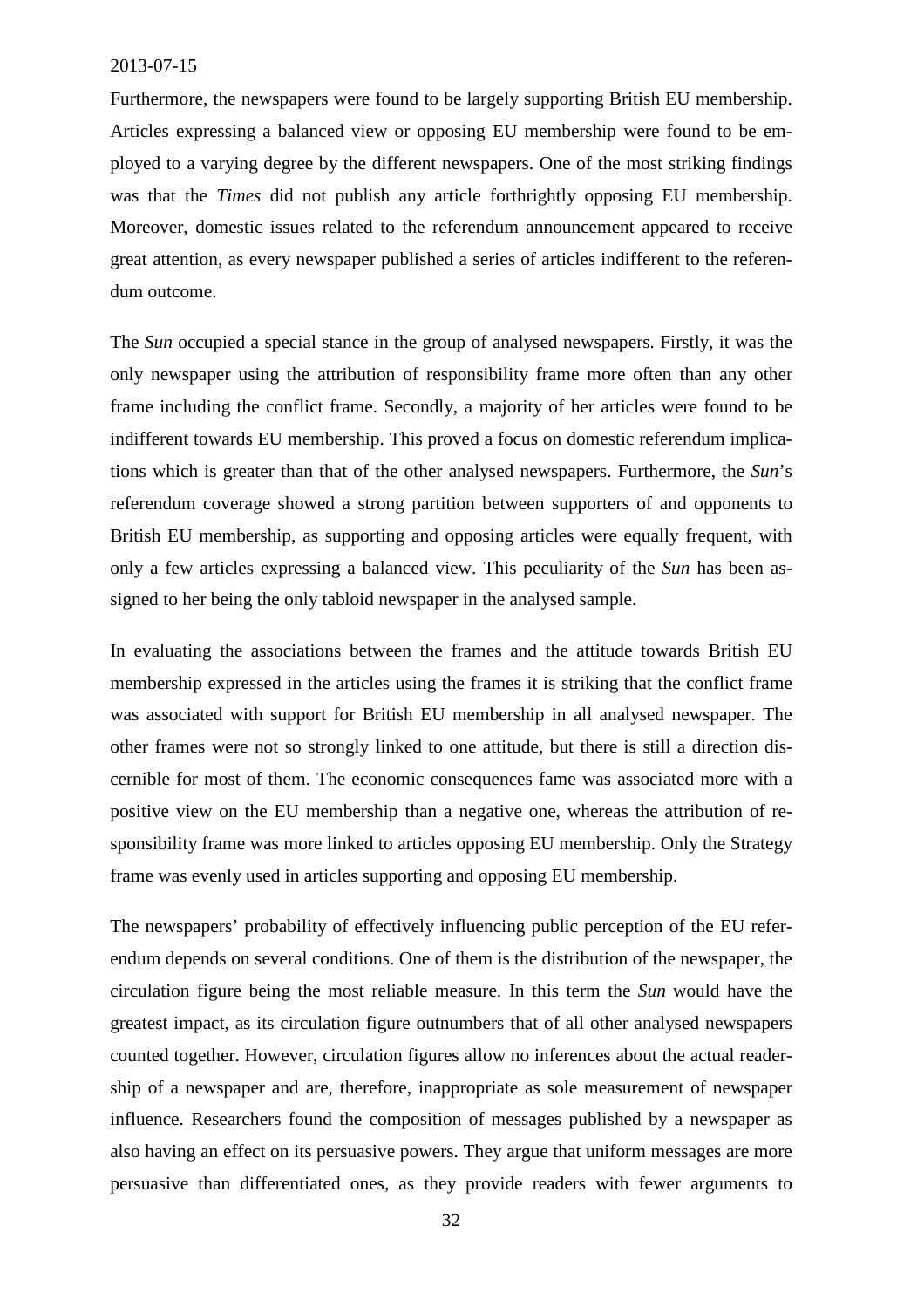<span id="page-33-0"></span>weight against each other (Dalton, Beck and Huckfeldt, 1998). In this term the *Sun* is at a disadvantage as the supporting and opposing arguments contrast each other. The *Independent*, employing only few opposing and even less balanced articles would presumably have [a greater influence in this respect. The](http://www.news.at/articles/0550/11/128466/von-egks-eu-die-gruendung-europaeischen-gemeinschaft-ueberblick) *[Daily Telegraph](http://www.news.at/articles/0550/11/128466/von-egks-eu-die-gruendung-europaeischen-gemeinschaft-ueberblick)*[, showing a relatively balanced](http://www.news.at/articles/0550/11/128466/von-egks-eu-die-gruendung-europaeischen-gemeinschaft-ueberblick) [coverage and having medium circulation figures assumedly has the most constant probabil](http://www.news.at/articles/0550/11/128466/von-egks-eu-die-gruendung-europaeischen-gemeinschaft-ueberblick)ity of influencing public perception of the referendum.

# **7. Limitations and outlook**

This thesis was designed as a case study on newspaper coverage of the British EU referendum. As the articles were deliberately sampled for their relevance to that study, generalizations are only possible on the British newspaper landscape as a whole or, to a more limited extend, on other EU member states holding a referendum on EU membership. Such a referendum is, however, not planned in any other member state at the moment. Nevertheless, [this research offers valuable insights on the ways British newspapers frame their coverage](http://www.minitab.com/uploadedFiles/Shared_Resources/Documents/Articles/fisher_exact_test.pdf) [of the refe](http://www.minitab.com/uploadedFiles/Shared_Resources/Documents/Articles/fisher_exact_test.pdf)rendum and, thus, form public opinion on this matter. Although the referendum will not be held before 2017, this is a question important for the future development of the [EU. Moreover, findings show that frames which have already been ide](https://www.gov.uk/government/speeches/eu-speech-at-bloomberg)ntified in news coverage of EU politics and European parliamentary elections can also be found in this referendum coverage. This confirms a general use of these frames in news coverage concerning the EU.

Another limitation of this study is that with the chosen deductive approach only those frames could be found which were inferred from theoretical assumptions, thus neglecting new frames that might be present in the referendum coverage. Nevertheless, this approach has beench[osen as an inductive approach identifying n](http://www.europeannocampaign.com/175.html)ew frames in the coverage would have gone beyond the scope of a bachelor's thesis. This research can be seen as a starting [point into a deeper analysis of the topic.](http://www.europeannocampaign.com/176.html)

Lastly,inte[r-coder reliability of the strategy frame and](http://www.europeannocampaign.com/175.html) the attribution of responsibility frame were found to be quite low. A stricter wording of the coding instruction in order to [enhance inter-coder reliability would have,](http://www.europeannocampaign.com/177.html) however, considerably limited the room for interpretation and constrained the richness of the analysis and has therefore been dis[missed. Other measures to enhance reliabili](http://www.europeannocampaign.com/178.html)ty would have gone beyond the restrains of a bachelor's thesis, so that the analysis was conducted with the data at hand.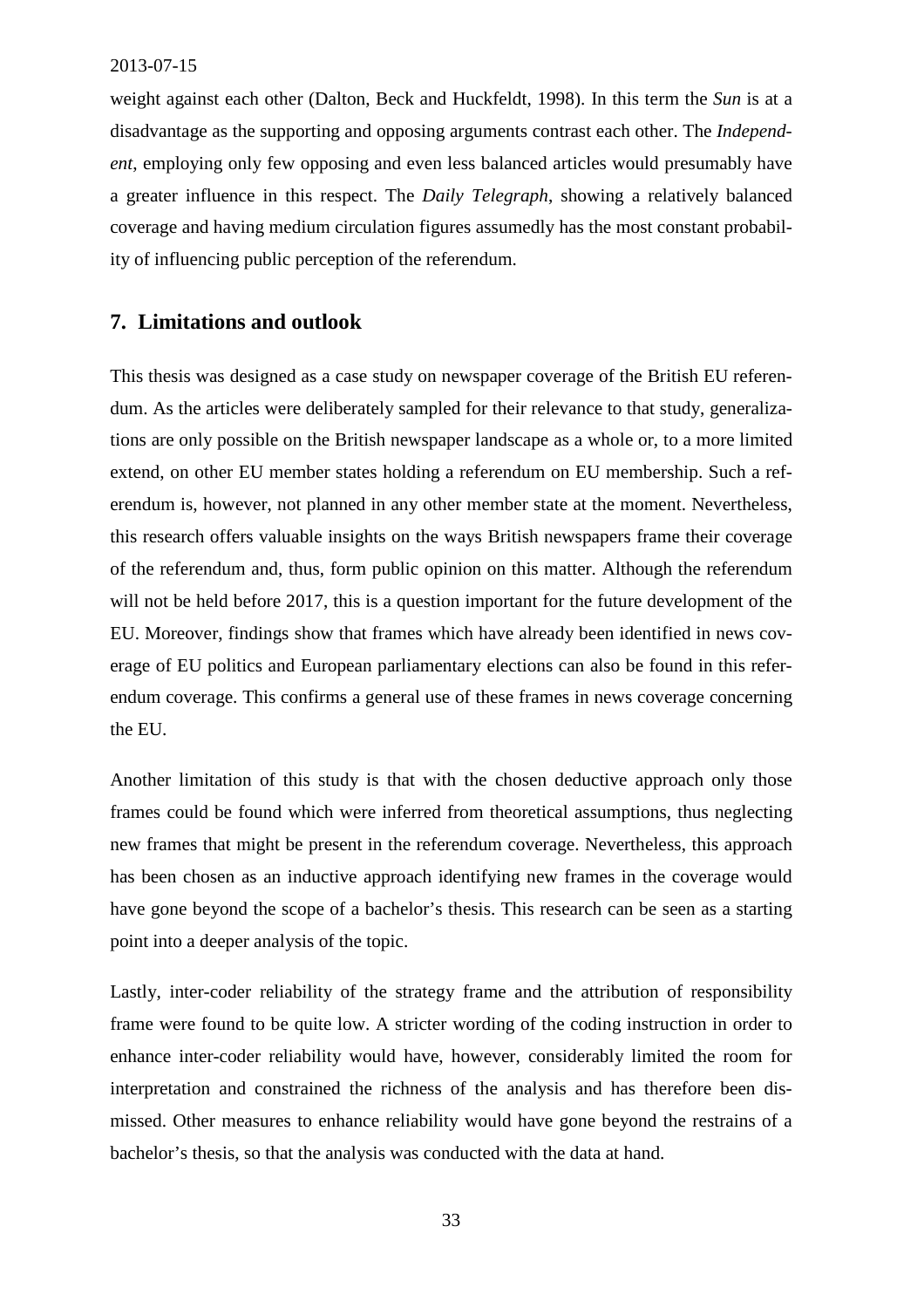The findings of this research point to other interesting questions to be analysed in follow[up studies.](http://www.eurotopics.net/de/home/medienindex/media_articles/?frommedia=515)

[As indicated above, an inductive approach could provide an even greater insight abou](http://www.eurotopics.net/de/home/medienindex/media_articles/?frommedia=245)t the ways British newspaper frame the EU referendum and shape public opinion on this issue. [Matthes and Kohring \(2004\) suggested a method of inductively analysing news frames](http://www.eurotopics.net/de/home/medienindex/media_articles/?frommedia=250) that builds upon Entman's (1993) frame definition. This seems to be a promising approach to [that question.](http://www.eurotopics.net/de/home/medienindex/media_articles/?frommedia=266)

Furthermore, this study focused in the aspect of media presentation of the EU referendum. [Following that, an analysis of the actual impact media coverage had on recipients' percep](http://www.cui-zy.cn/Recommended/Nature&glabolization/UKEUEmpire.pdf)[tion and, ultimately, referendum decision, holds great promise.](http://www.cui-zy.cn/Recommended/Nature&glabolization/UKEUEmpire.pdf) Such a study, however, could not be conducted before the referendum is actually held.

A first possibility for analysing both media coverage and its impact on public opinion is the 2015 general election. Here, media coverage on the election campaigns of the different parties could be analysed. Important questions would focus on the role the referendum played in the electoral campaign and the media coverage thereof, on which frames were employed by the media and whether the media favoured a special election outcome. Afterwards, voters could be asked to answer questions about their voting behaviour, news reception (e.g. which newspaper they read) and whether the news influenced their voting decision.

To this point, however, this research provides valuable insight into the character of the debate taking place in the UK that will influence the future restructuring of the European [Union.](http://www.nsd.uib.no/european_election_database/election_types/eu_related_referendums.html)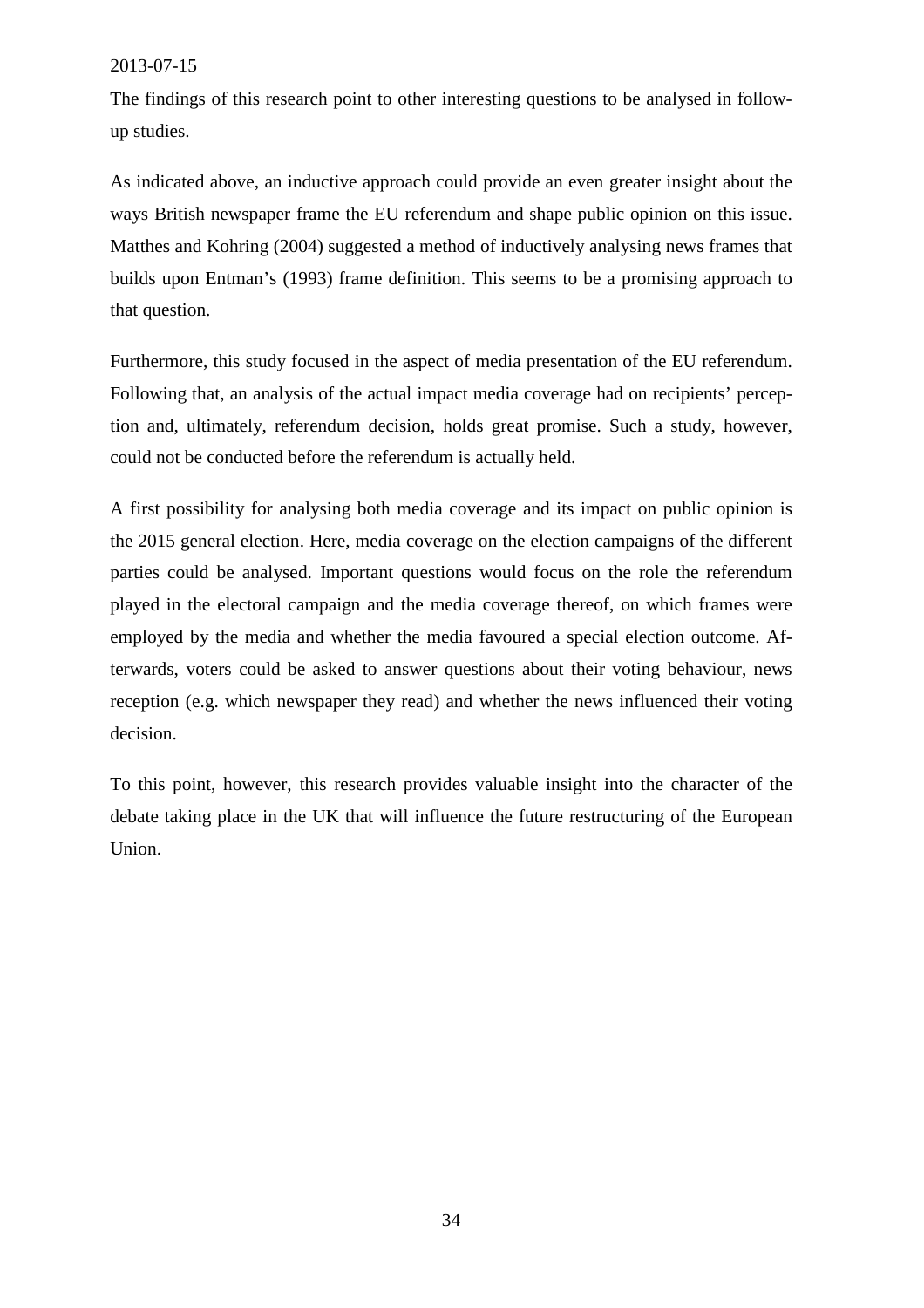# <span id="page-35-0"></span>**8. References**

<span id="page-35-1"></span>Austria Presse Agentur (2005). *Von der EGKS zur EU: Die Gründung der Europäischen Gemeinschaft im Überblick!*. Retrieved May 17, 2013, from http://www.news.at/articles/0550/11/128466/von-egks-eu-die-gruendung-europaeischengemeinschaft-ueberblick.

Balsom, D. (1996). The United Kingdom: constitutional pragmatism and the adoption of the referendum. In M. Gallagher & P. V. Uleri (eds.). *The Referendum Experience in Europe* p.209-225. Macmillan Press LTD, London.

Bogdanor, V. (2012). *British Euroscepticism*. Retrieved May 17, 2013, from http://www.social-europe.eu/2012/04/british-euroscepticism/.

Bonfadelli, H. (2002). *Medieninhaltsforschung.* UKV, Konstanz.

Bonfadelli, H. & Friemel, T. N. (2011). *Medienwirkungsforschung*. 4<sup>th</sup>, completely revised edition, UVK, Konstanz.

Bower, K. M. (n.d.). *When to use Fisher's exact test*. Retrieved July 13, 2013, from http://www.minitab.com/uploadedFiles/Shared\_Resources/Documents/Articles/fisher\_exac t\_test.pdf.

Cameron, D. (2013). *Speech EU speech at Bloomberg*. Retrieved May 17, 2013 from https://www.gov.uk/government/speeches/eu-speech-at-bloomberg.

Dahinden, U. (2006). *Framing. Eine integrative Theorie der Massenkommunikation*. UVK, Konstanz.

Dalton, R. J., Beck, P. A. & Huckfeldt, R. (1998): Partisan Cues and the Media: Information Flows in the 1992 Presidential Election. *The American Political Science Review 92(1)*, 111-126.

Entman, R. M. (1993). Framing. Toward clarification of a fractured paradigm. *Journal of communication 43,* 51 – 58.

European No Campaign (2004a). *Referendums on European issues*. Retrieved July 01, 2013, from www.europeannocampaign.com/175.html.

European No Campaign (2004a). *The Seventies*. Retrieved July 01, 2013, from www.europeannocampaign.com/176.html.

European No Campaign (2004b). *Referendums on European issues*. Retrieved July 01, 2013, from www.europeannocampaign.com/175.html.

European No Campaign (2004c). *The Eighties*. Retrieved July 01, 2013, from www.europeannocampaign.com/177.html.

European No Campaign (2004d). *The Nineties*. Retrieved July 01, 2013, from www.europeannocampaign.com/178.html.

Eurotopics.net (2013a). *The Sun*. Retrieved June 11, 2013, from http://www.eurotopics.net/de/home/medienindex/media\_articles/?frommedia=28028.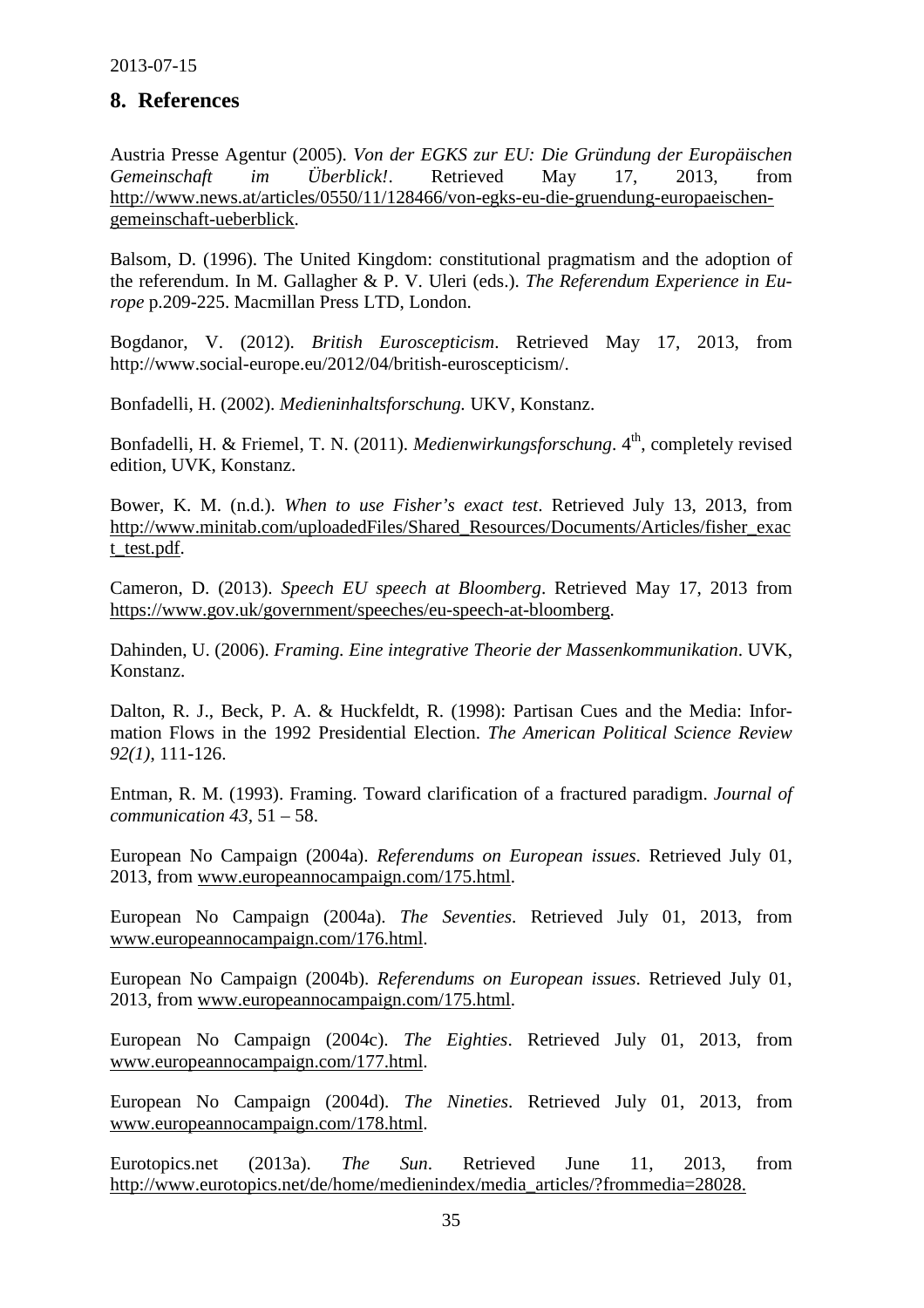Eurotopics.net (2013b). *The Daily Telegraph*. Retrieved June 11, 2013, from http://www.eurotopics.net/de/home/medienindex/media\_articles/?frommedia=515.

Eurotopics.net (2013c). *The Times*. Retrieved June 11, 2013, from http://www.eurotopics.net/de/home/medienindex/media\_articles/?frommedia=245.

Eurotopics.net (2013d). *The Guardian*. Retrieved June 11, 2013, from http://www.eurotopics.net/de/home/medienindex/media\_articles/?frommedia=250.

Eurotopics.net (2013e). *The Independent*. Retrieved June 11, 2013, from http://www.eurotopics.net/de/home/medienindex/media\_articles/?frommedia=266.

Finkelstein, D. (2013, January 25). Big moment with risks attached. *The Times*, London.

Gifford, C. (2008). *The Making of Eurosceptic Britain. Identity and Economy in a Post-Imperial State.* Retrieved May 17, 2013, from http://www.cuizy.cn/Recommended/Nature&glabolization/UKEUEmpire.pdf.

Goffman, E. (1974). *Frame Analysis*. Harper and Row, New York.

Hayes, A. F. & Krippendorff, K. (2007). Answering the Call for a Standard Reliability Measure for Coding Data. *Communication Methods and Measures*, 1(1), 77-89. Retrieved July 15, 2013, from http://www.afhayes.com/public/cmm2007.pdf.

Krippendorff, K. (2004). *Content Analysis. An introduction to its methodology*. 2<sup>nd</sup> edition, Sage Publ., Thousand Oaks.

Kühnel, S.-M. & Krebs, D. (2010). *Statistik für die Sozialwissenschaften*. 5th edition, Rowohlt, Hamburg.

Leonarz, M. (2006). *Gentechnik im Fernsehen. Eine Framing-Analyse*. Konstanz.

Matthes, J. & Kohring, M. (2004): Die empirische Erfassung von Medienframes. In: *Medien & Kommunikationswissenschaft, 52*, 56-75.

Norwegian Social Science Data Services (NSD) (2013). EU related referendums. In: *European Election Database*. Retrieved July 01, 2013, from www.nsd.uib.no/european\_election\_database/election\_types/eu\_related\_referendums.html.

Price, V., Tewskbury, D. & Powers, E. (1997). Switching trains of thought. The impact of news frames on readers' cognitive responses. In: *Communication Research 24*, 481-506.

Schuck, A. R. T., Vliegenthart, R., Boomgaarden, H. G., Elenbaas, M., Azrout, R., Van Spanje, J. & De Vreese, C. H. (2013). Explaining Campaign News Coverage: How Medium, Time, and Context Explain Variation in the Media Framing of the 2009 European Parliamentary Elections. In: *Journal of Political Marketing 12(1)*, 8-28.

Semetko, H., A. & Valkenburg, P., M. (2000). Framing European Politics: A Content Analysis of Press and Television News. In: *Journal of Communication 50(2)*, 93-109.

The Guardian (2013). *ABCs: National daily newspaper circulation February 2013*. Retrieved June 11, 2013, from http://www.guardian.co.uk/media/table/2013/mar/08/abcsnational-newspapers.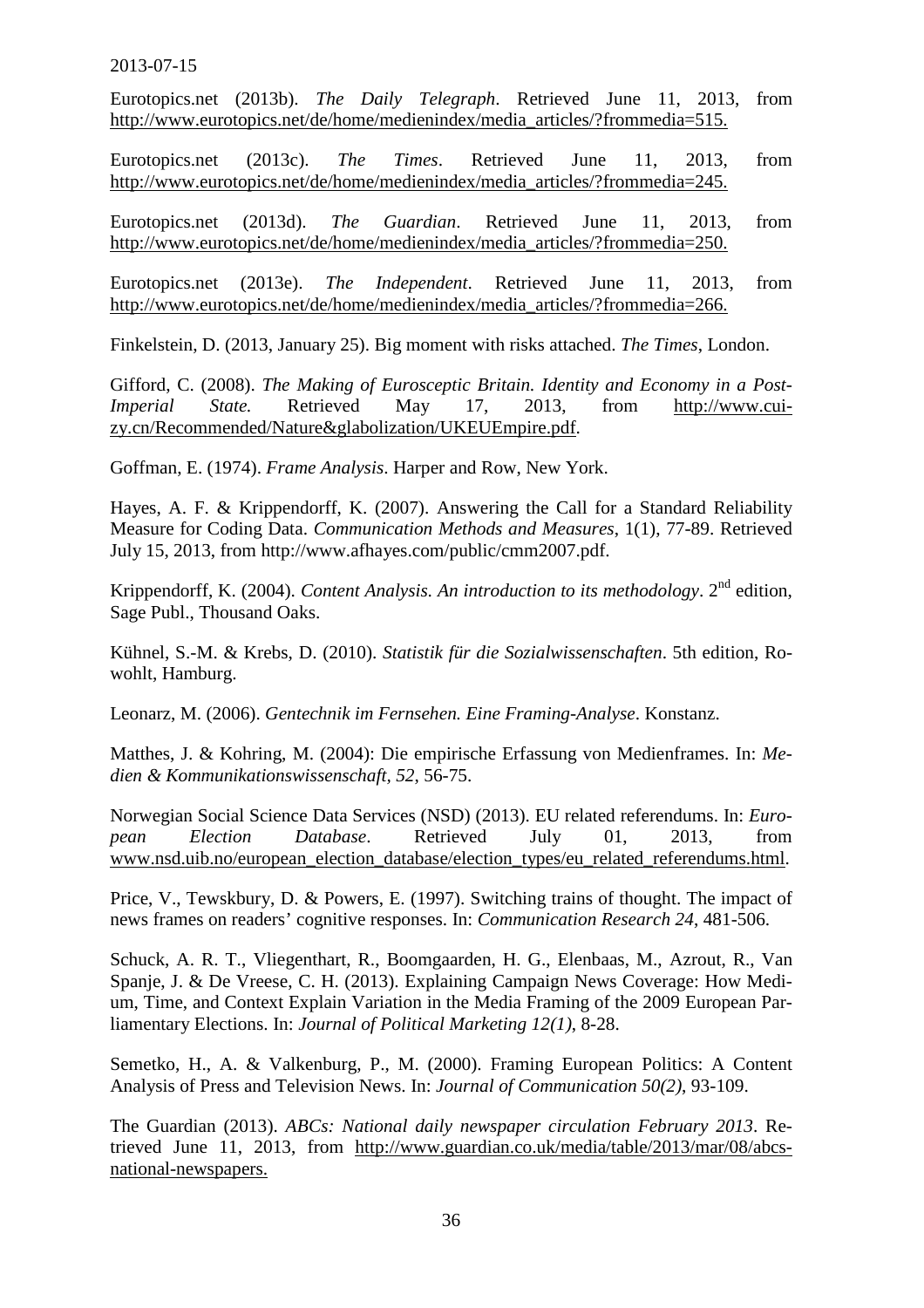# **9. Appendix**

# **Appendix A: Article ID List**

*The Sun*

| S <sub>1</sub>  | "Eu promise." Sun [London, England] 27 Jan. 2013: 16. Infotrac custom newspapers. Web. 6 May<br>2013.                                                                                                                     |
|-----------------|---------------------------------------------------------------------------------------------------------------------------------------------------------------------------------------------------------------------------|
| S <sub>2</sub>  | "NIC EU 'HYPOCRITE' JIBE." Sun [London, England] 26 Jan. 2013: 2. Infotrac custom newspapers.<br>Web. 6 May 2013.                                                                                                         |
| S <sub>3</sub>  | "EU referendumb." Sun [London, England] 27 Jan. 2013: 15. Infotrac custom newspapers. Web. 6<br>May 2013.                                                                                                                 |
| S4              | "Well it's no wonder we're all confeused." Sun [London, England] 26 Jan. 2013: 11. Infotrac custom<br>newspapers. Web. 6 May 2013.                                                                                        |
| S <sub>5</sub>  | "David's master of the European balancing act; Tough, outspoken and sharp." Sun [London, England]<br>27 Jan. 2013: 29. Infotrac custom newspapers. Web. 6 May 2013.                                                       |
| S <sub>6</sub>  | "Time to talk tough on economy now." Sun [London, England] 28 Jan. 2013: 8. Infotrac custom<br>newspapers. Web. 6 May 2013.                                                                                               |
| S7              | "Cam in EU fight on terror." Sun [London, England] 27 Jan. 2013: 2. Infotrac custom newspapers.<br>Web. 6 May 2013.                                                                                                       |
| S8              | "'TORY OBAMA' PLOTTERS." Sun [London, England] 27 Jan. 2013: 2. Infotrac custom newspapers.<br>Web. 6 May 2013.                                                                                                           |
| S9              | "BROTHERLY SHOVE." Sun [London, England] 30 Jan. 2013: 2. Infotrac custom newspapers. Web. 6<br>May 2013.                                                                                                                 |
| S10             | "David 'in Ed Euro poll veto'." Sun [London, England] 30 Jan. 2013: 2. Infotrac custom newspapers.<br>Web. 6 May 2013.                                                                                                    |
| S11             | "Brits' EU ditch poll is blasted." Sun [London, England] 24 Jan. 2013: 2. Infotrac custom newspapers.<br>Web. 6 May 2013.                                                                                                 |
| <b>S12</b>      | "WE ARE SICK OF EU LOT." Sun [London, England] 24 Jan. 2013: 13. Infotrac custom newspapers.<br>Web. 6 May 2013.                                                                                                          |
| <b>S13</b>      | "IN OR OUT? EU DECIDE." Sun [London, England] 23 Jan. 2013: 4. Infotrac custom newspapers.<br>Web. 6 May 2013.                                                                                                            |
| S14             | "IN OR OUT? EU DECIDE; FINALLY, PM REVEALS 2017 POLL." Sun [London, England] 23 Jan. 2013: 4.<br>Infotrac custom newspapers. Web. 6 May 2013.                                                                             |
| <b>S15</b>      | "Bungling Mili says 'never' to Euro poll." Sun [London, England] 24 Jan. 2013: 9. Infotrac custom<br>newspapers. Web. 6 May 2013.                                                                                         |
| <b>S16</b>      | "TOP MERKS; PM'S LANDMARK REFERENDUM PLEDGE; Merkel backs new EU deal with Cameron;<br>Europe divided but Brits want In-Out vote." Sun [London, England] 24 Jan. 2013: 8. Infotrac custom<br>newspapers. Web. 6 May 2013. |
| S17             | "Game changer." Sun [London, England] 23 Jan. 2013: 8. Infotrac custom newspapers. Web. 6 May<br>2013.                                                                                                                    |
| S <sub>18</sub> | "It's EUr shout." Sun [London, England] 24 Jan. 2013: 8. Infotrac custom newspapers. Web. 6 May<br>2013.                                                                                                                  |
| S <sub>19</sub> | "EURO WARZONE." Sun [London, England] 24 Jan. 2013: 2. Infotrac custom newspapers. Web. 6<br>May 2013.                                                                                                                    |
| S20             | "IN OR OUT? EU DECIDE." Sun [London, England] 23 Jan. 2013: 4. Infotrac custom newspapers.<br>Web. 6 May 2013.                                                                                                            |
| S21             | "EU CONVINCED?" Sun [London, England] 24 Jan. 2013: 11. Infotrac custom newspapers. Web. 6<br>May 2013.                                                                                                                   |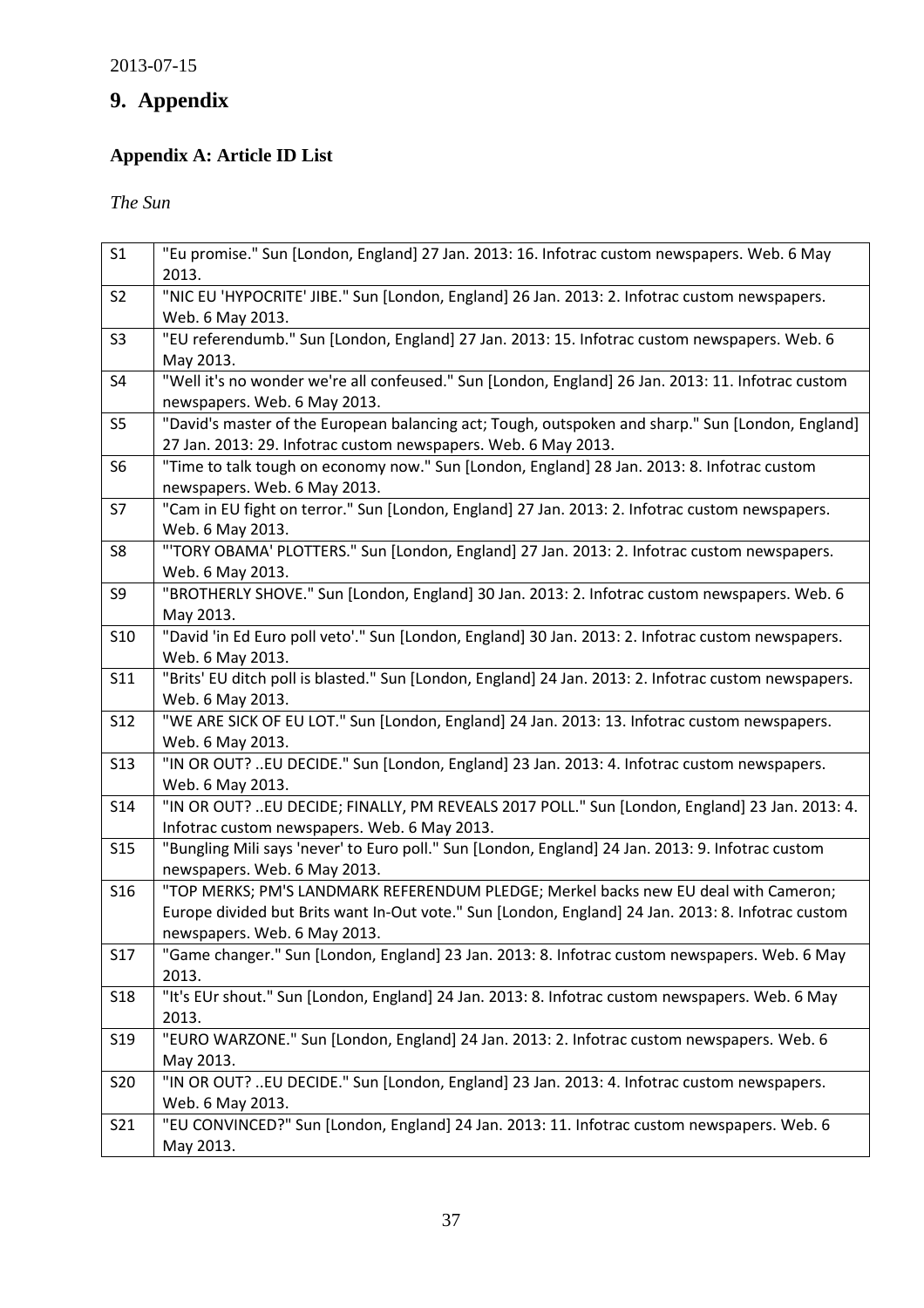# *The Daily Telegraph*

| DT1              | Evans-Pritchard, Ambrose (2013, February 1). Guerilla warfare looms in Europe over City's influ-     |
|------------------|------------------------------------------------------------------------------------------------------|
|                  | ence. The Daily Telegraph (London), Business p. 4.                                                   |
| DT <sub>2</sub>  | Dominiczak, Peter; Waterfield, Bruno (2013, February 1). Law and order powers will go back to EU,    |
|                  | says Clarke. The Daily Telegraph (London), News p. 2.                                                |
| DT3              | N.n. (2013, January 31). A No vote would be fatal mistake, warns Clarke. The Daily Telegraph (Lon-   |
|                  | don), News p. 2.                                                                                     |
| DT4              | Wilson, Harry (2013, January 30). EU exit 'may hit British standards of living'. The Daily Telegraph |
|                  | (London), Business p. 1.                                                                             |
| DT5              | Riddell, Mary (2013, January 30). Britain badly needs a Lincoln who will think big and act big; MPs  |
|                  | in both parties are yearning for a leader who will show courage and imagination. The Daily Tele-     |
|                  | graph (London), Editorial; Opinion, Columns; Pg. 18.                                                 |
| DT6              | Dominiczak, Peter (2013, January 30). Poland thanks Blair for the jobs. The Daily Telegraph (Lon-    |
|                  | don), News; Front page, p.1.                                                                         |
| DT7              | Evans-Pritchard, Ambrose (2013, January 28). David Cameron has one great ally - the people of        |
|                  | Europe; Comment. The Daily Telegraph (London), Business, p. 2.                                       |
| DT8              | Johnson, Boris (2013, January 28). Only a coward would deny the people their voice on Europe;        |
|                  | The Labour leader's rejection of an in-out EU referendum is blatantly undemocratic. The Daily Tel-   |
|                  | egraph (London), Editorial; opinion, columns, p. 16.                                                 |
| DT9              | Winnett, Robert (2013, January 28). We may leave EU if we do not get powers back, top Tory           |
|                  | warns. The Daily Telegraph (London), Business, p. 2.                                                 |
| DT10             | Johnson, Daniel (2013, January 26). MERKEL WILL HAVE THE LAST WORD; Germany is happy for             |
|                  | Britain to negotiate a new deal with the EU. But only on its terms, says Daniel Johnson. The Daily   |
|                  | Telegraph (London), Features, p. 21.                                                                 |
| DT11             | Mason, Rowena (January 26). Triple-dip slump fails to dent markets; Coalition policy is stilfling    |
|                  | economy, say experts. The Daily Telegraph (London), News; Front page, p.1.                           |
| DT12             | Reece, Damian (2013, January 25). Business can see a path to EU resolution; Comment. The Daily       |
|                  | Telegraph (London), Business, p. 2.                                                                  |
| DT13             | Aldrick, Philip (2013, January 25). EU has no alternative to the City, says Swedish minister. The    |
|                  | Daily Telegraph (London), Business, p. 3.                                                            |
| DT14             | Dennys, Harriet (2013, January 25). Blair takes up the EU reins on Politicians Day with PM attack;   |
|                  | Davos Diary. The Daily Telegraph (London), Business, p. 3.                                           |
| <b>DT15</b>      | Ahmed, Kamal; Armitstead, Louise (2013, January 25). Soros warns EU vote would be a 'dangerous       |
|                  | gambit'. The Daily Telegraph (London), Business, p. 3.                                               |
| DT16             | Nelson, Fraser (2013, January 25). Labour will do anything for the workers - except trust them;      |
|                  | While Cameron puts his faith in the people, Miliband clings rigidly to belief in thestate. The Daily |
|                  | Telegraph (London), Editorial; opinion, columns, p. 20.                                              |
| DT17             | Winnett, Robert (2013, January 25). Fix EU or we vote 'out', senior Tories warn. The Daily Tele-     |
|                  | graph (London), News, p. 4.                                                                          |
| <b>DT18</b>      | N. n.(2013, January 25). Public backs exit; Poll. The Daily Telegraph (London), News, p. 4.          |
| DT19             | Winnett, Robert (2013, January 25). Fix Europe or we back exit, say Tories; Power struggle. The      |
|                  | Daily Telegraph (London), News, p. 4.                                                                |
| DT20             | Reece, Damian (2013, January 24). Business could cope with an EU exit, but could the politicians?;   |
|                  | Comment. The Daily Telegraph (London), Business, p. 2.                                               |
| DT21             | Ahmed, Kamal; Armitstead, Louise (2013, January 24). EU uncertainty 'one of the five big threats to  |
|                  | UK economy'; Sir Martin Sorrell says PM's referendum will hit investment, but business leaders       |
|                  | divided on issue. The Daily Telegraph (London), Business, p. 5.                                      |
| DT <sub>22</sub> | N.n. (2013, January 24). At last, voters are trusted to choose Britain's future. The Daily Telegraph |
|                  | (London), Editorial; opinion, columns, p. 21.                                                        |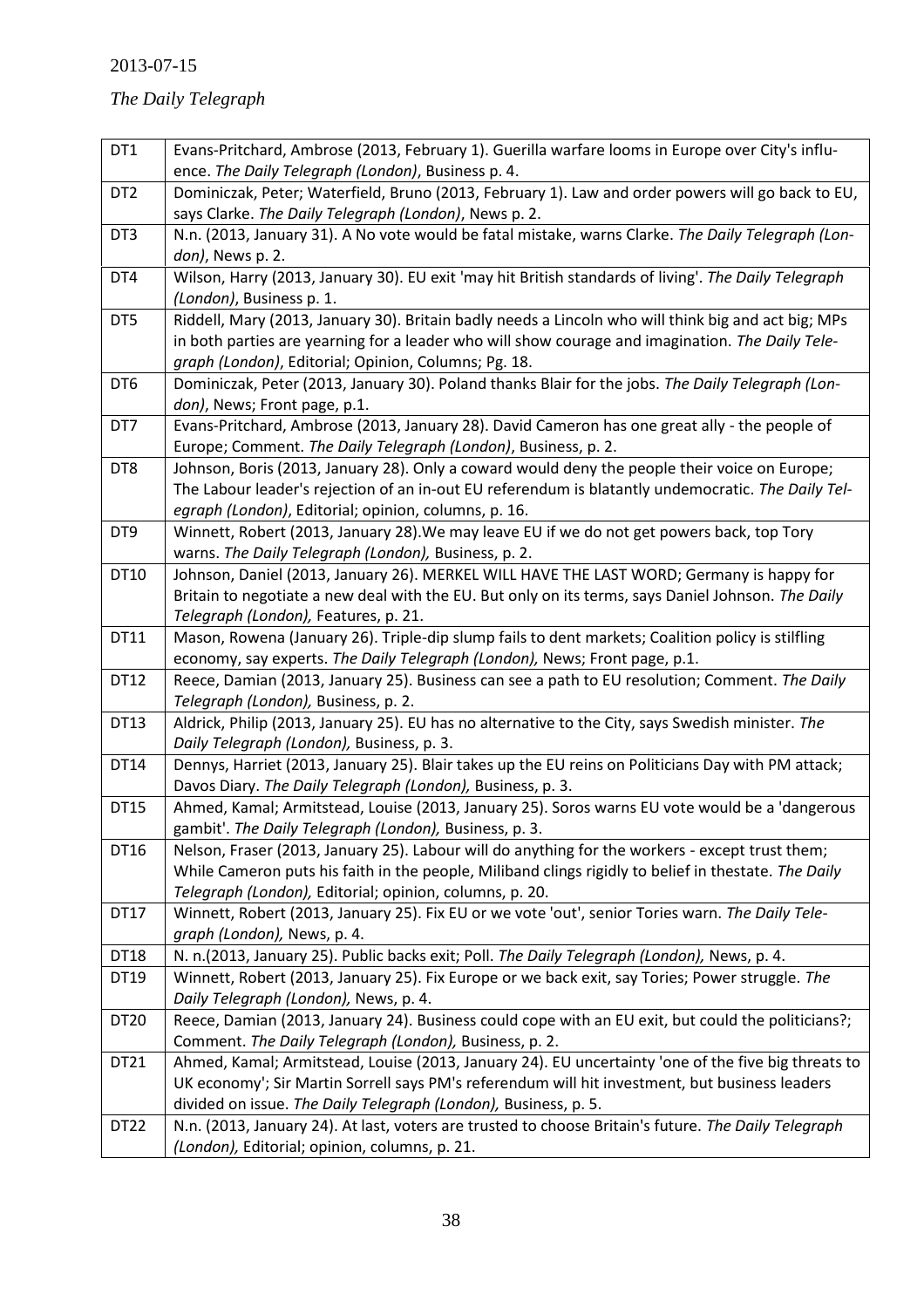# *The Times*

| T1              | Taylor, David; Watson, Roland (2013, February 4). Global peace and wealth will suffer if Britain     |
|-----------------|------------------------------------------------------------------------------------------------------|
|                 | quits EU, says US vice-president. The Times (London).                                                |
| T <sub>2</sub>  | Watson, Roland (2013, January 31). Clarke sets out why quitting EU 'would be fatal for Britain'. The |
|                 | Times (London).                                                                                      |
| T <sub>3</sub>  | Westerwelle, Guido (2013, January 30). Britain's narrow view of the EU is wrong. The Times (Lon-     |
|                 | don).                                                                                                |
| T4              | Rifkind, Hugo (2013, January 29). Politicians have lost their nerve: vote yes/no. The Times (Lon-    |
|                 | don).                                                                                                |
| T <sub>5</sub>  | Watson, Roland (2013, January 26). Hague ready to tackle EU for better deal. The Times (London).     |
| <b>T6</b>       | Sylvester, Rachel; Thomson, Alice (2013, January 26). 'The world is becoming more dangerous.         |
|                 | The risk has risen'. The Times (London).                                                             |
| T7              | Wighton, David (2013, January 26). It's all downhill from here for Osborne. The Times (London).      |
| T <sub>8</sub>  | Watson, Roland (2013, January 25). Most voters want Britain to quit EU, poll shows. The Times        |
|                 | (London).                                                                                            |
| T <sub>9</sub>  | N.n. (2013, January 25). Miliband's Mistake; Labour's referendum position is inconsistent, wrong     |
|                 | and a political error. The Times (London).                                                           |
| T <sub>10</sub> | Finkelstein, Daniel (2013, January 25). Big moment with risks attached. The Times (London).          |
| T11             | Coates, Sam; Fleming, Sam (2013, January 25). Business-elite call for new blood to lead pro-         |
|                 | European campaign. The Times (London).                                                               |
| T12             | Watson, Roland (2013, January 23). Cameron pledges in-out referendum on Europe. The Times            |
|                 | (London).                                                                                            |
| T <sub>13</sub> | Wighton, Davis (2013, January 23). Ring, ring  'It's all about the backbenchers'. The Times (Lon-    |
|                 | don).                                                                                                |
| T14             | Watson, Roland; Bremner, Charles (2013, January 24). Business backs PM's call for mandate on         |
|                 | Europe. The Times (London).                                                                          |
| T <sub>15</sub> | N.n. (2013, January 24). In or Out. The Times (London).                                              |
| T <sub>16</sub> | Watson, Roland; Savage, Michael (2013, January 24). Tories sailing on clear blue water with in-out   |
|                 | referendum pledge. The Times (London).                                                               |
| T17             | Ollins, Philip (2013, January 24). A vision of Europe. The Times (London).                           |
| T <sub>18</sub> | Treneman, Ann (2013, January 24). Dave the Saviour has his finest 40 minutes. The Times (London).    |
| T <sub>19</sub> | N.n. (2013, January 24). Merkel holds key to Cameron's prospects  But her support will come at a     |
|                 | price. The Times (London).                                                                           |
| T <sub>20</sub> | King, Ian (2013, January 24). What business really wants is EU growth. The Times (London).           |
| T21             | N.n. (2013, January 24). In or out, what's the PM's vision all about?. The Times (London).           |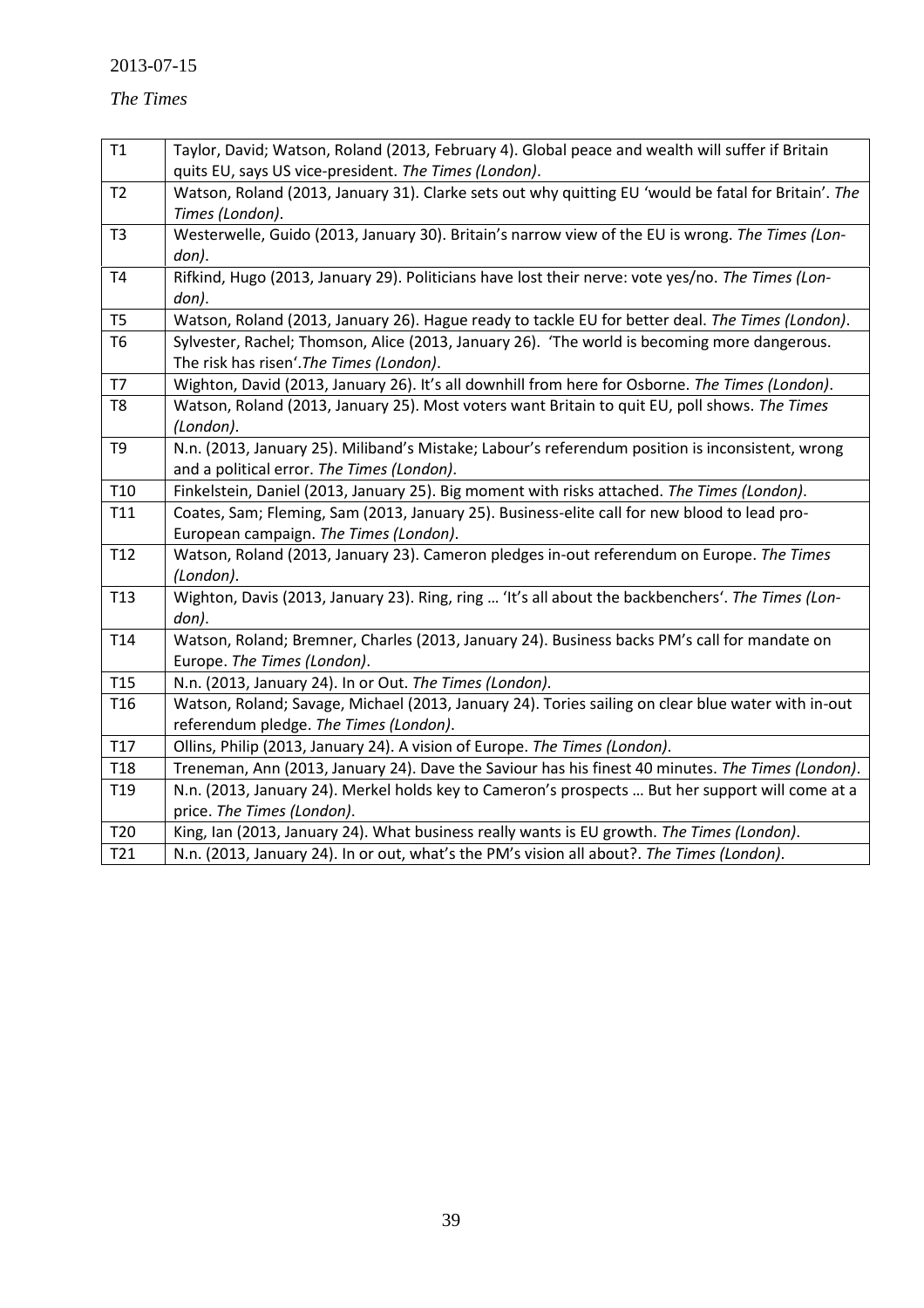# *The Guardian*

<span id="page-40-0"></span>

| G <sub>1</sub> | Harris, John (2013, February 5). G2: Losing the plot: The same-sex marriage bill has opened up deep                                                                                     |
|----------------|-----------------------------------------------------------------------------------------------------------------------------------------------------------------------------------------|
|                | rifts between the different factions within the Tory party. So how do insiders view the crisis that                                                                                     |
|                | threatens to engulf David Cameron, asks John Harris. The Guardian (London), Guardian features                                                                                           |
|                | pages, p. 6.                                                                                                                                                                            |
| G <sub>2</sub> | Watt, Nicholas; Travis, Alan (2013, February 1). National: Ex-chancellor who brought down Thatcher                                                                                      |
|                | attacks PM on Europe: Howe comes out against plan for EU referendum: Coalition near breakdown                                                                                           |
|                | over justice opt-outs. The Guardian (London), Guardian home pages, p. 6.                                                                                                                |
| G <sub>3</sub> | Watt, Nicholas (2013, January 31). Leaving EU would be 'fatal mistake', warns Clarke: UK 'can                                                                                           |
|                | achieve more in Europe than on our own' Mandelson, Alexander also advise against no vote. The                                                                                           |
|                | Guardian (London), Guardian home pages, p. 7.                                                                                                                                           |
| G4             | Milmo, Dan (2013, January 29). EU referendum plan brings warning from defence and aerospace                                                                                             |
|                | firms. The Guardian (London), Guardian financial pages, p. 19.                                                                                                                          |
| G <sub>5</sub> | Syal, Rajeev (2013, January 28). PM will grab your EU rights to destroy them, says TUC boss: O'Grady                                                                                    |
|                | calls on unions in Europe to fight Cameron Focus on UK economy instead, warns Clegg. The Guardi-                                                                                        |
|                | an (London), Guardian home pages, p. 4.                                                                                                                                                 |
| G <sub>6</sub> | Bogdanor, Vernon (2013, January 28). Comment: Labour must back this vote: The party's history                                                                                           |
|                | shows that a referendum can help it bring Europe's elite project back to the people. The Guardian                                                                                       |
|                | (London), Guardian comment and debate pages, p. 24.                                                                                                                                     |
| G7             | Pratley, Nils (2013, January 26). Financial: Nils Pratley on Saturday: Apple has reached its peak - but                                                                                 |
|                | is it the start of a rot?. The Guardian (London), Guardian financial pages, p. 27.<br>Powell, Jonathan (2013, January 26). Comment: Cameron's fatal mistake: As a seasoned negotiator I |
| G8             | have seldom seen a weaker opening hand than this Europe speech. The Guardian (London), Guardi-                                                                                          |
|                | an Comment and debate pages, p. 34.                                                                                                                                                     |
| G9             | Jenkins, Simon (2013, January, 25). Comment: A speech that told Europe's emperors to get dressed:                                                                                       |
|                | The EU's elder statesmen tried to run before they could walk. We may not like it, but Cameron's call                                                                                    |
|                | was brave and timely. The Guardian (London), Guardian comment and debate pages, p. 35.                                                                                                  |
| G10            | Jowit, Juliette (2013, January 25). National: Referendum pledge won't rule out new coalition, says                                                                                      |
|                | Clegg: Lib Dems could join Tories in government after 2015: Party opposes Cameron's plan for vote                                                                                       |
|                | on EU future. The Guardian (London), Guardian home pages, p. 16.                                                                                                                        |
| G11            | Treanor, Jill (2013, January 24). Sterling facing 'amber warning light' from the markets: Pound has                                                                                     |
|                | fallen 3.45% against euro this year Economists say avoiding sudden slide is crucial. The Guardian                                                                                       |
|                | (London), Guardian financial pages, p. 24.                                                                                                                                              |
| G12            | Kettle, Martin (2013, January 24). Comment: Cameron was not brave yesterday. He was reckless:                                                                                           |
|                | This marks the moment when his pragmatic centre-right project finally bent the knee to ideological                                                                                      |
|                | fantasy. The Guardian (London), Guardian comment and debate pages, p. 28.                                                                                                               |
| G13            | Garton Ash, Timothy (2013, January 24). Comment: From outside, it's clear why Britain has to stay in                                                                                    |
|                | Europe: Cameron's speech could have been a lot worse, but five years of anxious uncertainty are                                                                                         |
|                | bad news for Europe and the world. The Guardian (London), Guardian comment and debate pages,                                                                                            |
|                | p. 29.                                                                                                                                                                                  |
| G14            | Watt, Nicholas; Traynor, Ian; Wintour, Patrick (2013, January 24). Front: Let's talk, says Merkel, as                                                                                   |
|                | Cameron gambles on EU: Berlin hints at compromise amid French disdain: Tory delight, but warning                                                                                        |
|                | from business leaders. The Guardian (London), Guardian home pages, p. 1.                                                                                                                |
| G15            | Pulver, Andrew (2013, January 24). Europe: Blazing Blair. The Guardian (London), Guardian home                                                                                          |
|                | pages, p. 6.                                                                                                                                                                            |
| G16            | Watt, Nicholas (2013, January 24). Europe: One speech, many audiences: Nicholas Watt analyses six                                                                                       |
|                | key extracts that show how David Cameron shaped his speech to appeal to different constituencies.                                                                                       |
|                | The Guardian (London), Guardian home pages, p. 6.                                                                                                                                       |
| G17            | McAskill, Ewen; Kaiman, Jonathan; Burke, Jason (2013, January 24). Europe: World reaction: US and                                                                                       |
|                | China unease over Britain's stance. The Guardian (London), Guardian home pages, p. 6.                                                                                                   |
| G18            | Wintour, Patrick (2013, January 24). Europe: Labour refuses to be swayed by Cameron's rush to ref-                                                                                      |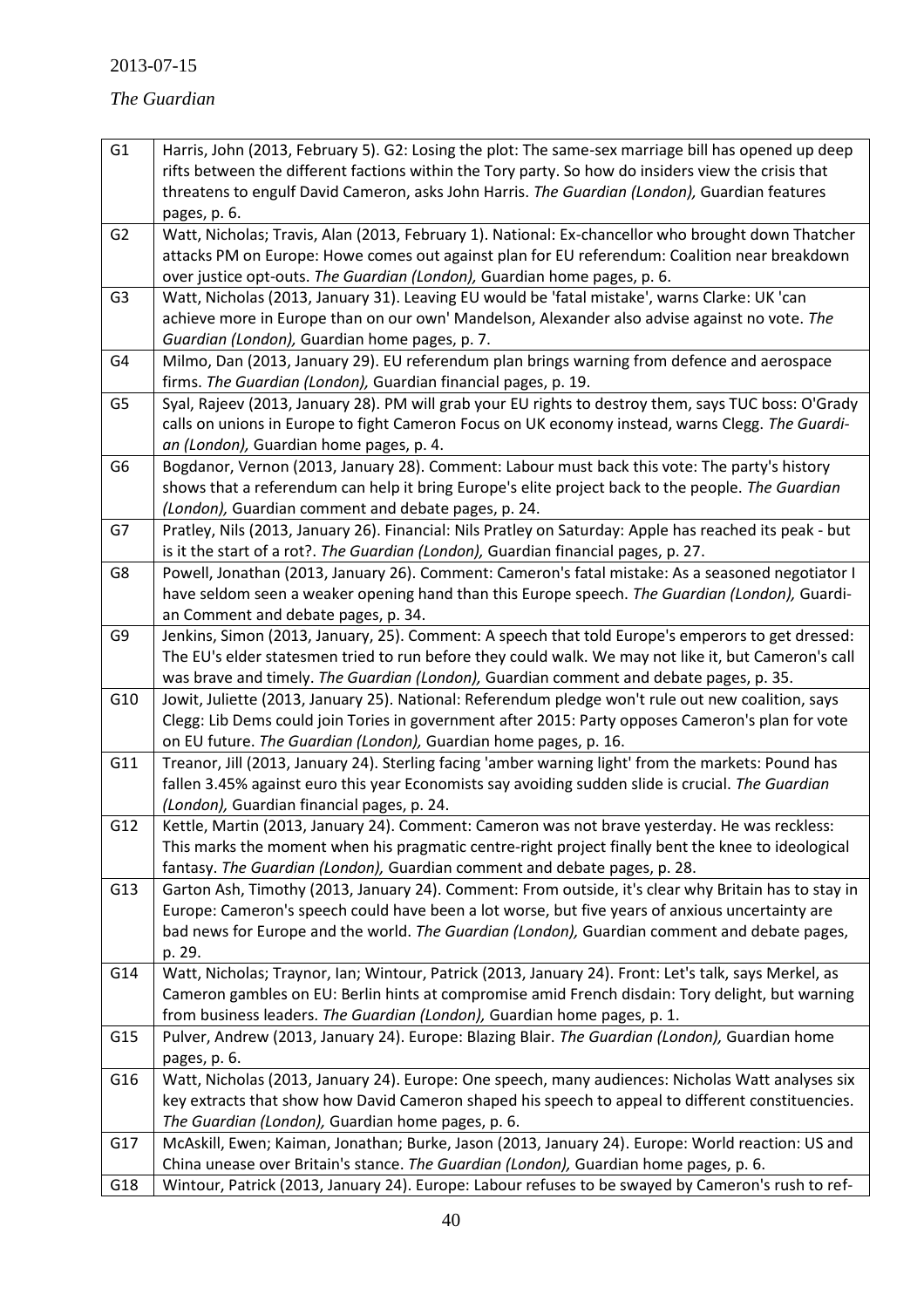| erendum: Ed Miliband has taken a risk - and disappointed members of the shadow cabinet -by not         |
|--------------------------------------------------------------------------------------------------------|
| capitalising on the new Eurosceptic mood. But he may reap benefits in the future, writes Patrick       |
| Wintour. The Guardian (London), Guardian home pages, p. 6.                                             |
| Elliott, Larry (2013, January 24). Europe: Business reaction: 'We never like uncertainty,' company     |
| leaders warn PM. The Guardian (London), Guardian home pages, p. 7.                                     |
| Meikle, James; Haider, Hansa (2013, January 24). Europe: Travellers' views: 'It would be a shame if    |
| Britain left the EU'. The Guardian (London), Guardian home pages, p. 8.                                |
| Watt, Nicholas (2013, January 24). Europe: Tories back PM's move - but there may be trouble ahead:     |
| Conservative MPs rally behind pledge on EU Issue could split party and dominate 2015 elections.        |
| The Guardian (London), Guardian home pages, p. 8.                                                      |
| Hoggart, Simon (2013, January 24). Europe: Simon Hoggart's sketch: In, out, in, out? That's not really |
| what it's all about. The Guardian (London), Guardian home pages, p. 8.                                 |
| Editorial (2013, January 24). Leading Article: Cameron's hokey-cokey: In-out EU referendum. The        |
| Guardian (London), Guardian leader pages, p. 30.                                                       |
| Watt, Nicholas (2013, January 23). Front: Cameron to pledge in-out vote on EU: Revise terms of our     |
| membership or trigger British exit, PM tells Europe. The Guardian (London), Guardian home pages,       |
| p. 1.                                                                                                  |
| Wintour, Patrick (2013, January 23). Front: Analysis: Moment of truth for a man opposed to risk. The   |
| Guardian (London), Guardian home pages, p. 2.                                                          |
|                                                                                                        |

# *The Independent*

| 1   | Dejevsky, Mary (2013, February 1). The EU has changed Britain - and mostly for the better; EU<br>referendum. The Independent (London), comment, p. 14. |
|-----|--------------------------------------------------------------------------------------------------------------------------------------------------------|
| 12  | Grice, Andrew (2013, January 31). Clarke warns Cameron of 'fatal mistake' of EU opt-out;                                                               |
|     | Leading pro-European MPs unite to launch cross-party campaign group. The Independent (London),                                                         |
|     | news, p. 11.                                                                                                                                           |
| 13  | Grice, Andrew (2013, January 29). Most Labour and Tory voters say EU vote would be bad for the                                                         |
|     | economy; Survey reveals fear that long build-up to poll creates uncertainty. The Independent (Lon-                                                     |
|     | don), news, p. 2.                                                                                                                                      |
| 4   | N.n. (2013, January 26). Mr Miliband can afford to be bolder on Europe. The Independent (London),                                                      |
|     | comment, p. 38.                                                                                                                                        |
| 15  | Grice, Andrew (2013, January 26). Europe's no longer the PM's problem. The economy is; What will                                                       |
|     | voters be worrying about when they go to the polls in 2015, asks Andrew Grice. A clue: it won't be                                                     |
|     | Brussels. The Independent (London), news, p. 6.                                                                                                        |
| 16  | Kinnock, Neil (2013, January 26). How should we convince Britain to stay in the EU? Has the Labour                                                     |
|     | Party improved its image?; The big questions. The Independent (London), comment, p. 44.                                                                |
| 17  | Hamilton, Adrian (2013, January 25). We risk sliding out of Europe without even wanting to;                                                            |
|     | WORLD VIEW. . The Independent (London), comment, p. 18.                                                                                                |
| 18  | Leftly, Mark (2013, January 25). No point reversing to the 1990s on rail franchising if the model is                                                   |
|     | so flawed; OUTLOOK. . The Independent (London), business, p. 52.                                                                                       |
| 19  | Grice, Andrew (2013, January 25). Tory ministers who back EU exit must quit Cabinet; Cameron                                                           |
|     | rules out allowing Conservatives to campaign freely against his position. The Independent (Lon-                                                        |
|     | don), news, p. 4.                                                                                                                                      |
| 110 | N.n. (2013, January 24). A desperate gamble with Britain's interests; LEADING ARTICLE. The Inde-                                                       |
|     | pendent (London), comment, p. 14.                                                                                                                      |
| 111 | Richards, Steve (2013, January 24). He can retreat to a Thatcherite comfort zone, but he won't be                                                      |
|     | safe; Cameron's speech. The Independent (London), comment, p. 14.                                                                                      |
| 112 | Farage, Nigel (2013, January 24). Let the war of independence begin here; Referendum. The Inde-                                                        |
|     | pendent (London), comment, p. 14.                                                                                                                      |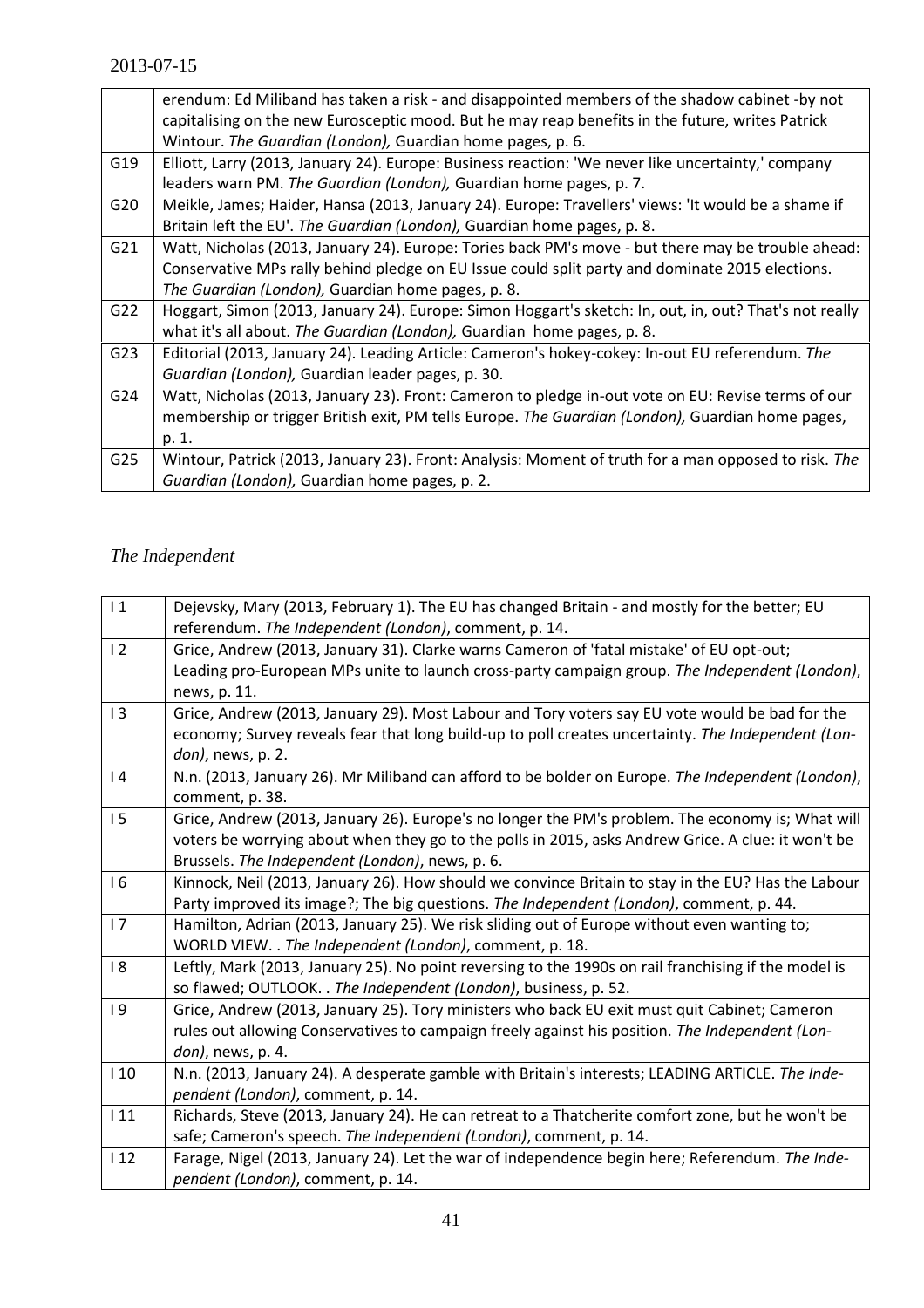| 113 | Grice, Andrew (2013, January 24). The ins and outs of a vote on Britain's future; What happens if  |
|-----|----------------------------------------------------------------------------------------------------|
|     | there's another Coalition - and what about Scottish independence? Andrew Grice on the potential    |
|     | pitfalls of an EU exit. The Independent (London), news, p. 4.                                      |
| 114 | Grice, Andrew (2013, January 24). Handbagged!. The Independent (London), news, p. 1.               |
| 115 | Morris, Nigel (2013, January 24). MILIBAND CAUGHT OUT OVER PLANS FOR EU VOTE. The Inde-            |
|     | pendent (London), news, p. 2.                                                                      |
| 116 | Macintyre, Donald (2013, January 24). He's no Galileo, but he managed to make his heresy seem      |
|     | sensible; DONALD MACINTYRE'S SKETCH. The Independent (London), news, p. 2.                         |
| 117 | Spanier, Gideon (2013, January 24). City raises PM's chances in election following his EU referen- |
|     | dum speech. The Independent (London), business, p. 50.                                             |
| 118 | Verhofstadt, Guy (2013, January 24). RABBIT FROM A HAT OR IS IT JUST A DEAD DUCK?; The             |
|     | Prime Minister's aggressive European gambit has prompted a furious debate about the prospect of    |
|     | a 'Brexit'. Here, influential figures tell The Independent whether he's done the right thing The   |
|     | Independent (London), news, p. 4.                                                                  |
| 119 | Grice, Andrew (2013, January 23). In or out? PM pledges EU exit vote by 2017; Landmark speech to   |
|     | set out choice between 'new settlement' and leaving. Cameron: there will be no EU vote before      |
|     | the next election. The Independent (London), news, p. 1.                                           |

# **Appendix B: Coding forms**

Coding Form: The Sun Coder ID: MH

| Frame           | Conflict         | Strategy         | <b>Economic Con-</b> | Attribution of   | Pro/contra       |
|-----------------|------------------|------------------|----------------------|------------------|------------------|
| Article         |                  |                  | sequences            | Responsibility   |                  |
| S <sub>1</sub>  | $\boldsymbol{0}$ | $\boldsymbol{0}$ | 0                    | $\mathbf{1}$     | 9                |
| S <sub>2</sub>  | $\mathbf{1}$     | 0                | $\mathbf{1}$         | 1                | 9                |
| S <sub>3</sub>  | $\mathbf 1$      | $\mathbf 0$      | 0                    | $\mathbf 0$      | 9                |
| S <sub>4</sub>  | $\mathbf 0$      | 0                | 0                    | $\mathbf{1}$     | $-1$             |
| $S5$            | $\mathbf{1}$     | $\mathbf{1}$     | 0                    | $\mathbf{1}$     | $\textbf{-1}$    |
| S <sub>6</sub>  | 0                | $\mathbf{1}$     | 0                    | $\mathbf{1}$     | $-1$             |
| S7              | $\boldsymbol{0}$ | 0                | 0                    | $\mathbf 1$      | 9                |
| S9              | $\mathbf 0$      | $\mathbf{1}$     | 0                    | $\mathbf{1}$     | 9                |
| S9              | $\mathbf 1$      | 0                | 0                    | $\mathbf{1}$     | 9                |
| <b>S10</b>      | $\mathbf{1}$     | $\boldsymbol{0}$ | 0                    | $\mathbf{1}$     | $\boldsymbol{9}$ |
| S11             | $\mathbf{1}$     | 0                | 0                    | 0                | $\mathbf 1$      |
| <b>S12</b>      | $\mathbf 1$      | $\mathbf 0$      | 0                    | 1                | 9                |
| <b>S13</b>      | $\mathbf{1}$     | $\mathbf 0$      | $\mathbf 0$          | $\mathbf 0$      | $\mathbf{1}$     |
| <b>S14</b>      | $\mathbf{1}$     | $\mathbf{1}$     | $\mathbf 0$          | $\mathbf 1$      | $\mathbf{1}$     |
| S <sub>15</sub> | $\mathbf{1}$     | 0                | 0                    | 0                | 9                |
| <b>S16</b>      | 1                | $\mathbf{1}$     | $\mathbf{1}$         | 1                | $\mathbf 0$      |
| <b>S17</b>      | $\mathbf 0$      | $\mathbf{1}$     | $\mathbf 0$          | $\mathbf{1}$     | $\textbf{-1}$    |
| S <sub>19</sub> | $\mathbf 1$      | 0                | 0                    | $\mathbf{1}$     | $\textbf{-1}$    |
| S <sub>19</sub> | $\mathbf{1}$     | 0                | $\mathbf{1}$         | $\mathbf 0$      | $\mathbf 1$      |
| <b>S20</b>      | $\mathbf 1$      | 0                | 0                    | $\boldsymbol{0}$ | $\mathbf{1}$     |
| <b>S21</b>      | 0                | 0                | $\boldsymbol{0}$     | $\mathbf 1$      | $\boldsymbol{9}$ |

Coding Form: The Daily Telegraph Coder ID: MH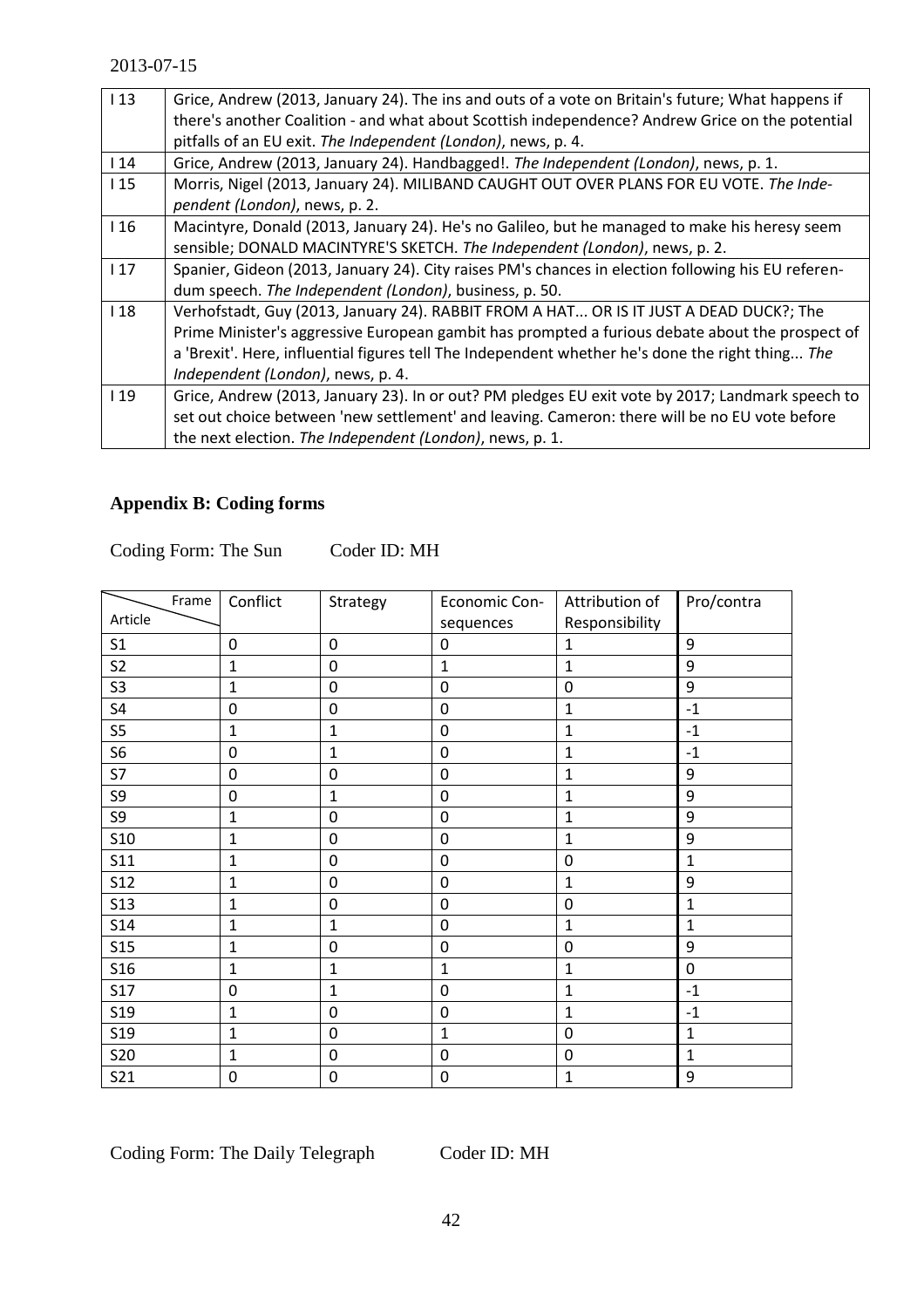| Frame            | Conflict     | Strategy       | Economic     | Attribution of | Pro/contra     |
|------------------|--------------|----------------|--------------|----------------|----------------|
| Article          |              |                | Consequences | Responsibility |                |
| DT1              | $\mathbf{1}$ | 0              | 1            | $\mathbf{1}$   | $\mathbf 1$    |
| DT <sub>2</sub>  | 1            | 0              | 0            | $\mathbf 0$    | 1              |
| DT3              | $\mathbf{1}$ | $\mathbf{1}$   | $\mathbf 0$  | $\mathbf 0$    | $\mathbf{1}$   |
| DT4              | 0            | 0              | $\mathbf 1$  | $\mathbf{1}$   | 1              |
| DT5              | 1            | $\mathbf{1}$   | 0            | $\mathbf 0$    | 9              |
| DT6              | $\mathbf{1}$ | $\mathbf 0$    | $\mathbf 0$  | $\mathbf 0$    | $\mathbf{1}$   |
| DT7              | $\mathbf{1}$ | $\mathbf{1}$   | $\mathbf 0$  | $\mathbf 0$    | $\mathbf 1$    |
| DT9              | $\mathbf 0$  | $\mathbf{1}$   | $\mathbf 0$  | $\mathbf{1}$   | $-1$           |
| DT9              | $\mathbf{1}$ | $\mathbf{1}$   | $\mathbf 0$  | $\mathbf 0$    | $\mathbf 0$    |
| DT10             | $\mathbf{1}$ | $\mathbf{1}$   | $\mathbf 0$  | $\mathbf 0$    | $\mathbf 0$    |
| DT11             | $\mathbf 0$  | $\overline{0}$ | 1            | $\mathbf{1}$   | 9              |
| DT12             | $\mathbf 0$  | $\mathbf{1}$   | $\mathbf{1}$ | $\mathbf 0$    | $\overline{0}$ |
| DT13             | 0            | 0              | 1            | $\mathbf 0$    | $\mathbf{1}$   |
| DT14             | $\mathbf{1}$ | $\overline{0}$ | $\mathbf 0$  | $\overline{0}$ | 9              |
| DT15             | $\mathbf 1$  | 0              | 1            | 0              | $\mathbf{1}$   |
| DT16             | 1            | $\mathbf{1}$   | 0            | $\mathbf{1}$   | 9              |
| DT17             | $\mathbf{1}$ | 0              | $\mathbf 0$  | $\mathbf 0$    | $\mathbf 0$    |
| DT19             | 0            | 1              | $\mathbf 0$  | $\mathbf 0$    | $-1$           |
| DT19             | $\mathbf{1}$ | $\mathbf 0$    | $\mathbf 0$  | $\mathbf 0$    | $-1$           |
| DT20             | $\mathbf 0$  | $\mathbf 0$    | 1            | $\mathbf{1}$   | $\mathbf 0$    |
| DT21             | $\mathbf{1}$ | $\mathbf 0$    | $\mathbf{1}$ | $\mathbf 0$    | $\mathbf 0$    |
| DT <sub>22</sub> | $\mathbf{1}$ | $\mathbf{1}$   | 0            | $\mathbf{1}$   | $\mathbf 0$    |

Coding Form: The Times Coder ID: MH

| Frame           | Conflict     | Strategy       | Economic Con-    | Attribution of | Pro/contra   |
|-----------------|--------------|----------------|------------------|----------------|--------------|
| Article         |              |                | sequences        | Responsibility |              |
| T1              | $\mathbf{1}$ | $\mathbf{1}$   | $\mathbf 0$      | $\mathbf 0$    | $\mathbf{1}$ |
| T <sub>2</sub>  | $\mathbf{1}$ | $\mathbf 0$    | $\mathbf 0$      | $\mathbf 0$    | $\mathbf{1}$ |
| T <sub>3</sub>  | $\mathbf 1$  | $\mathbf 0$    | $\boldsymbol{0}$ | $\mathbf 0$    | $\mathbf{1}$ |
| T4              | $\mathbf 0$  | $\mathbf{1}$   | $\mathbf 0$      | $\mathbf 0$    | 9            |
| T <sub>5</sub>  | $\mathbf{1}$ | $\mathbf{1}$   | $\mathbf 0$      | $\mathbf 0$    | 9            |
| <b>T6</b>       | $\mathbf{1}$ | $\mathbf{1}$   | $\mathbf 0$      | $\mathbf{1}$   | $\mathbf 0$  |
| T7              | $\mathbf{1}$ | $\overline{0}$ | 1                | $\mathbf 0$    | $\mathbf 0$  |
| T8              | 1            | $\mathbf 0$    | 1                | $\mathbf 0$    | 0            |
| T <sub>9</sub>  | $\mathbf{1}$ | $\overline{0}$ | $\mathbf 0$      | $\mathbf{1}$   | 9            |
| T <sub>10</sub> | $\mathbf 0$  | $\mathbf 0$    | $\mathbf 0$      | $\mathbf{1}$   | $\mathbf 1$  |
| T11             | $\mathbf{1}$ | $\mathbf 0$    | $\mathbf{1}$     | $\mathbf 0$    | $\mathbf{1}$ |
| T12             | $\mathbf{1}$ | $\mathbf{1}$   | $\boldsymbol{0}$ | $\mathbf 0$    | $\mathbf 1$  |
| T13             | $\mathbf{1}$ | $\mathbf 0$    | $\mathbf{1}$     | $\mathbf{1}$   | $\mathbf 1$  |
| T14             | $\mathbf{1}$ | $\mathbf 1$    | $\mathbf 0$      | $\mathbf{1}$   | $\mathbf 0$  |
| T <sub>15</sub> | $\pmb{0}$    | $\mathbf{1}$   | $\pmb{0}$        | $\mathbf 0$    | 9            |
| T <sub>16</sub> | $\mathbf 1$  | $\mathbf 0$    | 1                | $\mathbf{1}$   | $\mathbf 0$  |
| T17             | $\pmb{0}$    | $\mathbf 1$    | $\mathbf 0$      | $\mathbf 0$    | 9            |
| <b>T18</b>      | $\mathbf 0$  | $\mathbf{1}$   | $\mathbf 0$      | $\mathbf{1}$   | 9            |
| T <sub>19</sub> | $\mathbf 1$  | $\mathbf 0$    | $\pmb{0}$        | $\mathbf{1}$   | $\mathbf{1}$ |
| T <sub>20</sub> | $\pmb{0}$    | $\mathbf 0$    | $\mathbf{1}$     | $\overline{1}$ | $\mathbf{1}$ |
| T21             | 1            | $\mathbf{1}$   | 1                | $\mathbf{1}$   | $\mathbf 0$  |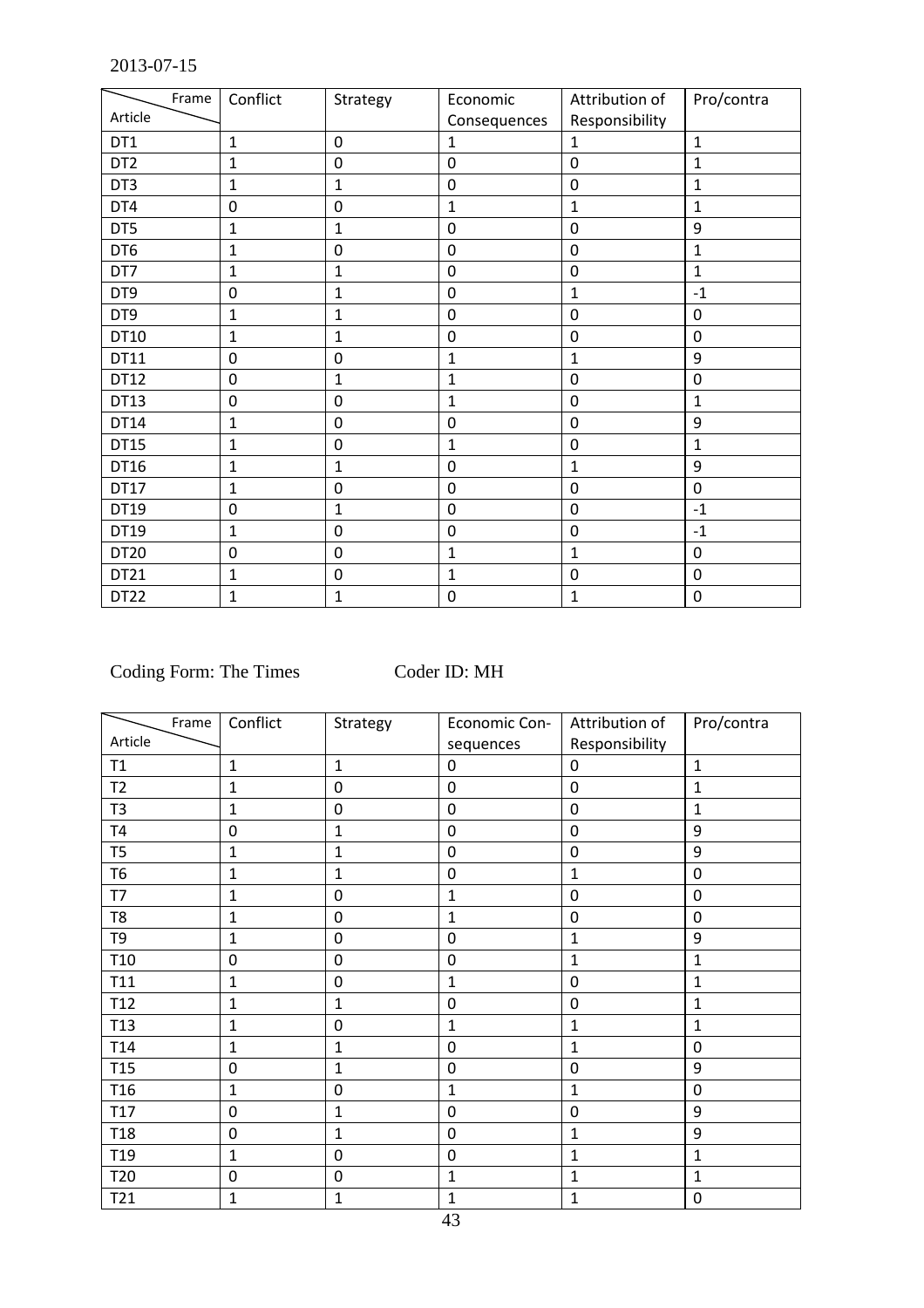# Coding Form: The Guardian Coder ID: MH

<span id="page-44-2"></span><span id="page-44-1"></span><span id="page-44-0"></span>

| Frame          | Conflict         | Strategy         | Economic Con-    | Attribution of   | Pro/contra   |
|----------------|------------------|------------------|------------------|------------------|--------------|
| Article        |                  |                  | sequences        | Responsibility   |              |
| G <sub>1</sub> | $\mathbf 1$      | $\mathbf{1}$     | $\mathbf 0$      | $\mathbf 0$      | 9            |
| G <sub>2</sub> | $\mathbf{1}$     | $\mathbf 1$      | $\mathbf 0$      | $\mathbf{1}$     | $\mathbf{1}$ |
| G <sub>3</sub> | $\mathbf{1}$     | $\boldsymbol{0}$ | $\mathbf 0$      | $\mathbf{1}$     | $\mathbf 1$  |
| G4             | $\pmb{0}$        | $\mathbf 0$      | $\mathbf{1}$     | $\mathbf 0$      | $\mathbf{1}$ |
| G <sub>5</sub> | $\mathbf{1}$     | $\mathbf 0$      | $\mathbf 1$      | $\mathbf{1}$     | $\mathbf 0$  |
| G <sub>6</sub> | $\boldsymbol{0}$ | $\mathbf 0$      | $\mathbf{1}$     | $\mathbf{1}$     | $\mathbf 0$  |
| G7             | $\mathbf{1}$     | $\mathbf 1$      | $\pmb{0}$        | $\mathbf 0$      | 9            |
| G9             | $\mathbf 1$      | $\mathbf 1$      | $\boldsymbol{0}$ | $\mathbf{1}$     | $\mathbf{1}$ |
| G9             | $\pmb{0}$        | $\mathbf{1}$     | $\mathbf 1$      | $\mathbf{1}$     | $-1$         |
| G10            | $\mathbf{1}$     | $\mathbf 1$      | $\mathbf{1}$     | $\mathbf 0$      | $\mathbf 1$  |
| G11            | $\pmb{0}$        | $\mathbf 0$      | $\mathbf{1}$     | $\mathbf 0$      | 9            |
| G12            | $\mathbf{1}$     | $\mathbf 1$      | $\boldsymbol{0}$ | $\mathbf 0$      | $\mathbf{1}$ |
| G13            | $\pmb{0}$        | $\mathbf 1$      | $\mathbf 1$      | $\mathbf{1}$     | $\mathbf{1}$ |
| G14            | $\mathbf{1}$     | $\mathbf 1$      | $\pmb{0}$        | $\mathbf 0$      | $\mathbf{1}$ |
| G15            | $\mathbf 1$      | $\boldsymbol{0}$ | $\pmb{0}$        | $\mathbf 0$      | 9            |
| G16            | $\mathbf{1}$     | $\mathbf{1}$     | $\boldsymbol{0}$ | $\mathbf 0$      | 9            |
| G17            | $\pmb{0}$        | $\mathbf 0$      | $\mathbf{1}$     | $\mathbf 0$      | $\mathbf{1}$ |
| G19            | $\mathbf{1}$     | $\mathbf 1$      | $\boldsymbol{0}$ | $\mathbf 1$      | $\mathbf{1}$ |
| G19            | $\mathbf 1$      | $\mathbf 0$      | $\mathbf{1}$     | $\mathbf{1}$     | $\mathbf 0$  |
| G20            | $\mathbf{1}$     | $\mathbf 0$      | $\mathbf 0$      | $\mathbf 0$      | $\mathbf{1}$ |
| G21            | $\mathbf{1}$     | $\mathbf{1}$     | $\mathbf 0$      | $\mathbf{1}$     | $\mathbf 0$  |
| G22            | $\mathbf{1}$     | $\mathbf{1}$     | $\mathbf 0$      | $\mathbf 0$      | 9            |
| G23            | $\mathbf{1}$     | $\mathbf 0$      | $\pmb{0}$        | $\mathbf{1}$     | 9            |
| G24            | $\mathbf 1$      | $\mathbf 1$      | $\pmb{0}$        | $\boldsymbol{0}$ | $\mathbf 0$  |
| G25            | $\mathbf{1}$     | $\mathbf 0$      | $\mathbf 0$      | $\mathbf{1}$     | 9            |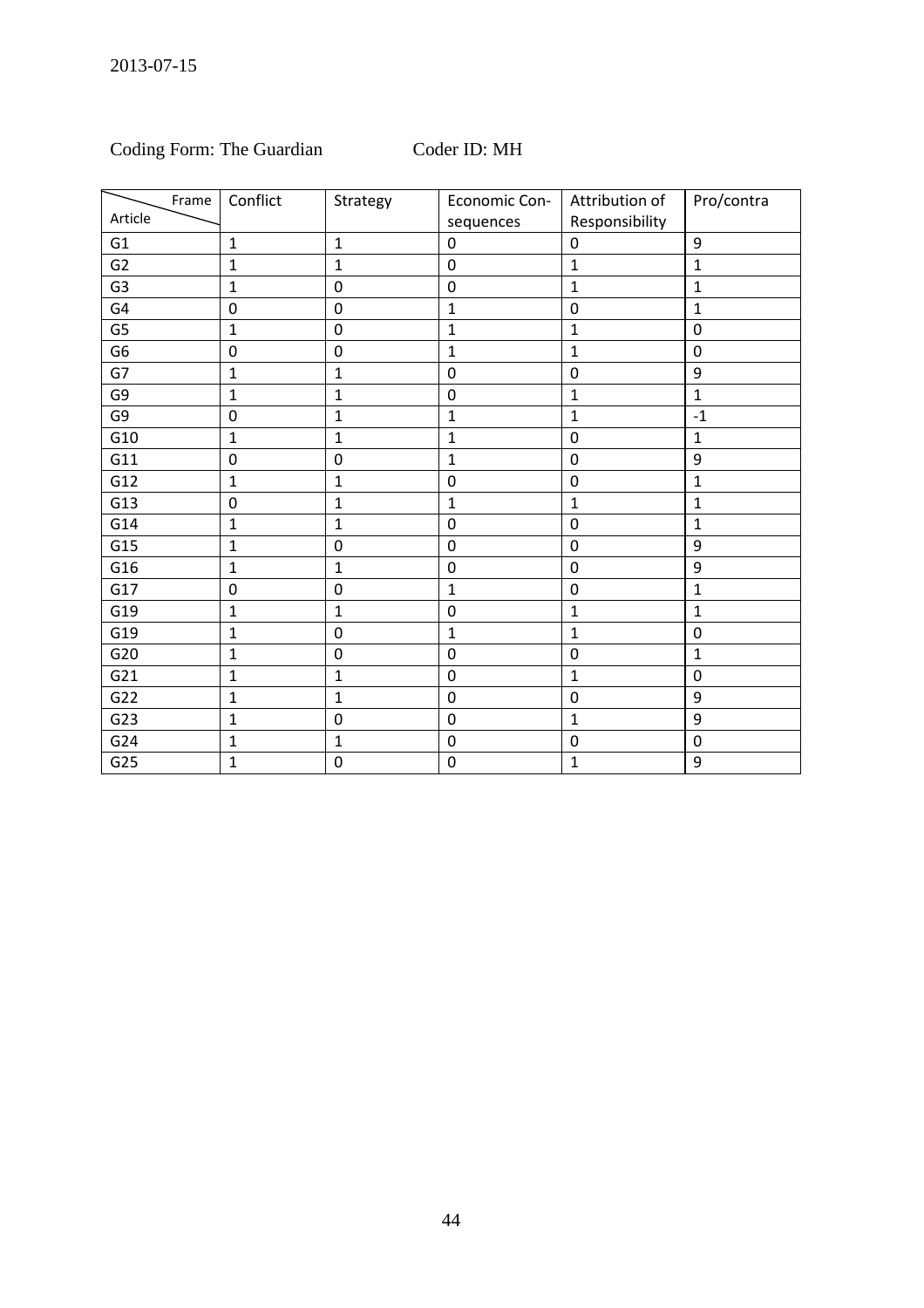# Coding Form: The Independent Coder ID: MH

<span id="page-45-0"></span>

| Frame   | Conflict         | Strategy         | Economic     | Attribution of | Pro/contra   |
|---------|------------------|------------------|--------------|----------------|--------------|
| Article |                  |                  | Consequences | Responsibility |              |
| 1       | $\mathbf 0$      | $\overline{1}$   | 0            | 0              | $\mathbf 1$  |
| 12      | 1                | 1                | $\mathbf 0$  | $\mathbf 0$    | $\mathbf{1}$ |
| 13      | $\mathbf{1}$     | 0                | $\mathbf{1}$ | $\mathbf{1}$   | $-1$         |
| 4       | 1                | 1                | 1            | $\mathbf{1}$   | $\mathbf{1}$ |
| 15      | $\mathbf{1}$     | $\mathbf 1$      | $\mathbf 0$  | $\mathbf{1}$   | $\mathbf 1$  |
| 16      | $\mathbf 0$      | 0                | 1            | $\mathbf{1}$   | $\mathbf{1}$ |
| 17      | $\mathbf{1}$     | $\boldsymbol{0}$ | $\mathbf 0$  | $\mathbf{1}$   | $\mathbf{1}$ |
| 19      | 1                | 1                | $\mathbf 0$  | $\mathbf 0$    | 9            |
| 9       | 1                | $\mathbf 0$      | 1            | $\mathbf 0$    | $\mathbf 0$  |
| 110     | 0                | $\mathbf 1$      | $\mathbf 0$  | $\mathbf{1}$   | $\mathbf{1}$ |
| 111     | 1                | 1                | $\mathbf 0$  | $\mathbf{1}$   | 9            |
| 112     | $\boldsymbol{0}$ | 1                | $\mathbf 0$  | $\mathbf{1}$   | $-1$         |
| 113     | $\mathbf 1$      | 1                | $\mathbf 0$  | $\mathbf 0$    | 9            |
| 114     | $\mathbf{1}$     | $\mathbf 0$      | $\mathbf{1}$ | $\mathbf 0$    | $\mathbf{1}$ |
| 115     | 1                | 1                | $\mathbf 0$  | $\mathbf 0$    | 9            |
| 116     | $\overline{1}$   | 1                | $\mathbf 0$  | $\mathbf 0$    | 9            |
| 117     | $\boldsymbol{0}$ | 1                | $\mathbf 0$  | $\mathbf 0$    | 9            |
| 119     | $\mathbf 0$      | 1                | 1            | $\mathbf 0$    | $\mathbf{1}$ |
| 119     | $\mathbf{1}$     | 0                | 1            | $\mathbf{1}$   | $\mathbf{1}$ |

Coding Form: Pretest Coder ID: MH

| Frame           | Conflict | Strategy | <b>Economic Con-</b> | Attribution of | Pro/contra |
|-----------------|----------|----------|----------------------|----------------|------------|
| Article         |          |          | sequences            | Responsibility |            |
| S <sub>1</sub>  | 0        | 0        | 0                    |                | 9          |
| <b>S12</b>      |          | 0        | $\Omega$             |                | 9          |
| S <sub>19</sub> |          | 0        |                      | 0              |            |
| DT15            |          | 0        |                      | 0              |            |
| T20             |          |          |                      |                | $\Omega$   |
| G <sub>2</sub>  |          |          | 0                    |                |            |
| G24             |          |          | 0                    | 0              | 9          |
| 15              |          |          | 0                    |                | 9          |
| 115             |          |          | 0                    | 0              | 9          |
| 117             | 0        |          | 0                    | 0              | 9          |

<span id="page-45-1"></span>Coding Form: Pretest Coder ID: LB

| Frame           | Conflict | Strategy | <b>Economic Con-</b> | Attribution of | Pro/contra |
|-----------------|----------|----------|----------------------|----------------|------------|
| Article         |          |          | sequences            | Responsibility |            |
| S1              |          |          |                      |                |            |
| <b>S12</b>      |          |          |                      |                |            |
| S <sub>19</sub> |          |          |                      |                |            |
| <b>DT15</b>     |          |          |                      |                |            |
| T <sub>20</sub> |          |          |                      |                |            |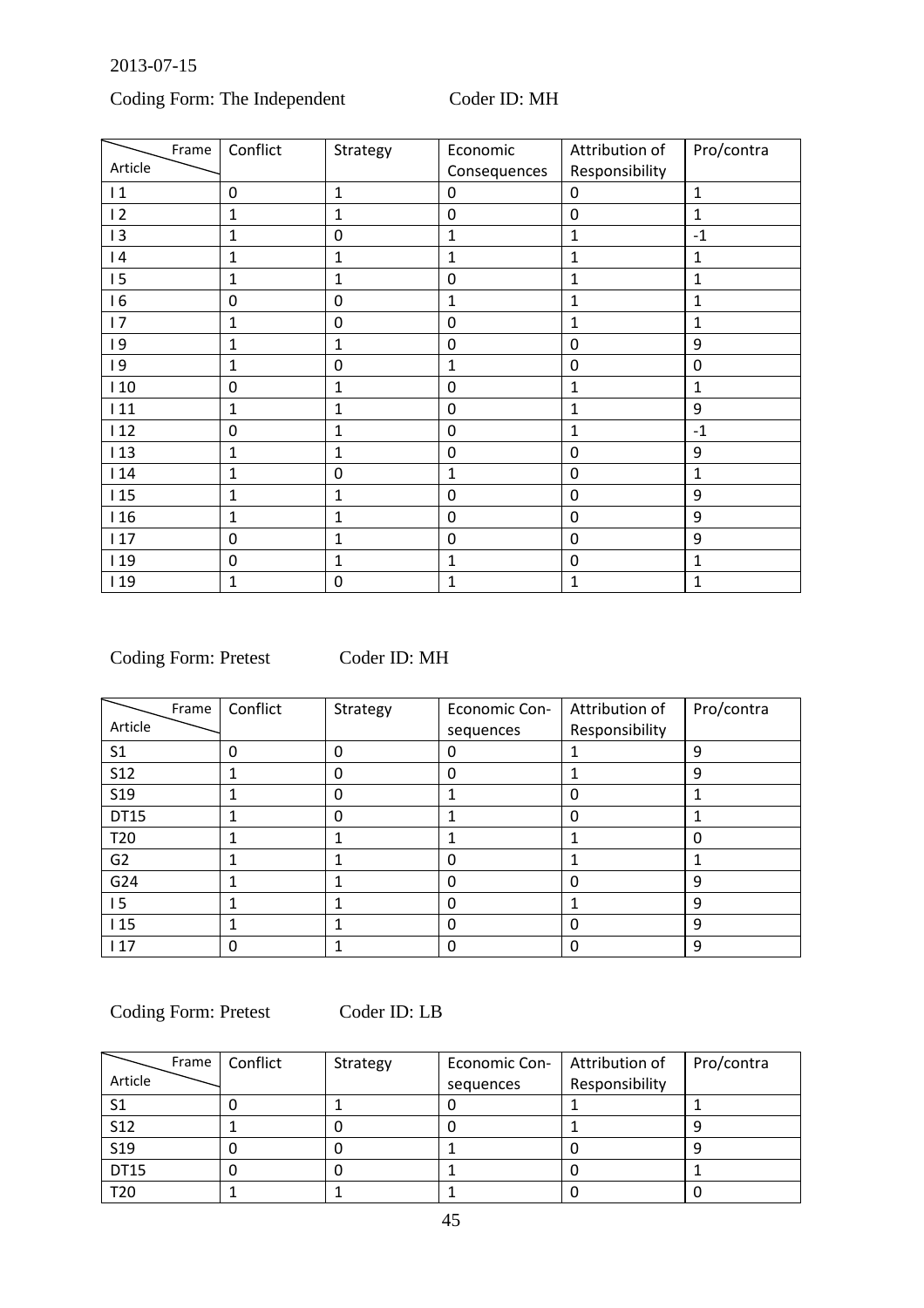| G <sub>2</sub> |  |  |  |
|----------------|--|--|--|
| G24            |  |  |  |
|                |  |  |  |
| 115            |  |  |  |
| . 17           |  |  |  |

# **Appendix C: Krippendorff's alpha and 95% bootstrapped confidence intervals**

```
Table 4: Krippendorff's Alpha Reliability Estimate (Conflict Frame)
Krippendorff's Alpha Reliability Estimate (Con-
flict Frame)
```
<span id="page-46-0"></span>

|                                                                      | Alpha | LL95%CI  |          | UL95%CI | Units   | Observrs | Pairs   |
|----------------------------------------------------------------------|-------|----------|----------|---------|---------|----------|---------|
| Nominal                                                              | .5476 | $-.1310$ |          | 1.0000  | 10.0000 | 2.0000   | 10.0000 |
|                                                                      |       |          |          |         |         |          |         |
| Probability (q) of failure to achieve an alpha of at least alphamin: |       |          |          |         |         |          |         |
| alphamin                                                             |       | đ        |          |         |         |          |         |
| .9000                                                                |       | .9000    |          |         |         |          |         |
| .8000                                                                |       | .9000    |          |         |         |          |         |
| .7000                                                                |       | .6150    |          |         |         |          |         |
| .6700                                                                |       | .6150    |          |         |         |          |         |
| .6000                                                                |       | .6150    |          |         |         |          |         |
| .5000                                                                |       | .3160    |          |         |         |          |         |
|                                                                      |       |          |          |         |         |          |         |
| Number of bootstrap samples:                                         |       |          |          |         |         |          |         |
| 1000                                                                 |       |          |          |         |         |          |         |
|                                                                      |       |          |          |         |         |          |         |
| Judges used in these computations:                                   |       |          |          |         |         |          |         |
| МH                                                                   | LB    |          |          |         |         |          |         |
|                                                                      |       |          |          |         |         |          |         |
|                                                                      |       |          |          |         |         |          |         |
|                                                                      |       |          |          |         |         |          |         |
| Table 5: Krippendorff's Alpha Reliability Estimate (Strategy Frame)  |       |          |          |         |         |          |         |
|                                                                      |       |          |          |         |         |          |         |
| Krippendorff's Alpha Reliability Estimate<br>(Strategy Frame)        |       |          |          |         |         |          |         |
|                                                                      |       |          |          |         |         |          |         |
|                                                                      |       |          |          |         |         |          |         |
|                                                                      | Alpha |          | LL95%CI  | UL95%CI | Units   | Observrs | Pairs   |
|                                                                      |       |          |          |         |         |          |         |
| Nominal                                                              | .2400 |          | $-.3300$ | .8100   | 10.0000 | 2.0000   | 10.0000 |
|                                                                      |       |          |          |         |         |          |         |
| Probability (q) of failure to achieve an alpha of at least alphamin: |       |          |          |         |         |          |         |
| alphamin                                                             |       | đ        |          |         |         |          |         |
| .9000                                                                |       | .9980    |          |         |         |          |         |
| .8000                                                                |       | .9650    |          |         |         |          |         |
| .7000                                                                |       | .9650    |          |         |         |          |         |

.6700 .9650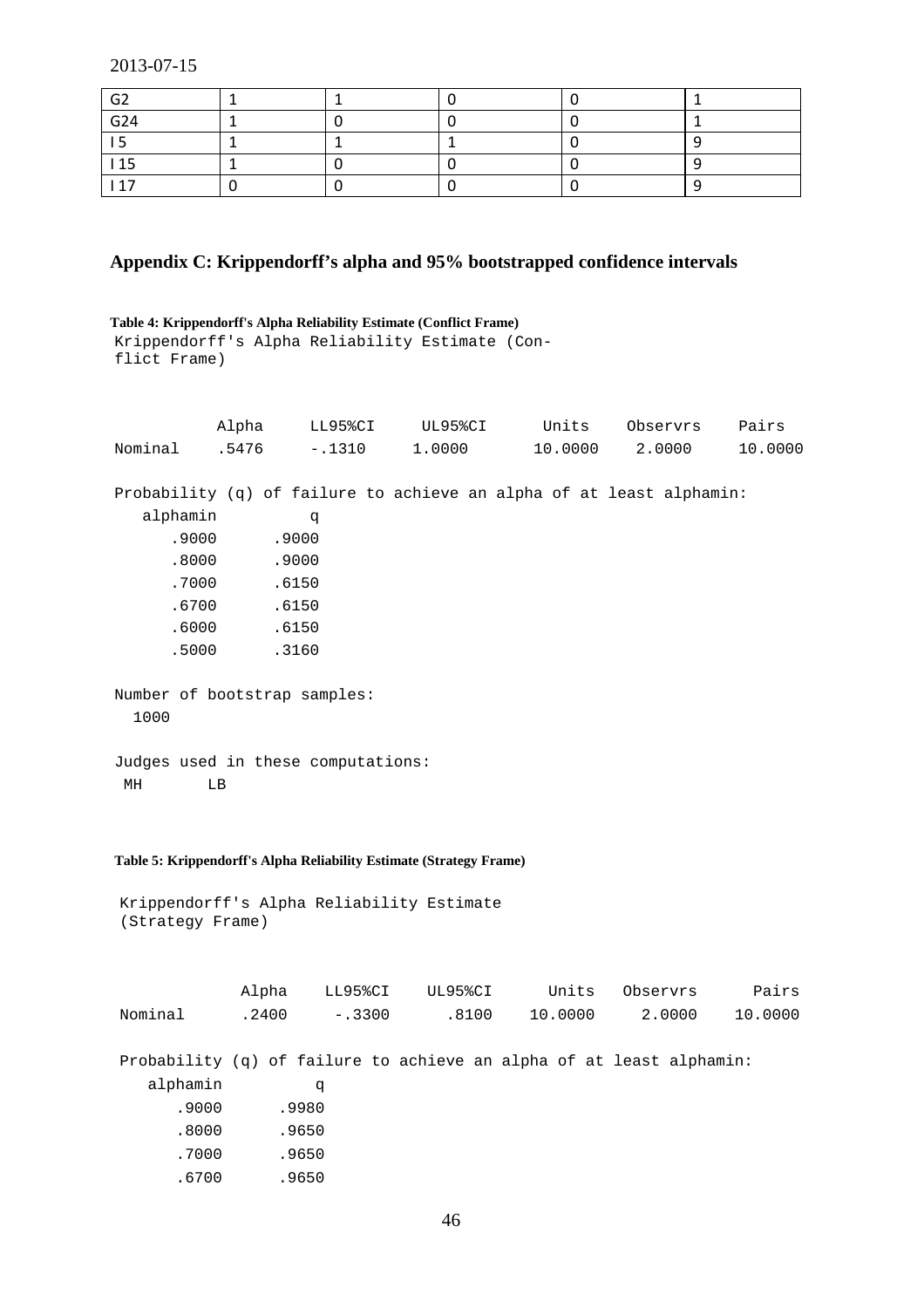```
2013-07-15
      .6000 .8410
      .5000 .8410
Number of bootstrap samples:
  1000
Judges used in these computations:
 MH LB
```
### <span id="page-47-2"></span>**Table 6: Krippendorff's Alpha Reliability Estimate (Economic Consequences Frame)**

Krippendorff's Alpha Reliability Estimate (Economic Consequences Frame)

<span id="page-47-5"></span><span id="page-47-4"></span><span id="page-47-3"></span>

|                                                                                                                                                                                                                                                                            | Alpha                   | LL95%CI  | UL95%CI | Units                                                                | Observrs | Pairs   |
|----------------------------------------------------------------------------------------------------------------------------------------------------------------------------------------------------------------------------------------------------------------------------|-------------------------|----------|---------|----------------------------------------------------------------------|----------|---------|
| Nominal                                                                                                                                                                                                                                                                    | .7912                   | .3736    | 1.0000  | 10.0000                                                              | 2.0000   | 10.0000 |
|                                                                                                                                                                                                                                                                            |                         |          |         |                                                                      |          |         |
|                                                                                                                                                                                                                                                                            |                         |          |         | Probability (q) of failure to achieve an alpha of at least alphamin: |          |         |
| alphamin                                                                                                                                                                                                                                                                   |                         | q        |         |                                                                      |          |         |
| .9000                                                                                                                                                                                                                                                                      | .6410                   |          |         |                                                                      |          |         |
| .8000                                                                                                                                                                                                                                                                      | .6410                   |          |         |                                                                      |          |         |
| .7000                                                                                                                                                                                                                                                                      | .2550                   |          |         |                                                                      |          |         |
| .6700                                                                                                                                                                                                                                                                      | .2550                   |          |         |                                                                      |          |         |
| .6000                                                                                                                                                                                                                                                                      | .2550                   |          |         |                                                                      |          |         |
| .5000                                                                                                                                                                                                                                                                      | .0710                   |          |         |                                                                      |          |         |
| Number of bootstrap samples:<br>1000<br>Judges used in these computations:<br>MH<br>LB<br>Table 7: Krippendorff's Alpha Reliability Estimate (Attribution of Responsibility Frame)<br>Krippendorff's Alpha Reliability Estimate (At-<br>tribution of Responsibility Frame) |                         |          |         |                                                                      |          |         |
|                                                                                                                                                                                                                                                                            |                         |          |         |                                                                      |          |         |
|                                                                                                                                                                                                                                                                            | Alpha                   | LL95%CI  | UL95%CI | Units                                                                | Observrs | Pairs   |
| Nominal                                                                                                                                                                                                                                                                    | .3736                   | $-.2527$ | 1.0000  | 10.0000                                                              | 2.0000   | 10.0000 |
| alphamin<br>.9000<br>.8000<br>.7000                                                                                                                                                                                                                                        | .9710<br>.9710<br>.8410 | q        |         | Probability (q) of failure to achieve an alpha of at least alphamin: |          |         |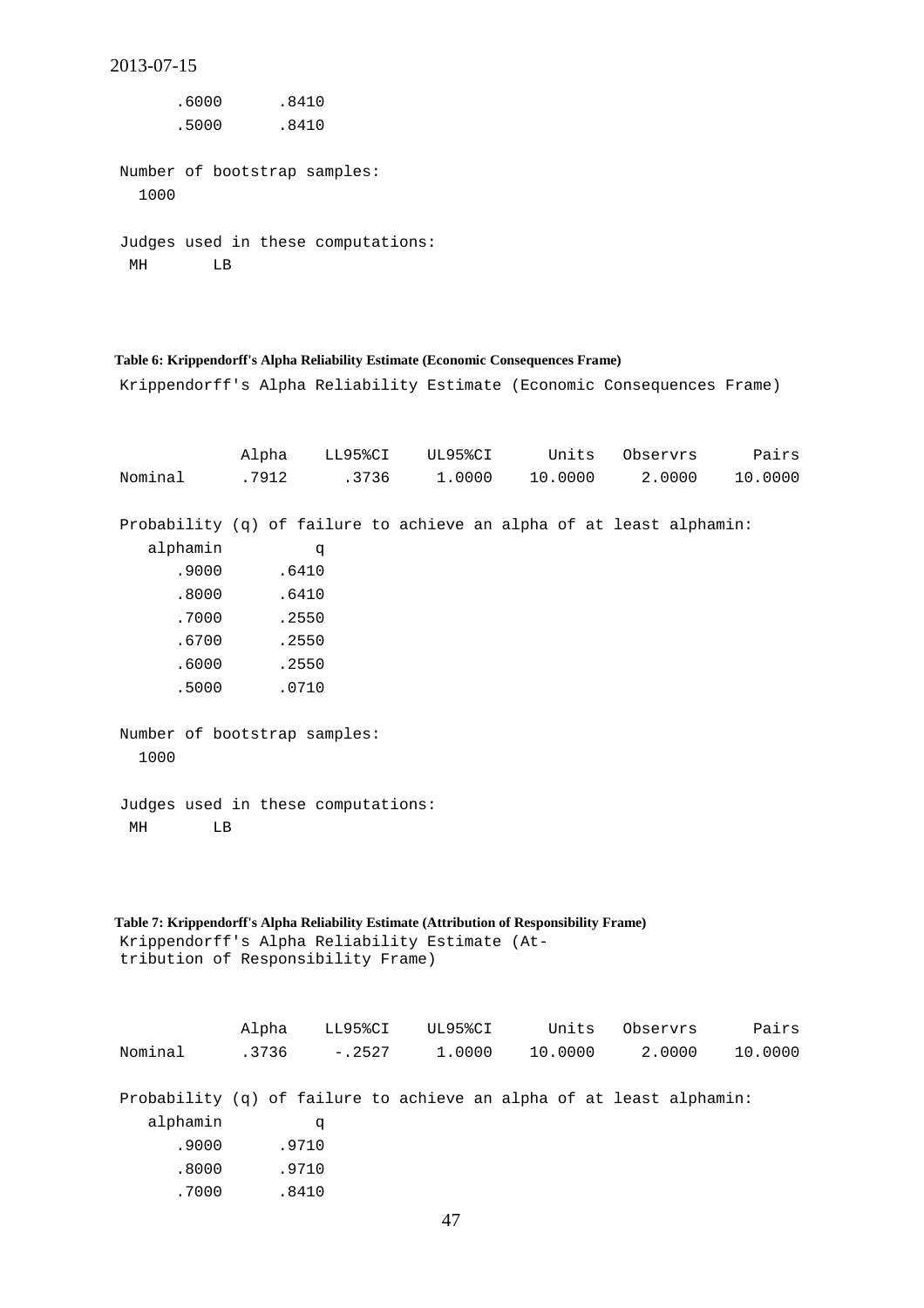<span id="page-48-0"></span>.6700 .8410 .6000 .8410 .5000 .6140 Number of bootstrap samples: 1000 Judges used in these computations: MH LB

2013-07-15

<span id="page-48-1"></span>**Table 8: Krippendorff's Alpha Reliability Estimate (Attitude towards British EU membership)** Krippendorff's Alpha Reliability Estimate (Attitude towards British EU membership)

<span id="page-48-4"></span><span id="page-48-3"></span><span id="page-48-2"></span>

|                                    | Alpha | LL95%CI         | UL95%CI | Units                                                                | Observrs | Pairs   |
|------------------------------------|-------|-----------------|---------|----------------------------------------------------------------------|----------|---------|
| Nominal                            |       | $.4956 - .0088$ |         | $1,000$ $10.0000$                                                    | 2.0000   | 10.0000 |
|                                    |       |                 |         |                                                                      |          |         |
|                                    |       |                 |         | Probability (q) of failure to achieve an alpha of at least alphamin: |          |         |
| alphamin                           |       | q               |         |                                                                      |          |         |
| .9000                              |       | .9710           |         |                                                                      |          |         |
| .8000                              |       | .8470           |         |                                                                      |          |         |
| .7000                              |       | .8470           |         |                                                                      |          |         |
| .6700                              |       | .8470           |         |                                                                      |          |         |
| .6000                              |       | .6240           |         |                                                                      |          |         |
| .5000                              |       | .6240           |         |                                                                      |          |         |
|                                    |       |                 |         |                                                                      |          |         |
| Number of bootstrap samples:       |       |                 |         |                                                                      |          |         |
| 1000                               |       |                 |         |                                                                      |          |         |
|                                    |       |                 |         |                                                                      |          |         |
| Judges used in these computations: |       |                 |         |                                                                      |          |         |
| MH<br>LB                           |       |                 |         |                                                                      |          |         |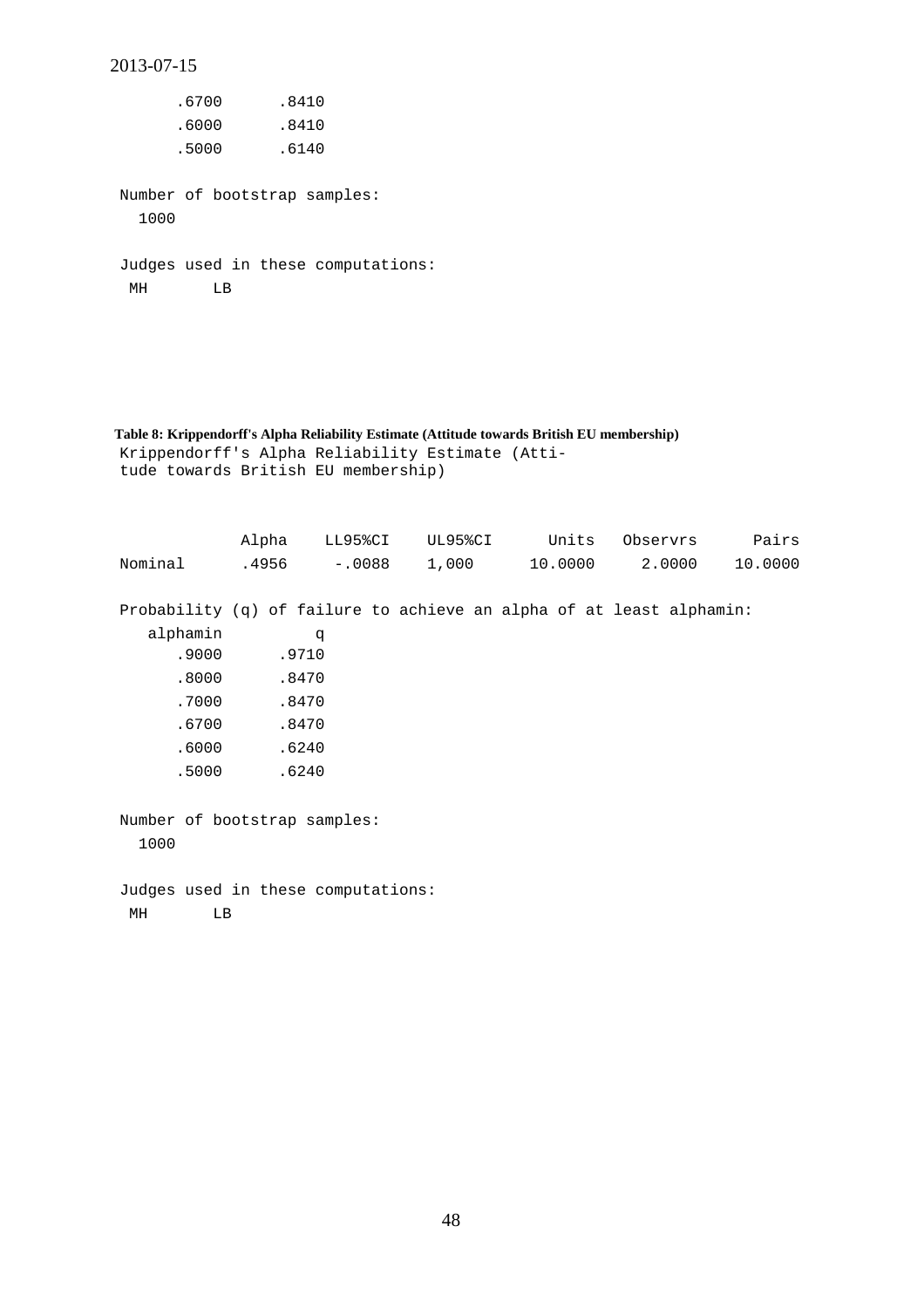# <span id="page-49-0"></span>**Appendix D: Cross Tabulations**

*Cross tabulations chapter 5.1.*

# **The Sun**

# **Table 9: Conflict Frame \*Attribution of Responsibility Frame**

<span id="page-49-1"></span>

|          |         | Attribution of Responsibility<br>Frame |         |       |
|----------|---------|----------------------------------------|---------|-------|
|          |         | absent                                 | present | Total |
| Conflict | absent  |                                        |         |       |
| Frame    | present | 6                                      | 8       | 14    |
| Total    |         | 6                                      | 15      | 21    |

# **Table 10: Strategy Frame \* Attribution of Responsibility Frame**

<span id="page-49-2"></span>

|          |         | Attribution of Responsibility<br>Frame |         |       |
|----------|---------|----------------------------------------|---------|-------|
|          |         | absent                                 | present | Total |
| Strategy | absent  | հ                                      | 9       | 15    |
| Frame    | present |                                        | 6       |       |
| Total    |         | հ                                      | 15      | 21    |

#### **Table 11: Confilct Frame \* Strategy Frame**

<span id="page-49-3"></span>

|                   |         | <b>Strategy Frame</b> |         |       |
|-------------------|---------|-----------------------|---------|-------|
|                   |         | absent                | present | Total |
| Conflict<br>Frame | absent  |                       | 3       |       |
|                   | present | 11                    | 3       | 14    |
| Total             |         | 15                    | 6       | 21    |

#### **Table 12: Conflict Frame \* Economic Consequences Frame**

<span id="page-49-4"></span>

|          |         | <b>Economic Consequences</b><br>Frame |         |       |
|----------|---------|---------------------------------------|---------|-------|
|          |         | absent                                | present | Total |
| Conflict | absent  |                                       |         |       |
| Frame    | present | 11                                    | 3       | 14    |
| Total    |         | 18                                    | 3       | 21    |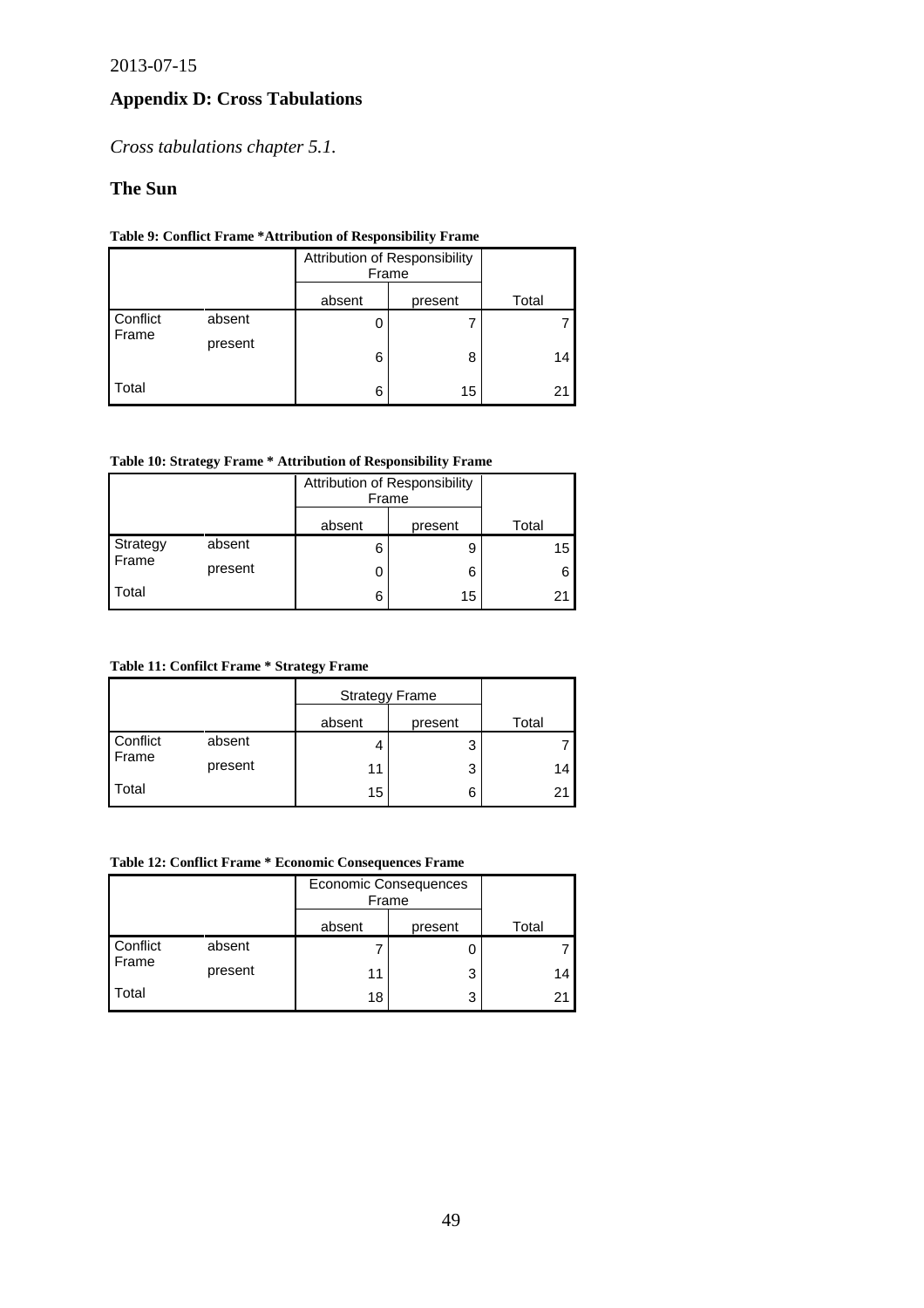# <span id="page-50-0"></span>**The Daily Telegraph**

# **Table 13: Strategy Frame \* Economic Consequences Frame**

|                   |         | Economic Consequences<br>Frame |         |       |
|-------------------|---------|--------------------------------|---------|-------|
|                   |         | absent                         | present | Total |
| Strategy<br>Frame | absent  | 5                              |         | 12    |
|                   | present | 9                              |         | 10    |
| Total             |         | 14                             | 8       | 22    |

### <span id="page-50-1"></span>**Table 14: Conflict Frame \* Economic Consequences Frame**

|                   |         | Economic Consequences<br>Frame |         |       |
|-------------------|---------|--------------------------------|---------|-------|
|                   |         | absent                         | present | Total |
| Conflict<br>Frame | absent  | າ                              | 5       |       |
|                   | present | 12                             | 3       | 15    |
| Total             |         | 14                             | 8       | 22    |

# <span id="page-50-2"></span>**Table 15: Conflict Frame \* Attribution of Responsibility Frame**

|                   |         | Attribution of Responsibility<br>Frame |         |       |
|-------------------|---------|----------------------------------------|---------|-------|
|                   |         | absent                                 | present | Total |
| Conflict<br>Frame | absent  | 3                                      |         |       |
|                   | present | 12                                     | 3       | 15    |
| Total             |         | 15                                     |         | 22    |

# <span id="page-50-3"></span>**Table 16: Economic Consequences Frame \* Attribution of Responsibility**

|                       |         | Attribution of Responsibility<br>Frame |         |       |
|-----------------------|---------|----------------------------------------|---------|-------|
|                       |         | absent                                 | present | Total |
| Economic              | absent  | 11                                     | 3       | 14    |
| Consequences<br>Frame | present | 4                                      |         | 8     |
| Total                 |         | 15                                     |         | 22    |

# <span id="page-50-4"></span>**The Times**

### **Table 17: Strategy Frame \* Economic Consequences Frame**

|                   |         | <b>Economic Consequences</b><br>Frame |         |       |
|-------------------|---------|---------------------------------------|---------|-------|
|                   |         | absent                                | present | Total |
| Strategy<br>Frame | absent  |                                       | 6       |       |
|                   | present | 9                                     |         | 10    |
| Total             |         | 14                                    |         | 21    |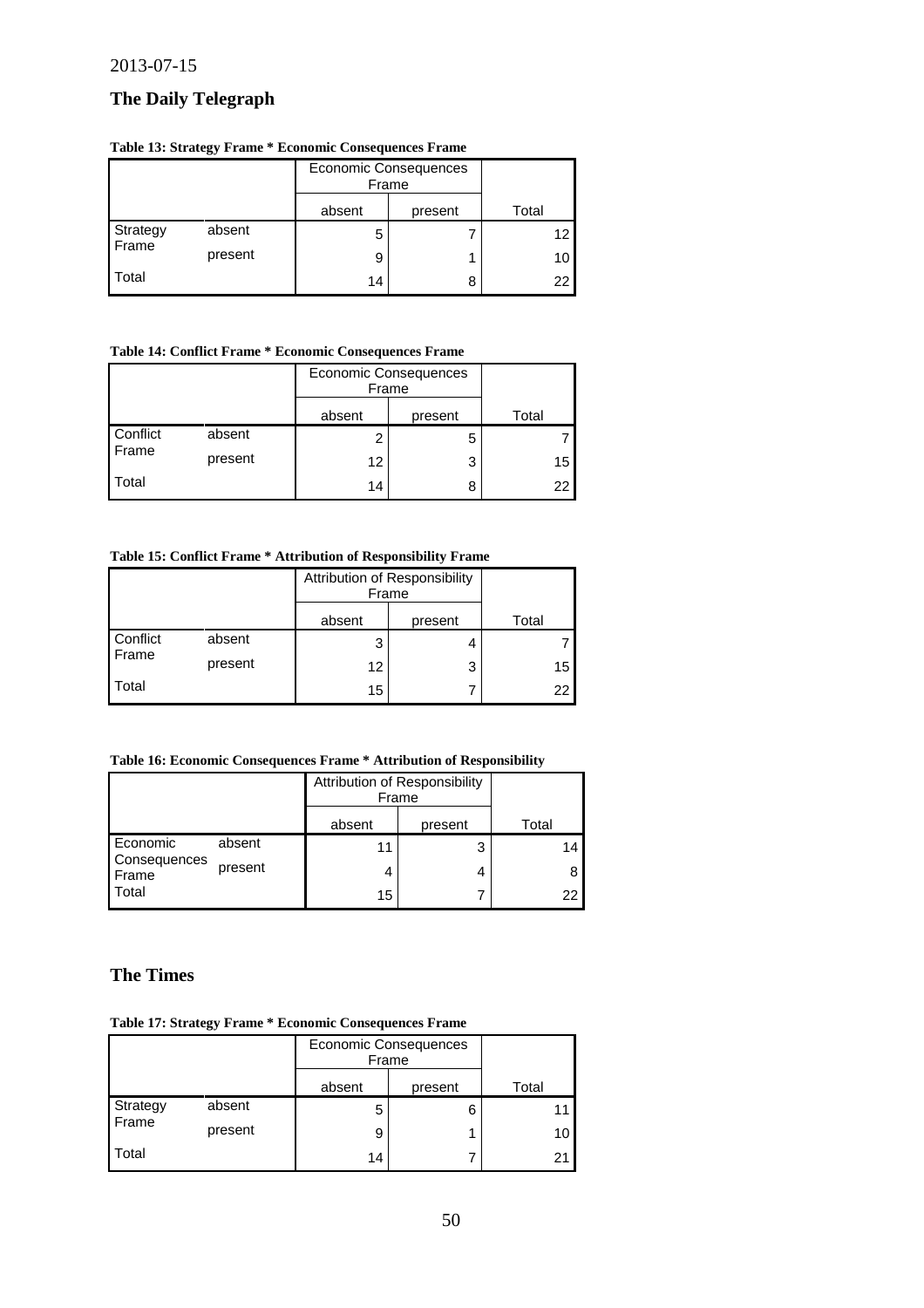#### <span id="page-51-1"></span>**Table 18: Conflict Frame \* Strategy Frame**

|          |         | <b>Strategy Frame</b> |         |       |
|----------|---------|-----------------------|---------|-------|
|          |         | absent                | present | Total |
| Conflict | absent  |                       |         |       |
| Frame    | present | 9                     | 6       | 15    |
| Total    |         | 11                    | 10      | 21    |

#### <span id="page-51-2"></span>**Table 19: Conflict Frame \* Economic Consequences Frame**

|          |         | <b>Economic Consequences</b><br>Frame |         |       |
|----------|---------|---------------------------------------|---------|-------|
|          |         | absent                                | present | Total |
| Conflict | absent  | h                                     |         |       |
| Frame    | present |                                       | 6       | 15    |
| Total    |         | 14                                    |         | 21    |

#### <span id="page-51-3"></span>**Table 20: Strategy Frame \* Attribution of Responsibility Frame**

|          |         |        | Attribution of Responsibility<br>Frame |       |
|----------|---------|--------|----------------------------------------|-------|
|          |         | absent | present                                | Total |
| Strategy | absent  |        | 6                                      | 11    |
| Frame    | present | 6      | 4                                      | 10    |
| Total    |         | 11     | 10                                     | 21    |

<span id="page-51-0"></span>**Table 21: Economic Consequences Frame \* Attribution of Responsibility Frame**

<span id="page-51-4"></span>

|                       |         | Attribution of Responsibility<br>Frame |         |       |
|-----------------------|---------|----------------------------------------|---------|-------|
|                       |         | absent                                 | present | Total |
| Economic              | absent  | 8                                      | 6       | 14    |
| Consequences<br>Frame | present | 3                                      | 4       |       |
| Total                 |         |                                        | 10      | 21    |

# **The Guardian**

**Table 22: Conflict Frame \* Economic Consequences Frame**

<span id="page-51-5"></span>

|                   |         |        | <b>Economic Consequences</b><br>Frame |       |
|-------------------|---------|--------|---------------------------------------|-------|
|                   |         | absent | present                               | Total |
| Conflict<br>Frame | absent  |        | 6                                     | 6     |
|                   | present | 16     | 3                                     | 19    |
| Total             |         | 16     | 9                                     | 25    |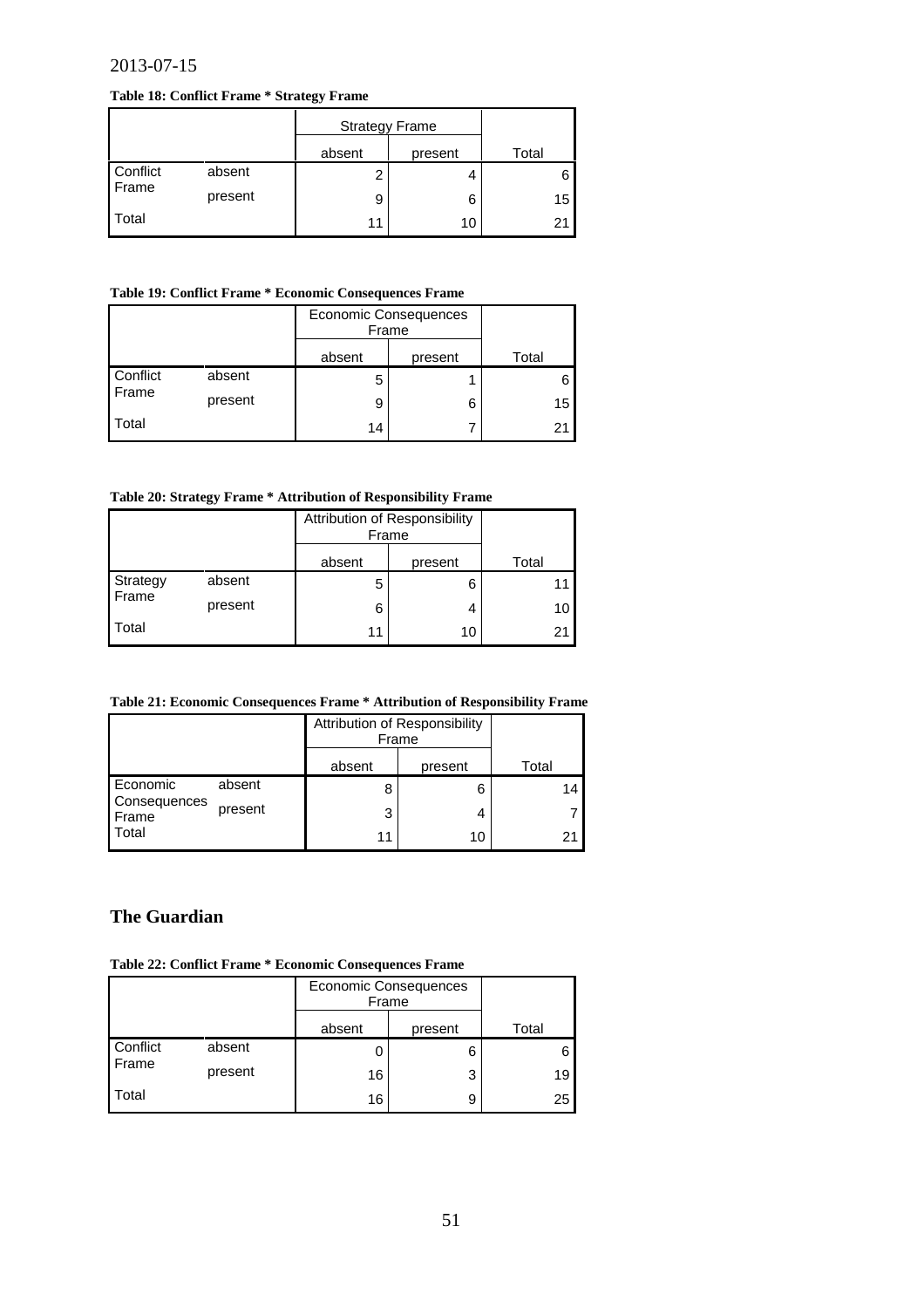#### **Table 23: Strategy Frame \* Economic Consequences Frame**

<span id="page-52-0"></span>

|          |         | <b>Economic Consequences</b><br>Frame |         |       |
|----------|---------|---------------------------------------|---------|-------|
|          |         | absent                                | present | Total |
| Strategy | absent  |                                       | 6       |       |
| Frame    | present | 11                                    | 3       | 14    |
| Total    |         | 16                                    | 9       | 25    |

#### **Table 24: Conflict Frame \* Strategy Frame**

<span id="page-52-1"></span>

|          |         | <b>Strategy Frame</b> |         |       |
|----------|---------|-----------------------|---------|-------|
|          |         | absent                | present | Total |
| Conflict | absent  |                       | 2       |       |
| Frame    | present |                       | 12      | 19    |
| Total    |         | 11                    | 14      | 25    |

# **Table 25: Strategy Frame \* Attribution of Responsibility Frame**

|                   |         | Attribution of Responsibility<br>Frame |         |       |
|-------------------|---------|----------------------------------------|---------|-------|
|                   |         | absent                                 | present | Total |
| Strategy<br>Frame | absent  | 5                                      | 6       |       |
|                   | present | 8                                      | 6       | 14    |
| Total             |         | 13                                     | 12      | 25    |

#### <span id="page-52-2"></span>**Table 26: Economic consequences Frame \* Attribution of Responsibility Frame**

|                       |         | Attribution of Responsibility<br>Frame |         |       |
|-----------------------|---------|----------------------------------------|---------|-------|
|                       |         | absent                                 | present | Total |
| Economic              | absent  | 9                                      |         | 16    |
| Consequences<br>Frame | present | 4                                      | 5       |       |
| Total                 |         | 13                                     | 12      | 25    |

# <span id="page-52-3"></span>**The Independent**

#### **Table 27: Conflict Frame \* Strategy Frame**

|                   |         | Strategy frame |         |       |
|-------------------|---------|----------------|---------|-------|
|                   |         | absent         | present | Total |
| Conflict<br>frame | absent  |                | 5       |       |
|                   | present | 5              | 8       | 13    |
| Total             |         | 6              | 13      | 19    |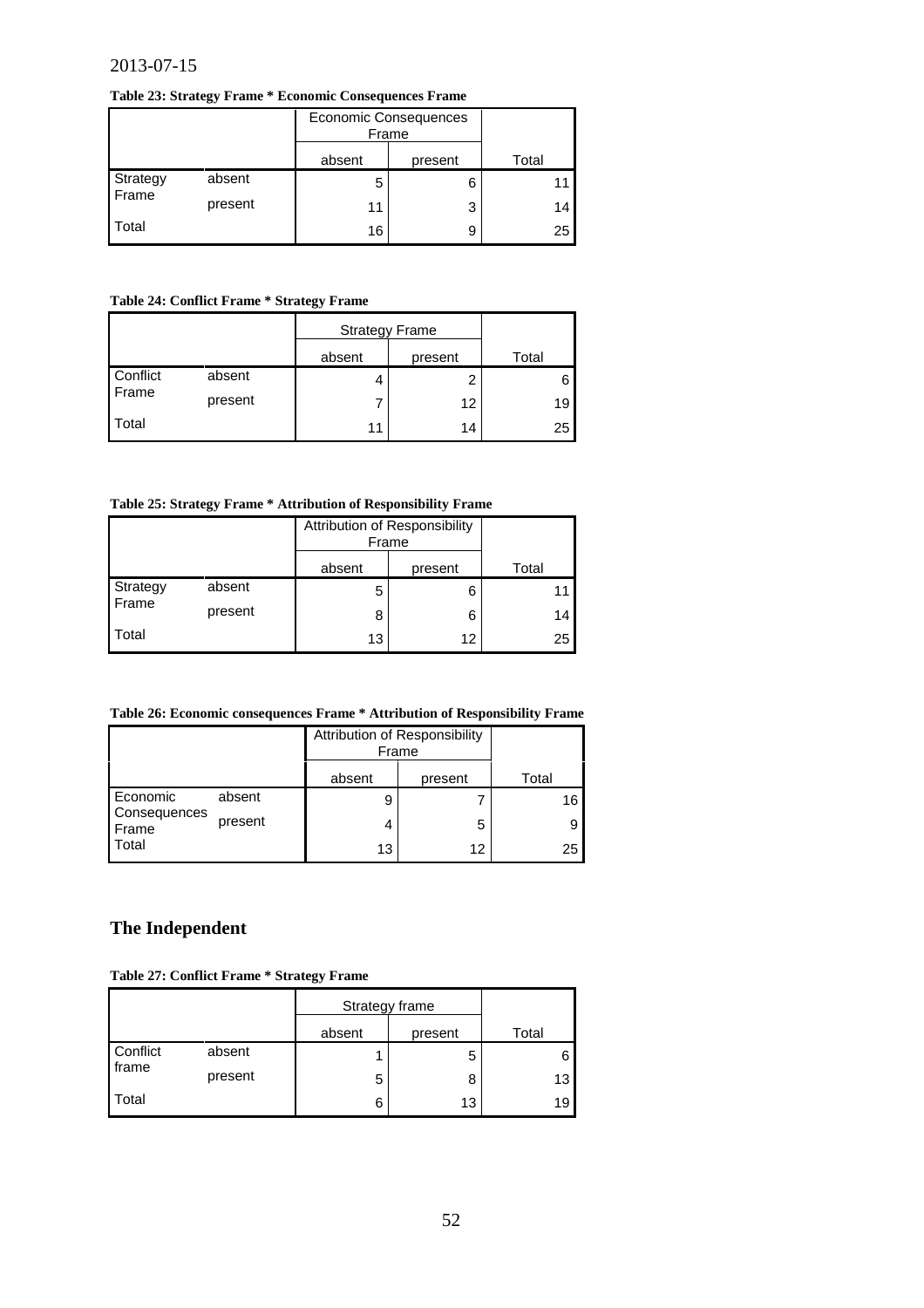#### <span id="page-53-0"></span>**Table 28: Strategy Frame \* Economic Consequences Frame**

|          |         | Economic consequences<br>frame |         |       |
|----------|---------|--------------------------------|---------|-------|
|          |         | absent                         | present | Total |
| Strategy | absent  |                                | 5       |       |
| frame    | present | 11                             | 2       | 13    |
| Total    |         | 12                             |         | 19    |

# **Table 29: Strategy Frame \* Attribution of Responsibility Frame**

<span id="page-53-1"></span>

|          |         | Attribution of responsibility<br>frame |         |       |
|----------|---------|----------------------------------------|---------|-------|
|          |         | absent                                 | present | Total |
| Strategy | absent  | ົ                                      | 4       |       |
| frame    | present | 8                                      | 5       | 13    |
| Total    |         | 10                                     | 9       | 19    |

#### **Table 30: Economic Consequences Frame \* Attribution of Responsibility Frame**

<span id="page-53-2"></span>

|                                   |         | Attribution of responsibility<br>frame |         |       |
|-----------------------------------|---------|----------------------------------------|---------|-------|
|                                   |         | absent                                 | present | Total |
| Economic<br>consequences<br>frame | absent  |                                        | 5       | 12    |
|                                   | present | 3                                      | 4       |       |
| Total                             |         | 10                                     | 9       | 19    |

# *Cross tabulations chapter 5.2.*

# **The Sun**

#### <span id="page-53-3"></span>**Table 31: Attitude towards British EU membership\*Attribution of Responsibility Frame**

|                              |            | <b>Economic Consequences</b><br>Frame |         |       |
|------------------------------|------------|---------------------------------------|---------|-------|
|                              |            | absent                                | present | Total |
| Attitude                     | opposing   | 5                                     |         | 5     |
| towards<br><b>British EU</b> | balanced   |                                       |         |       |
| Membership                   | supporting |                                       |         | 5     |
| <b>Total</b>                 |            | 9                                     | 2       | 11    |

#### <span id="page-53-4"></span>**Table 32: Attitude towards British EU membership\*Economic Consequences**

|                              |            | <b>Economic Consequences</b><br>Frame |         |       |
|------------------------------|------------|---------------------------------------|---------|-------|
|                              |            | absent                                | present | Total |
| Attitude                     | opposing   | 5                                     |         | 5.    |
| towards<br><b>British EU</b> | balanced   |                                       |         |       |
| Membership                   | supporting | 4                                     |         | 5     |
| Total                        |            | 9                                     | 2       | 11    |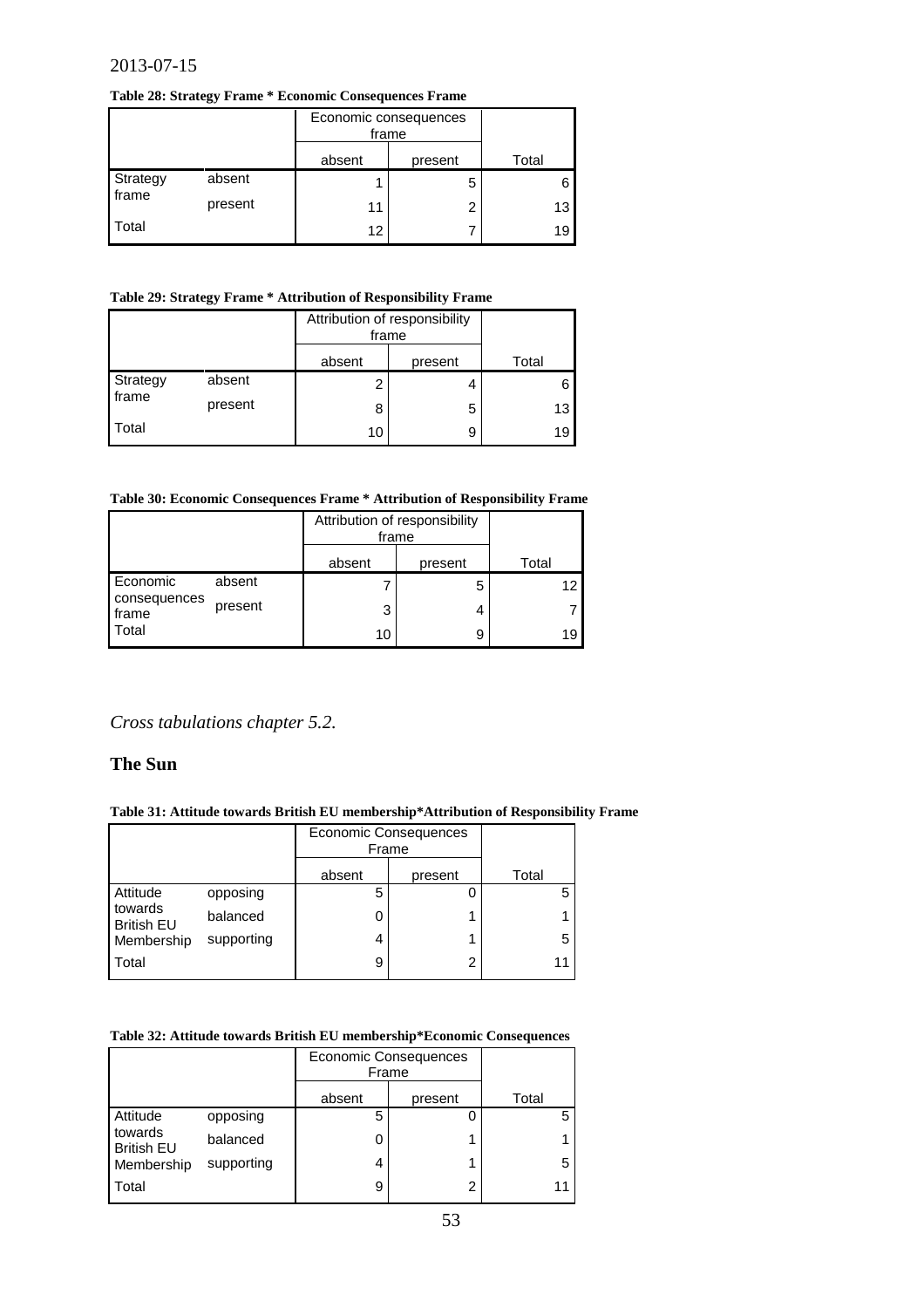<span id="page-54-0"></span>**Table 33: Attitude towards British EU membership\*Conflict Frame**

|                              |            | <b>Conflict Frame</b> |         |       |
|------------------------------|------------|-----------------------|---------|-------|
|                              |            | absent                | present | Total |
| Attitude                     | opposing   | 3                     | 2       |       |
| towards<br><b>British EU</b> | balanced   |                       | 1       |       |
| Membership                   | supporting |                       | 5       |       |
| Total                        |            | 3                     | 8       | 11    |
|                              |            |                       |         |       |

# <span id="page-54-1"></span>**Table 34: Attitude towards British EU membership\*Strategy Frame**

|                              |            | <b>Strategy Frame</b> |         |       |
|------------------------------|------------|-----------------------|---------|-------|
|                              |            | absent                | present | Total |
| Attitude                     | opposing   |                       | 3       | 5     |
| towards<br><b>British EU</b> | balanced   |                       |         |       |
| Membership                   | supporting |                       |         | 5     |
| Total                        |            | 6                     | 5       | 11    |

# <span id="page-54-2"></span>**The Daily Telegraph**

# **Table 35: Attitude towards British EU membership\*Economic Consequences Frame**

|                              |            | <b>Economic Consequences</b><br>Frame |         |       |
|------------------------------|------------|---------------------------------------|---------|-------|
|                              |            | absent                                | present | Total |
| Attitude                     | opposing   | 3                                     |         | 3     |
| towards<br><b>British EU</b> | balanced   |                                       | 3       |       |
| Membership                   | supporting |                                       | 4       | 8     |
| Total                        |            | 11                                    |         | 18    |

#### <span id="page-54-3"></span>**Table 36: Attitude towards British EU membership\*Strategy Frame**

|                              |            | <b>Strategy Frame</b> |         |       |
|------------------------------|------------|-----------------------|---------|-------|
|                              |            | absent                | present | Total |
| Attitude                     | opposing   |                       | 2       | 3     |
| towards<br><b>British EU</b> | balanced   | 3                     | 4       |       |
| Membership                   | supporting | 6                     | 2       | 8     |
| Total                        |            | 10                    | 8       | 18    |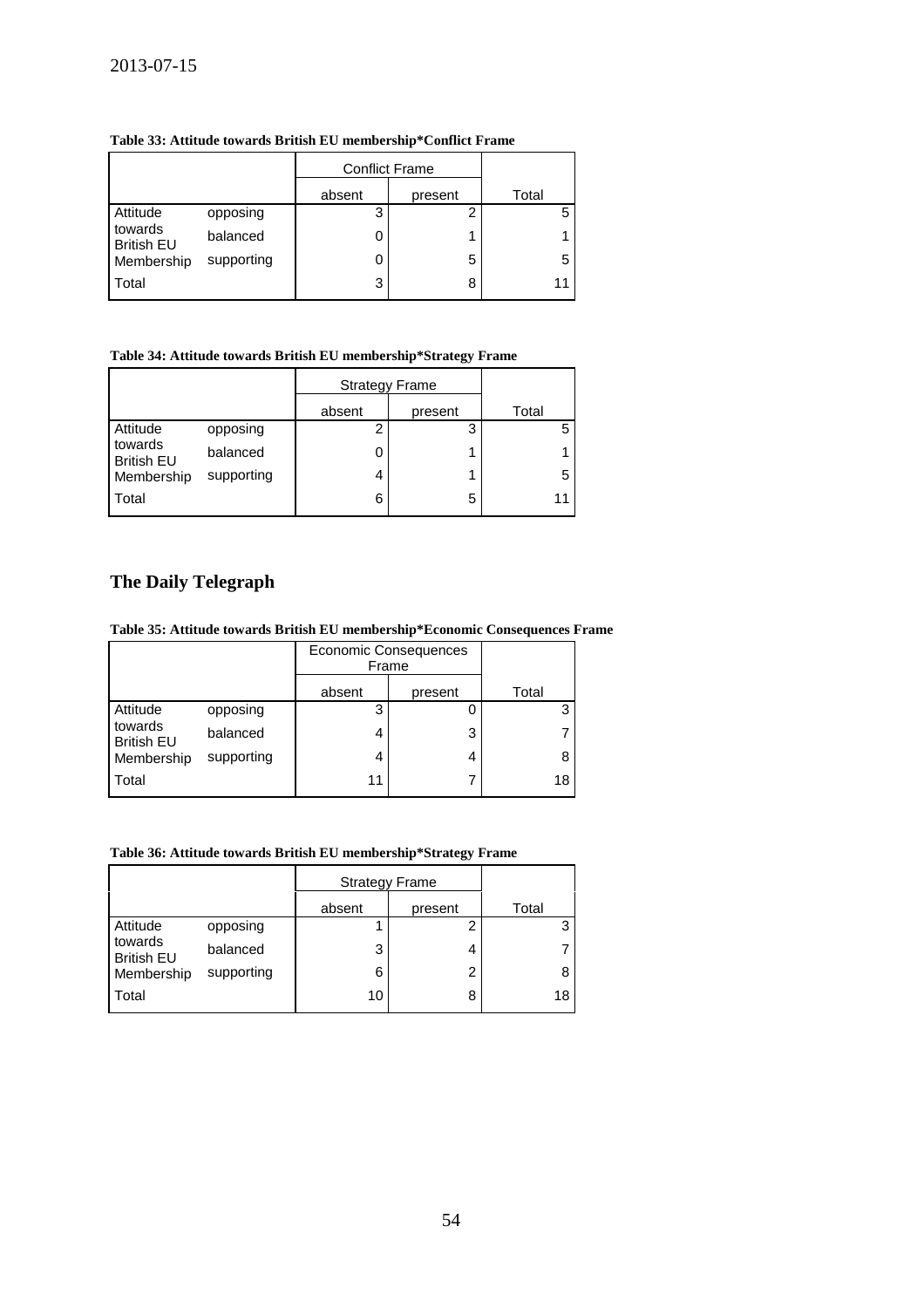**Table 37: Attitude towards British EU membership\*Conflict Frame**

<span id="page-55-0"></span>

|                              |            | <b>Conflict Frame</b> |         |       |
|------------------------------|------------|-----------------------|---------|-------|
|                              |            | absent                | present | Total |
| Attitude                     | opposing   |                       |         |       |
| towards<br><b>British EU</b> | balanced   | 2                     | 5       |       |
| Membership                   | supporting | 2                     | 6       |       |
| <b>Total</b>                 |            | 6                     | 12      | 18    |

# **The Times**

# <span id="page-55-1"></span>**Table 38: Attitude towards British EU membership\*Economic Consequences Frame**

|                              |            | <b>Economic Consequences</b><br>Frame |         |       |
|------------------------------|------------|---------------------------------------|---------|-------|
|                              |            | absent                                | present | Total |
| Attitude                     | balanced   |                                       | 4       |       |
| towards<br><b>British EU</b> | supporting | 6                                     | 3       |       |
| Membership<br>Total          |            | 8                                     |         | 15    |

# <span id="page-55-2"></span>**Table 39: Attitude towards British EU membership\*Conflict Frame**

|                              |            | <b>Conflict Frame</b> |         |       |
|------------------------------|------------|-----------------------|---------|-------|
|                              |            | absent                | present | Total |
| Attitude                     | balanced   |                       | 6       | 6     |
| towards<br><b>British EU</b> | supporting | 2                     |         | 9     |
| Membership<br>Total          |            | 2                     | 13      | 15    |

#### <span id="page-55-3"></span>**Table 40: Attitude towards British EU membership\*Strategy Frame**

|                              |            | <b>Strategy Frame</b> |         |       |
|------------------------------|------------|-----------------------|---------|-------|
|                              |            | absent                | present | Total |
| Attitude                     | balanced   | 3                     | 3       | 6     |
| towards<br><b>British EU</b> | supporting |                       | 2       | 9     |
| Membership<br>Total          |            | 10                    | 5       | 15    |

#### **Table 41: Attitude towards British EU membership\*Attribution of Responsibility Frame**

|                              |            | Attribution of Responsibility<br>Frame |         |       |
|------------------------------|------------|----------------------------------------|---------|-------|
|                              |            | absent                                 | present | Total |
| Attitude                     | balanced   | 2                                      |         | 6     |
| towards<br><b>British EU</b> | supporting | 5                                      | 4       | 9     |
| Membership<br>Total          |            |                                        | 8       | 15    |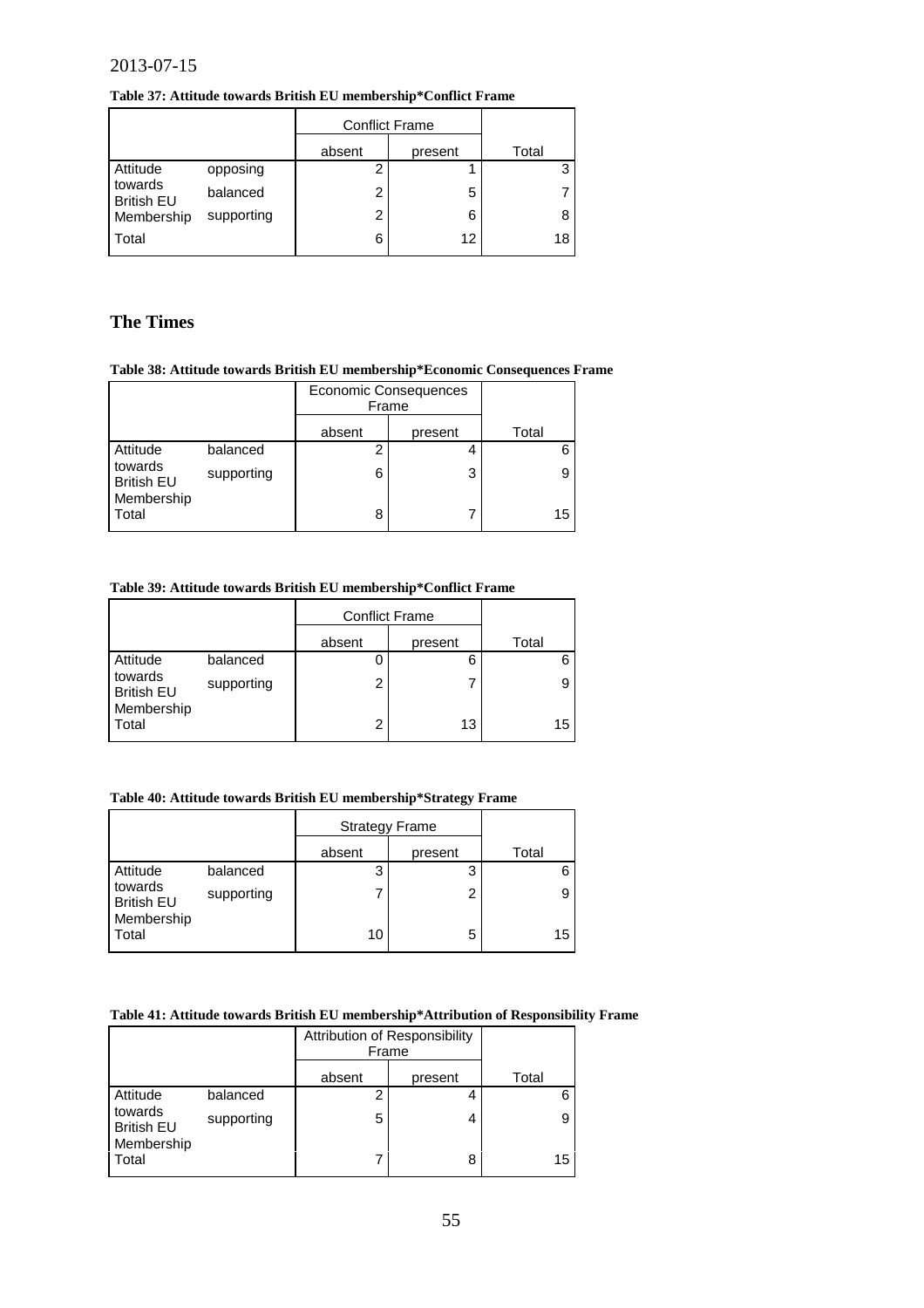# **The Guardian**

#### **Table 42: Attitude towards British EU membership\*Conflict Frame**

|                              |            | <b>Conflict Frame</b> |         |       |
|------------------------------|------------|-----------------------|---------|-------|
|                              |            | absent                | present | Total |
| Attitude                     | opposing   |                       |         |       |
| towards<br><b>British EU</b> | balanced   |                       | 4       | 5     |
| Membership                   | supporting | 3                     | 8       | 11    |
| Total                        |            | 5                     | 12      | 17    |

### **Table 43: Attitude towards British EU membership\*Attribution of Responsibility Frame**

|                              |            | Attribution of Responsibility<br>Frame |         |       |
|------------------------------|------------|----------------------------------------|---------|-------|
|                              |            | absent                                 | present | Total |
| Attitude                     | opposing   |                                        |         |       |
| towards<br><b>British EU</b> | balanced   |                                        | 4       | 5     |
| Membership                   | supporting | 6                                      | 5       | 11    |
| Total                        |            |                                        | 10      |       |

### **Table 44: Attitude towards British EU membership\*Economic Consequences Frame**

|                              |            | <b>Economic Consequences</b><br>Frame |         |       |
|------------------------------|------------|---------------------------------------|---------|-------|
|                              |            | absent                                | present | Total |
| Attitude                     | opposing   |                                       |         |       |
| towards<br><b>British EU</b> | balanced   | າ                                     | 3       | 5     |
| Membership                   | supporting |                                       | 4       | 11    |
| Total                        |            | 9                                     | 8       |       |

# **Table 45: Attitude towards British EU membership\*Strategy Frame**

|                              |            | <b>Strategy Frame</b> |         |       |
|------------------------------|------------|-----------------------|---------|-------|
|                              |            | absent                | present | Total |
| Attitude                     | opposing   |                       |         |       |
| towards<br><b>British EU</b> | balanced   | 3                     | 2       | 5     |
| Membership                   | supporting | 4                     |         | 11    |
| Total                        |            |                       | 10      | 17    |